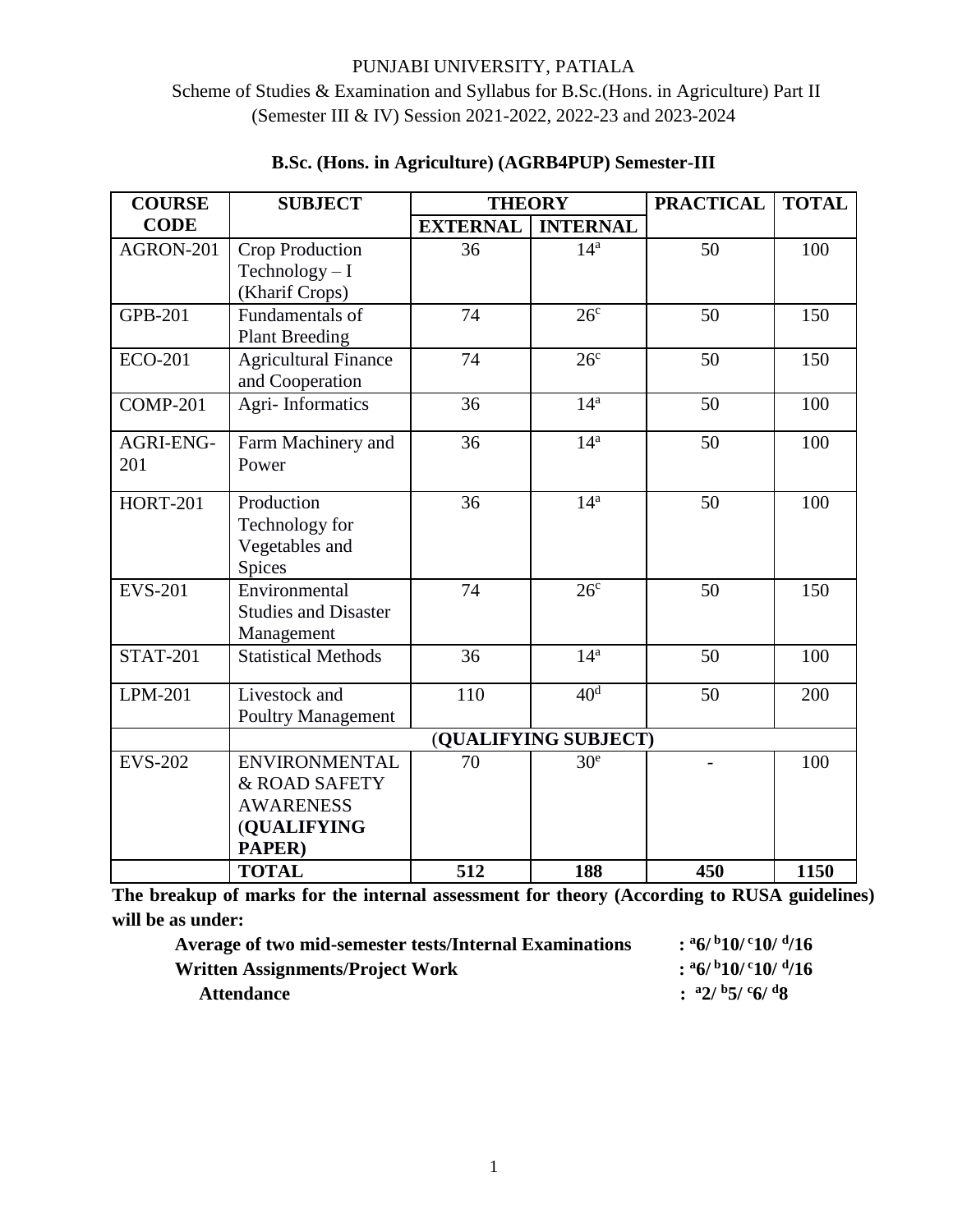Scheme of Studies & Examination and Syllabus for B.Sc.(Hons. in Agriculture) Part II (Semester III & IV) Session 2021-2022, 2022-23 and 2023-2024

> **Sem-III AGRON-201: Crop Production Technology-I (Kharif Crops)**

**Max Marks: 100 Internal Assessment: 14 marks Theory: 36 marks** Practical: 50 marks

# **THEORY**

**Teaching: 1 hrs. per week Pass Marks: 40% Duration of the Paper: 3 Hour**

# **INSTRUCTIONS FOR PAPER SETTER**

The question paper will consist of three sections A, B and C. Section A and B will have four questions from the respective sections of the syllabus and will carry 6 marks each. Section C will consist of 6 short-answer type questions of 2 marks each which will cover the entire syllabus uniformly and will carry 12 marks in all.

# **INSTRUCTIONS FOR CANDIDATES**

The candidates are required to attempt two questions from each section A and B and the entire section C.

#### **SECTION-A**

- 1. Origin, geographical distribution, economic importance, soil and climatic requirements, varieties, cultural practices and yield of Cereals – Rice and Maize
- 2. Origin, geographical distribution, economic importance, soil and climatic requirements, varieties, cultural practices and yield of Pearl millet and Finger millet
- 3. Origin, geographical distribution, economic importance, soil and climatic requirements, varieties, cultural practices and yield pulses - Pigeon pea, Moong bean and Urd bean
- 4. Origin, geographical distribution, economic importance, soil and climatic requirements, varieties, cultural practices and yield- oilseeds- Groundnut, and Soybean

#### **SECTION-B**

- 5. Origin, geographical distribution, economic importance, soil and climatic requirements, varieties, cultural practices and yield fibre crops- Cotton and Jute
- 6. Origin, geographical distribution, economic importance, soil and climatic requirements, varieties, cultural practices and yield of forage crops- Napier and Sorghum
- 7. Origin, geographical distribution, economic importance, soil and climatic requirements, varieties, cultural practices and yield of Cowpea and Cluster bean
- 8. Origin, geographical distribution, economic importance, soil and climatic requirements, varieties, cultural practices and yield of Kodo millet.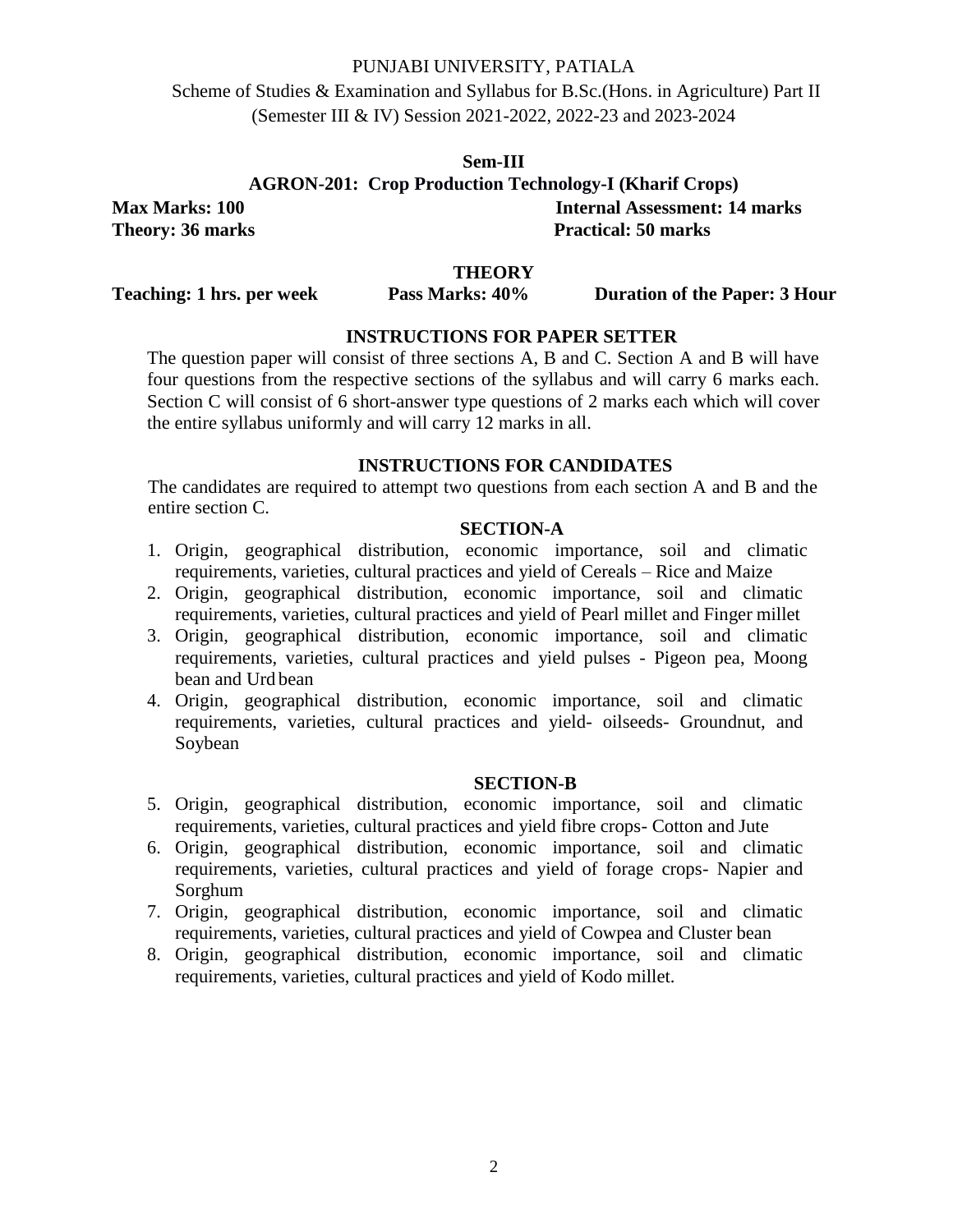# Scheme of Studies & Examination and Syllabus for B.Sc.(Hons. in Agriculture) Part II (Semester III & IV) Session 2021-2022, 2022-23 and 2023-2024

# **PRACTICAL**

**Max. Marks: 50 Pass Marks: 40% Time allowed: 3 Hours Teaching: 2 hrs per week**

- 1. To study the rice nursery preparation
- 2. To study the transplanting of rice
- 3. To study the sowing of soybean, pigeon pea, mungbean, maize, groundnut and cotton.
- 4. To study effect on seed size on germination and seedling vigour of kharif crops
- 5. To study about the effect of sowing depth on germination of kharif crops.
- 6. Identification of weeds in kharif season crops
- 7. To study top dressing and foliar feeding of nutrient.
- 8. To study the yield contributing characters and yield calculation of kharif season crops.
- 9. To study of crop varieties and important agronomic experiments at experimental farm.
- 10 To study the forage experiments
- 11. To study the morphological description of kharif season crops.
- 12. Visit to research centers of related crops.

- 1. Prasad R. (2002) Textbook of field crops production. Textbook of field crops production.
- 2. Reddy T. (2016). Yellamanda and Reddy, G.H. Sankara. Principles of Agronomy (2nd ed), Kalyani Publishers, Ludhiana
- 3. Gupta OP. (2005). Weed Management: Principles and Practices (2nd ed) Agrobios(India) Jodhpur.
- 4. Singh C., Singh P. and Singh R. (2003). Modern Techniques of Raising Field Crops, Oxford& IBH Publishing Co., New Delhi.
- 5. Singh SS. (1998). Crop Management: Under irrigated and rainfed conditions.
- 6. Singh SS. (1993). Principles and Practices of Agronomy, Kalyani Publishers, New Delhi.
- 7. Reddy TY. and Reddi, GHS. (1993). Principles of Agronomy, Kalyani Publishers, NewDelhi.
- 8. Maiti,S., Hedge, MR. and Chhattopadhyay SB. (1988). Handbook of Annual OilseedCrops. Oxford & IBH Publishing Co., New Delhi.
- 9. Jaiswami LH. and Baldeo B. (1990). Advances in Pulse Production Technology, ICAR, New Delhi.
- 10. Rathore PS (2000). Techniques and Management of Field Crop Production. Agrobios (India), Jodhpur.
- 11. Rathor, PS. and Sharma SK. (2003). Scientific Pulse Production. Yash Publishing House, Bikaner.
- 12. Reddy SR. Agronomy of Field Crops. Kalyani Publishers, New Delhi.
- 13. Prasad R. Field crops Vol.I & II. ICAR, New Delhi.
- 14. Ray S, (2007). editor. Handbook of agriculture in India. New Delhi: Oxford UniversityPress;.
- 15. Pearson : Handbook of Agriculture ICAR, New Delhi.
- 16. Fugh BM : Production of field Crops in India, Kitabistan, Allabhabad
- 17. Harlison CM : Field Crops, Mc Graw Hill Book Co., New Delhi.
- 18. P.A.U Bulletin: Package of Practices for Kharif Crops.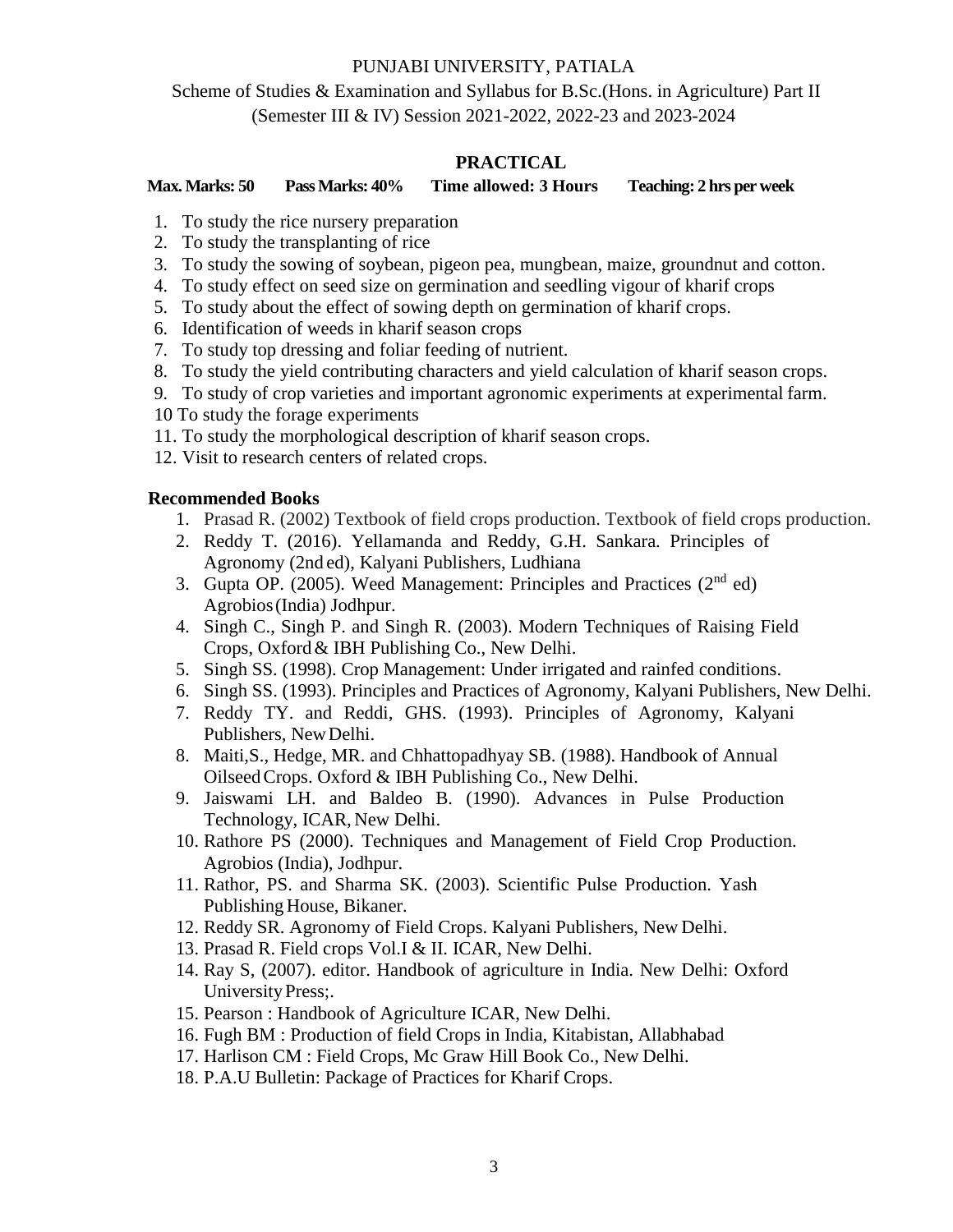Scheme of Studies & Examination and Syllabus for B.Sc.(Hons. in Agriculture) Part II (Semester III & IV) Session 2021-2022, 2022-23 and 2023-2024

| <b>GPB-201: Fundamentals of Plant Breeding</b> |                                      |  |  |
|------------------------------------------------|--------------------------------------|--|--|
| <b>Max Marks: 150</b>                          | <b>Internal Assessment: 26 marks</b> |  |  |
| Theory: 74 marks                               | <b>Practical: 50 marks</b>           |  |  |

#### **THEORY**

**Teaching: 2 hrs per week Pass Marks: 40% Duration of the Paper: 3 Hour**

### **INSTRUCTIONS FOR PAPER SETTER**

The question paper will consist of three sections A, B and C. Section A and B will have four questions from the respective sections of the syllabus and will carry 11 marks each. Section C will consist of 15 short-answer type questions of 2 marks each which will cover the entire syllabus uniformly and will carry 30 marks in all.

#### **INSTRUCTIONS FOR CANDIDATES**

The Candidates are required to attempt two questions from each from section A and B and the entire section C.

#### **Section A**

- 1. Historical development, concept, nature and role of plant breeding, major achievements and future prospects; Genetics in relation to plant breeding.
- 2. Modes of reproduction and apomixes, self-incompatibility and male sterility- genetic consequences, cultivar options. Domestication, Acclimatization and Introduction; Centres of origin/diversity, components of Genetic variation; Heritability and genetic advance;
- 3. Genetic basis and breeding methods in self- pollinated crops mass and pure line selection, hybridization techniques and handling of segregating population; Multiline concept; Genetic basis and methods of breeding cross pollinated crops, modes of selection; Population improvement Schemes- Ear to row method, Modified Ear to Row, recurrent selection schemes
- 4. Heterosis and inbreeding depression; development of inbred lines and hybrids, composite and synthetic varieties; Concepts of population genetics and Hardy-Weinberg Law

### **Section B**

- 5. Breeding methods in asexually propagated crops, clonal selection and hybridization.
- 6. Maintenance of breeding records and data collection; Wide hybridization and pre breeding.
- 7. Polyploidy in relation to plant breeding; Mutation breeding-methods and uses; Breeding for important biotic and abiotic stresses.
- 8. Biotechnological tools-DNA markers and marker assisted selection; Participatory plant breeding; Intellectual Property Rights, Patenting, Plant Breeders and & Farmer's Rights.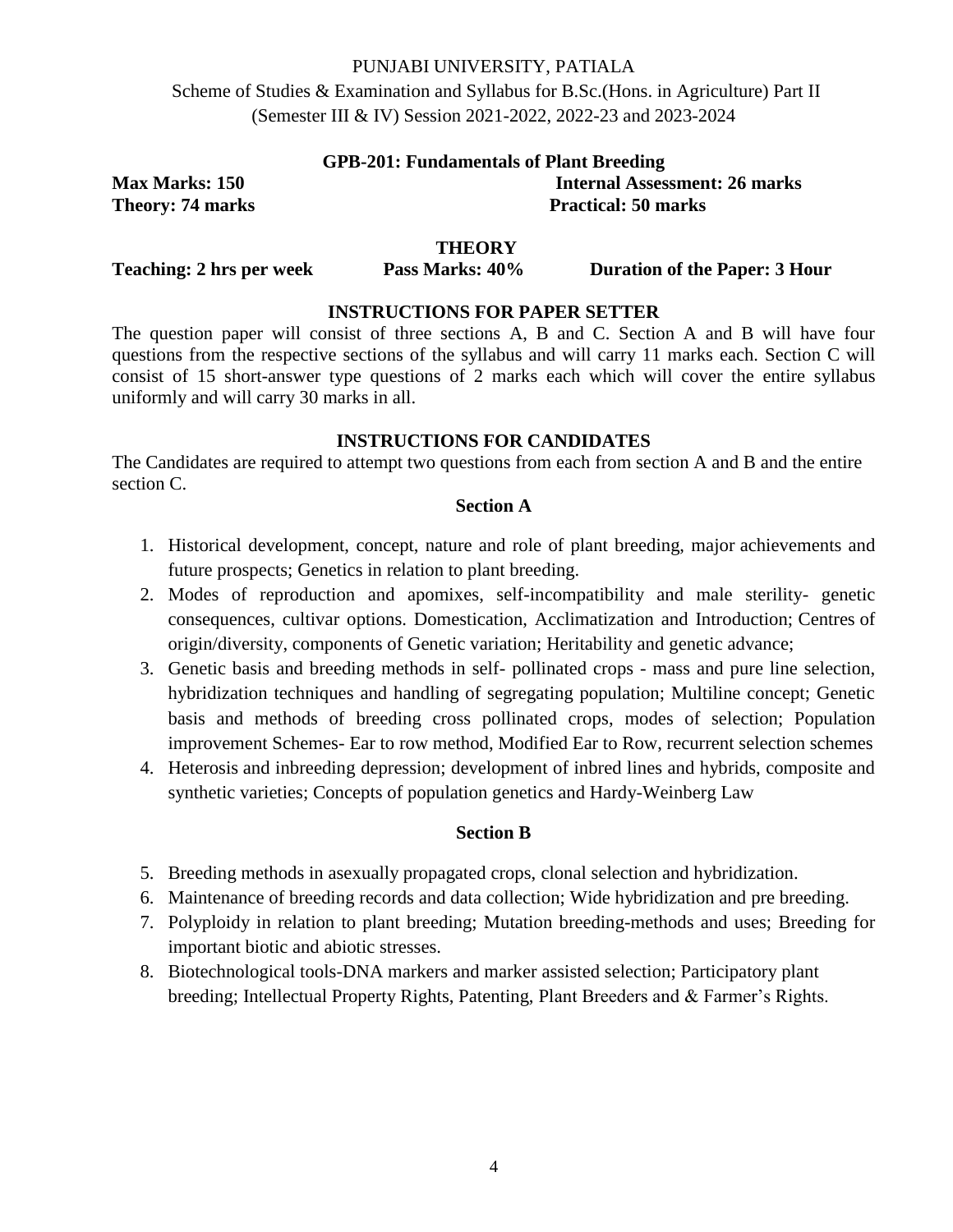Scheme of Studies & Examination and Syllabus for B.Sc.(Hons. in Agriculture) Part II (Semester III & IV) Session 2021-2022, 2022-23 and 2023-2024

### **PRACTICAL**

**Max. Marks: 50 Pass Marks: 40% Time allowed: 3 Hours Teaching: 2 hrs per week**

- 1. Plant Breeder's kit
- 2. Study of germplasm of various crops.
- 3. Study of floral structure of self-pollinated and cross-pollinated crops.
- 4. Emasculation and hybridization techniques in self- & cross-pollinated crops.
- 5. Consequences of inbreeding on genetic structure of resulting populations.
- 6. Study of male sterility system.
- 7. Handling of segregation populations.
- 8. Methods of calculating mean, range, variance, standard deviation, heritability.
- 9. Designs used in plant breeding experiments, analysis of Randomized Block Design.
- **10.** To work out the mode of pollination in a given crop and extent of natural outcrossing. Prediction of performance of double cross hybrids.

- 1. Poehlman, J. M. (2013). Breeding Field Crops. Germany: Springer Netherlands.
- 2. Allard, R. W., Allard, R. W. (1999). Principles of Plant Breeding. United Kingdom: Wiley.
- 3. Dabholkar A.R. (2006). General Plant Breeding. India: Concept Publishing Company.
- 4. Chopra, V. L. (Ed.). (1989). *Plant Breeding: Theory and Practice*. South Asia Books.
- 5. Singh, P. (2007). *Essentials of plant breeding*. Kalyani publishers.
- 6. Singh, B.D. & Shekhawat N.S. (2019).Plant Breeding In 21st Century. Scientific Publishers.
- 7. Singh, B. D., & Shekhawat, N. S. (2017). *Molecular Plant Breeding*. Scientific Publishers.
- 8. Allard, R. W., Allard, R. W. (1999). Principles of Plant Breeding. United Kingdom: Wiley.
- 9. Sharma, J. R. (1994). Principles and Practice of Plant Breeding. India: Tata McGraw-Hill Pub..
- 10. Chaudhary, R. C. (2017). Introductory Principles of Plant Breeding. India: CBS Publishers & Distributors.
- 11. B.D. Singh. Plant breeding : principles and methods. Kalyani Publishers, Ludhiana.
- 12. Hays and Garber. Breeding crop plants. Mc Graw Hill Publications, New York
- 13. G K Kallo. Breeding of vegetables. Panima publishers, New Delhi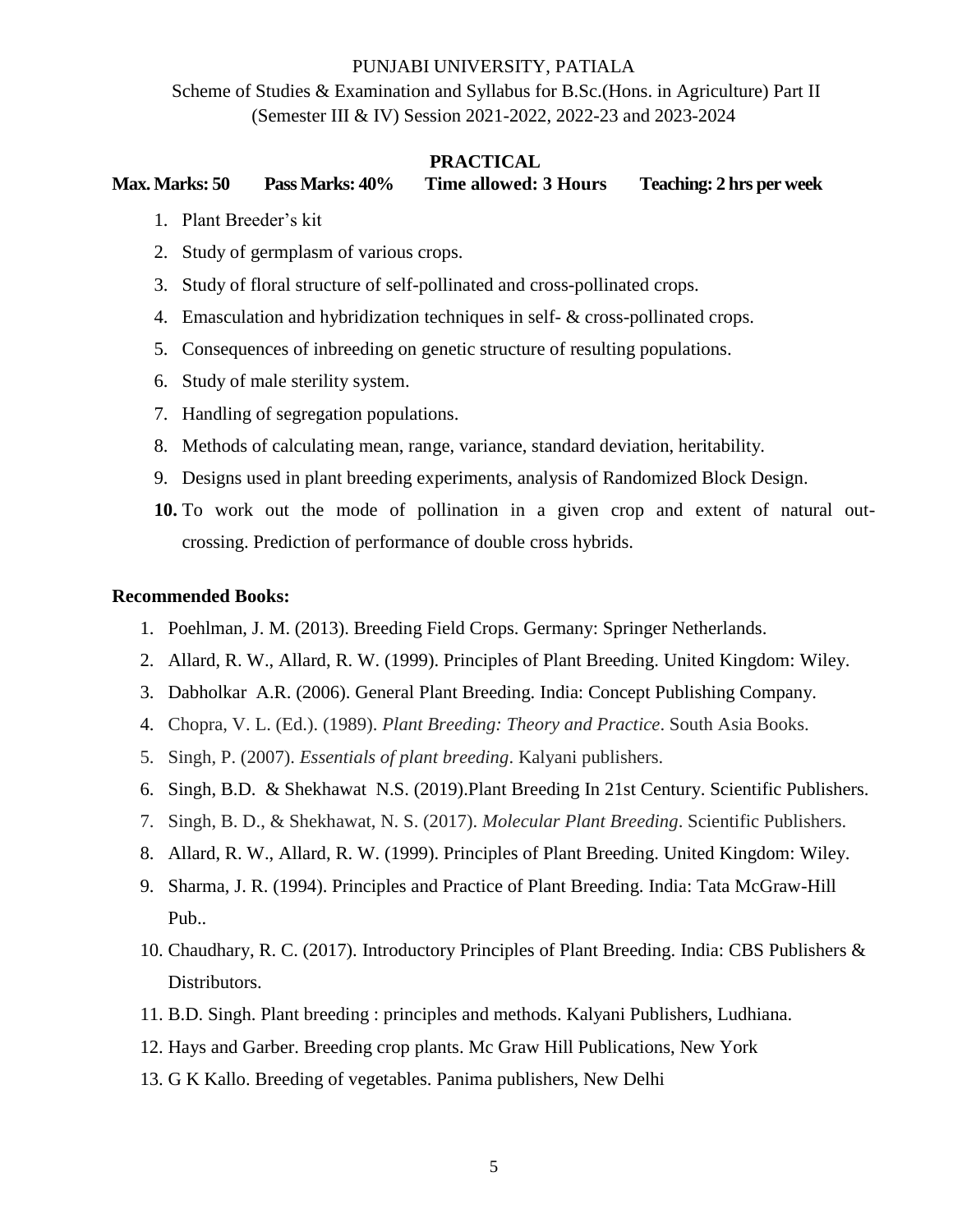Scheme of Studies & Examination and Syllabus for B.Sc.(Hons. in Agriculture) Part II (Semester III & IV) Session 2021-2022, 2022-23 and 2023-2024

- 14. W.R. Fehr. Principles of cultivar development: theory and technique (Vol. 1). Macmillan Publishing Company, New York.
- 15. D.S. Falconer. Introduction to quantitative genetics. Longman Scientific & Technical, Longman Group, UK, Ltd., England.
- 16. R.K. Singh and B.D. Chaudhary. Biometrical methods in quantitative genetic analysis. Kalyani Publishers, Ludhiana.
- 17. K. Mather and J.L Jinks. Introduction to Biometrical genetics. Chapman and Hall, London
- 18. B D Singh. Fundamental of Plant breeding. Kalyani. India.
- 19. Pundan Singh. Essentials of plant breeding. Kalyani. India
- 20. G. S. Chahal and S.S. Gosal. (2002). Principles and Procedures of Plant Breeding. Narosa Publishing House, New Delhi.
- 21. Poehlman, J.M. and Borthakar, D. (1995). Breeding Asian Field Crops. Oxford & IBH Publishing Co., New Delhi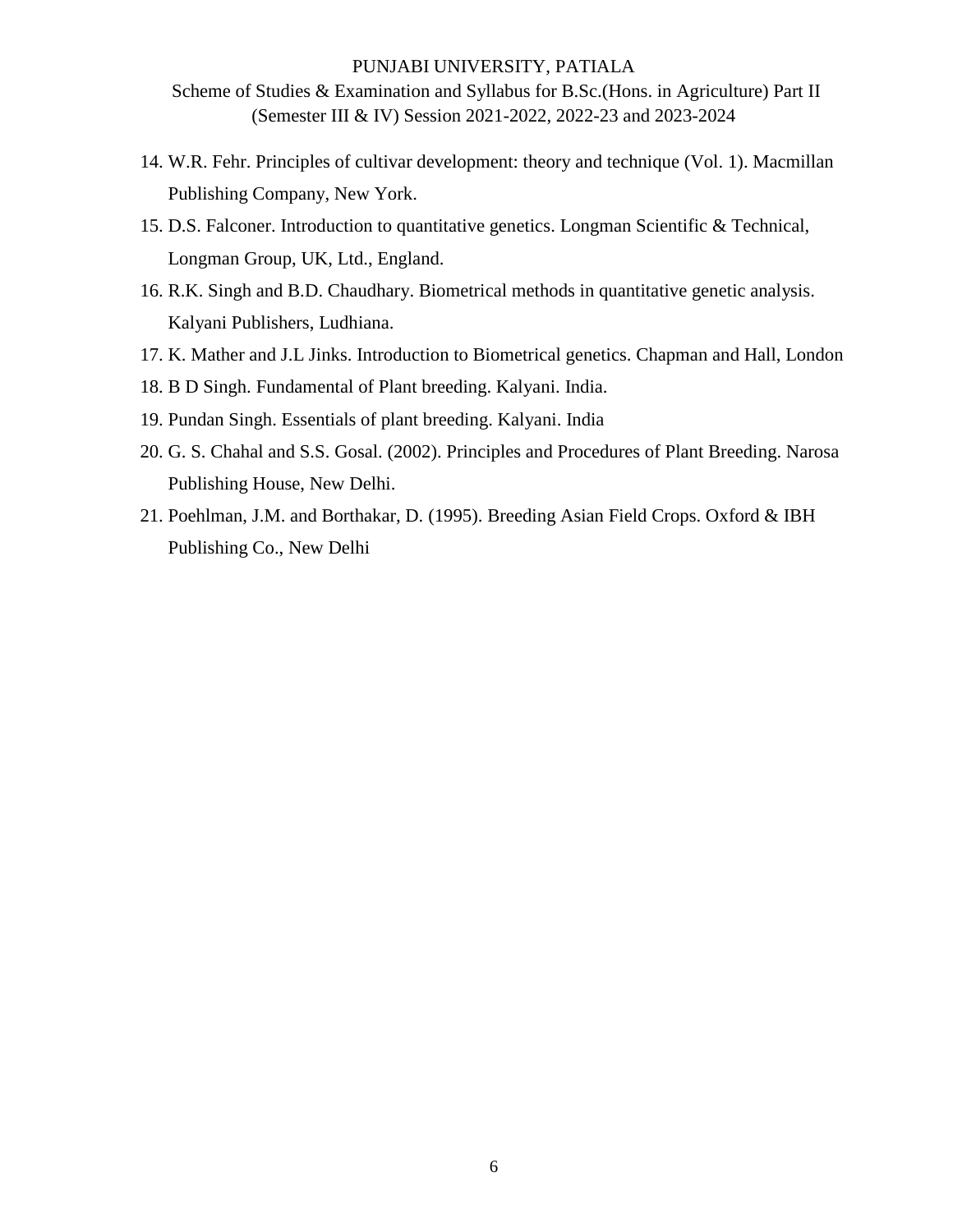Scheme of Studies & Examination and Syllabus for B.Sc.(Hons. in Agriculture) Part II (Semester III & IV) Session 2021-2022, 2022-23 and 2023-2024

# **ECO-201: Agricultural Finance and Co-Operation**

**Max Marks: 150 Internal Assessment: 26 marks Theory: 74 marks** Practical: 50 marks

#### **THEORY**

**Teaching: 2 hrs per week Pass Marks: 40% Duration of the Paper: 3 Hour**

# **INSTRUCTIONS FOR PAPER SETTER**

The question paper will consist of three sections A, B and C. Section A and B will have four questions from the respective sections of the syllabus and will carry 11 marks each. Section C will consist of 15 short-answer type questions of 2 marks each which will cover the entire syllabus uniformly and will carry 30 marks in all.

# **INSTRUCTIONS FOR CANDIDATES**

The Candidates are required to attempt two questions from each from section A and B and the entire section C.

#### **Section-A**

- 1. Agricultural Finance- meaning, scope and significance, credit needs and its role in Indian agriculture. Agricultural credit: meaning, definition, need, classification.
- 2. Credit analysis: 4 R's, and 3C's of credits. Sources of agricultural finance: institutional and non-institutional sources, commercial banks, social control and nationalization of commercial banks,
- 3. Micro financing including KCC.Lead bank scheme, RRBs, Scale of finance and unit cost.
- 4. An introduction to higher financing institutions RBI, NABARD, ADB, IMF, World Bank, Insurance and Credit Guarantee Corporation of India. Cost of credit.

#### **Section-B**

- 5. Recent development in agricultural credit. Preparation and analysis of financial statements, Balance Sheet and Income Statement.
- 6. Basic guidelines for preparation of project reports- Bank norms SWOT analysis.
- 7. Agricultural Cooperation Meaning, brief history of cooperative development in India, objectives, principles of cooperation, significance of cooperatives in Indian agriculture.
- 8. Agricultural Cooperation in India- credit, marketing, consumer and multi-purpose cooperatives,farmers' service cooperative societies, processing cooperatives, farming cooperatives, cooperative warehousing; role of ICA, NCUI, NCDC, NAFED.

# **PRACTICAL**

**Max. Marks: 50 Pass Marks: 40% Time allowed: 3 Hours Teaching: 2 hrs per week**

- 1. Determination of most profitable level of capital use. Optimum allocation of limited amount of capital among different enterprise.
- 2. Analysis of progress and performance of cooperatives using published data.
- 3. Analysis of progress and performance of commercial banks and RRBs using published data.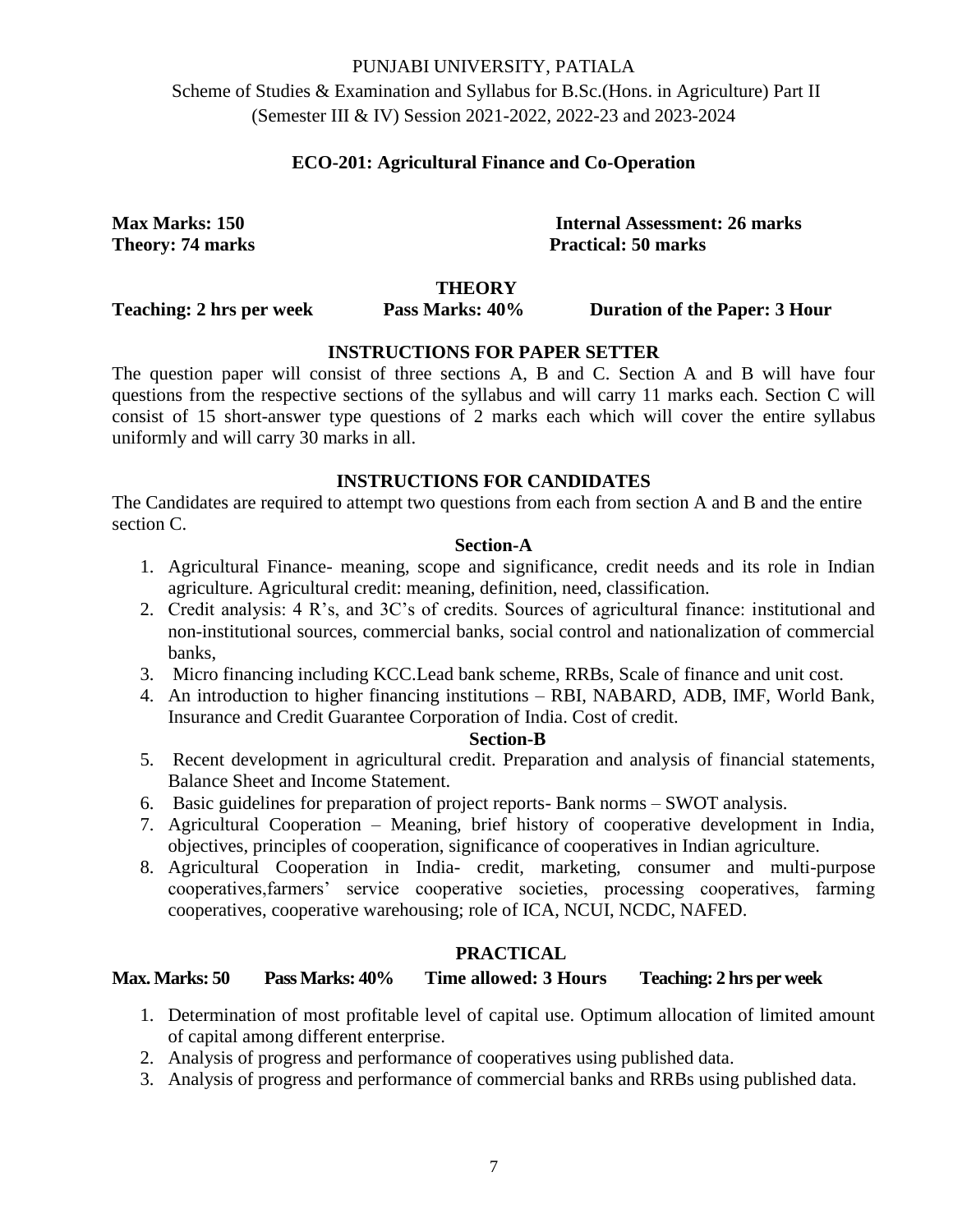Scheme of Studies & Examination and Syllabus for B.Sc.(Hons. in Agriculture) Part II (Semester III & IV) Session 2021-2022, 2022-23 and 2023-2024

- 4. Visit to a commercial bank, cooperative bank and cooperative society to acquire firsthand knowledge of their management, schemes and procedures.
- 5. Estimation of credit requirement of farm business A case study.
- 6. Preparation and analysis of balance sheet  $-A$  case study.
- 7. Preparation and analysis of income statement A case study.
- 8. Appraisal of a loan proposal– A case study.
- 9. Techno-economic parameters for preparation of projects.
- 10. Preparation of Bankable projects for various agricultural products and its value added products.
- 11. Seminar on selected topics.

- Johl T.R. (2007). Fundamentals Of Farm Business Management. Kalyani Publishers.
- Subba Reddy, S., Raghu Ram, P. (1996). Agricultural Finance and Management. India: Oxford & IBH Publishing Company.
- Ganvir, B., Warade, S. (2015). Textbook of Agricultural Finance and Cooperation. India: Agrotech Publishing Academy.
- Lekhi, R. K. (1996). Agricultural Economics: An Indian Perspective. India: Kalayani Publishers.
- Agricultural Economics. (2006). India: Oxford & IBH Publishing Company Pvt. Limited.
- Barkley, A., Barkley, P. W. (2016). Principles of Agricultural Economics. United Kingdom: Taylor & Francis.
- Terms of Trade by Alan V. Deardorff. ...
- International Trade Theory by Wei-Bin Zhang...
- International Trade and Economic Dynamics by Takashi Kamihigashi (Editor); Laixun Zhao (Editor) ...
- International Trade and Multinational Activity by Julian EmamiNamini. ...
- World Trade Politics by Deese.
- Principles of agricultural economics" by Sundar
- Principles of Agricultural Economics: Markets and Prices in Less Developed Countries" by David Colman and Trevor Young
- Agricultural Economics and Indian Agriculture By S.S. Chhina.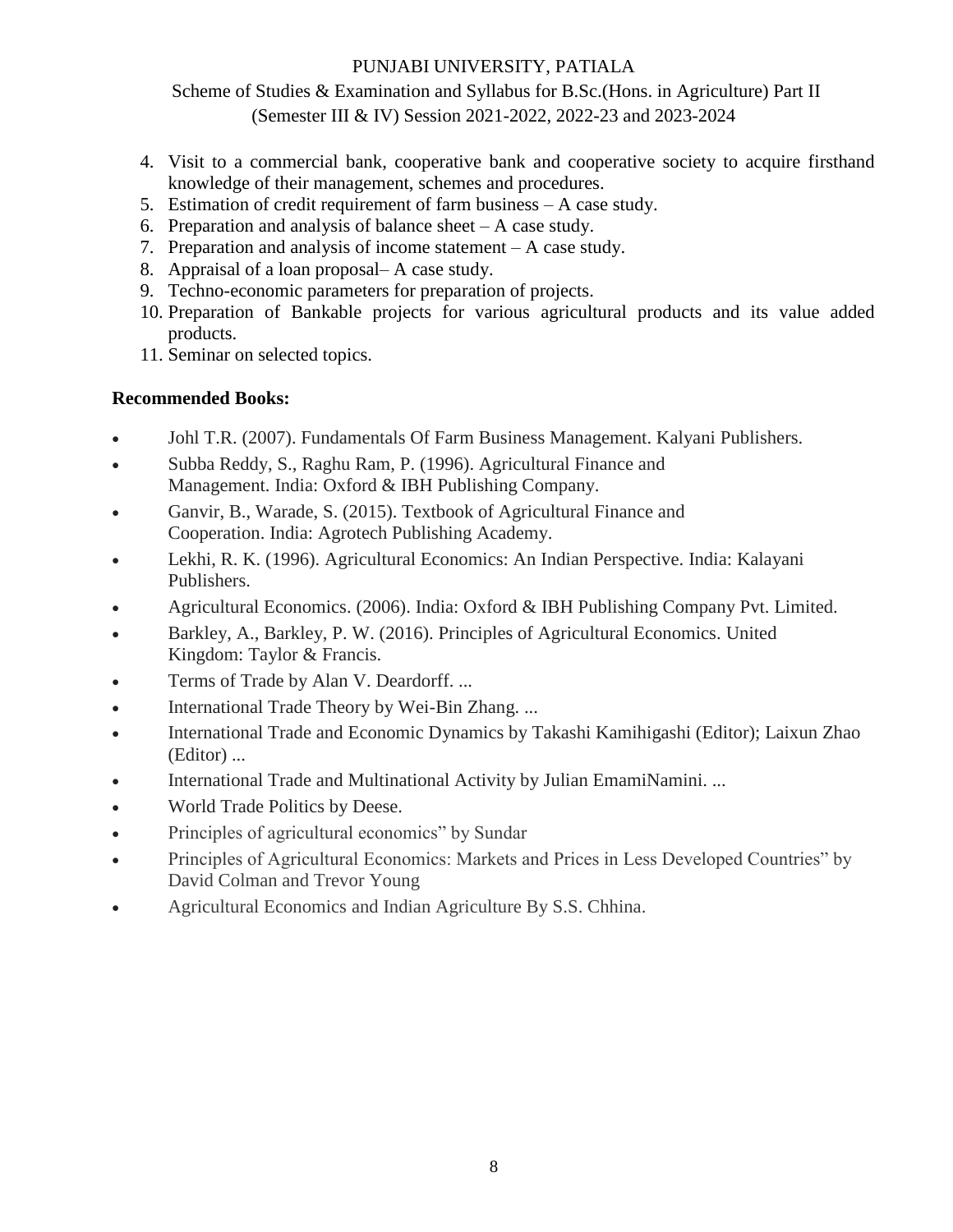Scheme of Studies & Examination and Syllabus for B.Sc.(Hons. in Agriculture) Part II (Semester III & IV) Session 2021-2022, 2022-23 and 2023-2024

| <b>COMP-201 : Agri-Informatics</b> |  |  |
|------------------------------------|--|--|
|------------------------------------|--|--|

**Max Marks: 100 Internal Assessment: 14 marks Theory: 36 marks** Practical: 50 marks

# **THEORY**

**Teaching: 1** hrs per week Pass Marks: 40% Duration of the Paper: 3 Hour

# **INSTRUCTIONS FOR PAPER SETTER**

The question paper will consist of three sections A, B and C. Section A and B will have four questions from the respective sections of the syllabus and will carry 6 marks each. Section C will consist of 6 short-answer type questions of 2 marks each which will cover the entire syllabus uniformly and will carry 12 marks in all.

#### **INSTRUCTIONS FOR CANDIDATES**

The Candidates are required to attempt two questions from each section A and B and the entire section C.

### **SECTION A**

- 1. Introduction to Computers, Operating Systems, definition and types.
- 2. Applications of MSOffice for document creation & Editing, Data presentation, interpretation and graph creation, statistical analysis, mathematical expressions, Database, concepts and types, uses of DBMS in Agriculture World Wide Web (WWW): Concepts and components.
- 3. Introduction to computer programming languages, concepts and standard input/output operations.
- 4. E-Agriculture, concepts and applications, Use of ICT in Agriculture. Computer Models for understanding plant processes.

#### **SECTION B**

- 5. IT application for computation of water and nutrient requirement of crops, Computercontrolled devices (automated systems) for Agri-input management, Smartphone Apps in Agriculture for farm advises, market price, postharvest management etc;
- 6. Geospatial technology for generating valuable agri-information.
- 7. Decision support systems, concepts, components and applications in Agriculture,
- 8. Agriculture Expert System, Soil Information Systems etc for supporting Farm decisions. Preparation of contingent crop-planning using IT tools.

# **PRACTICAL**

### **Max. Marks: 50 Pass Marks: 40% Time allowed: 3 Hours Teaching: 2 hrs per week**

- 1. Study of Computer Components, accessories, practice of important DOS Commands.
- 2. Introduction of different operating systems such as windows, Unix/ Linux, Creating, Files &Folders, File Management.
- 3. Use of MS-WORD and MS Power-point for creating, editing andpresenting a scientific Document.
- 4. MS-EXCEL Creating a spreadsheet, use of statistical tools,writing expressions, creating graphs, analysis of scientific data.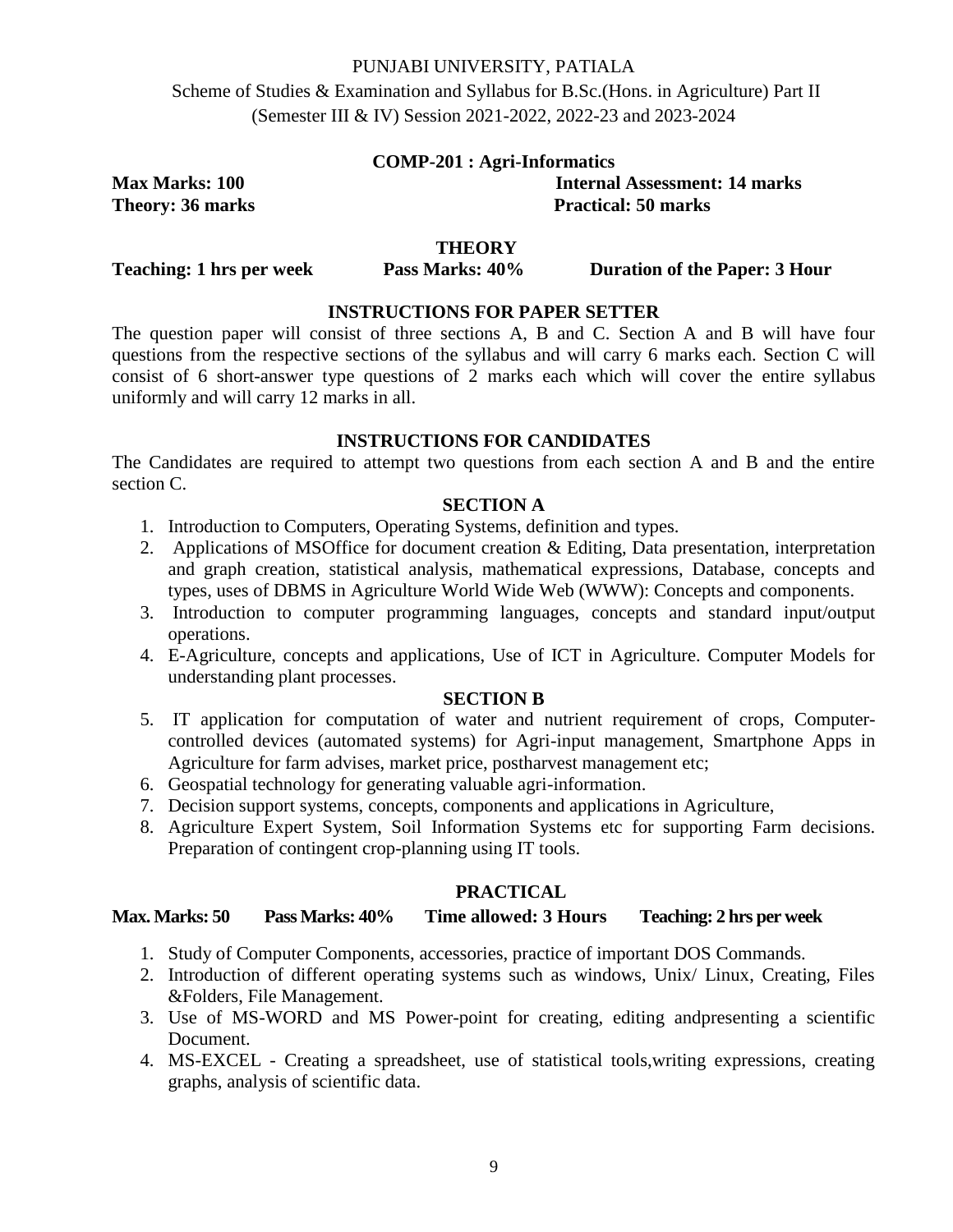Scheme of Studies & Examination and Syllabus for B.Sc.(Hons. in Agriculture) Part II (Semester III & IV) Session 2021-2022, 2022-23 and 2023-2024

- 5. MS-ACCESS: Creating Database, preparing queries and reports, demonstration of Agriinformation system. Introduction to World Wide Web (WWW).
- 6. Introduction of programming languages.
- 7. Hands on Crop Simulation Models (CSM) such as DSSAT/Crop-Info/CropSyst/Wofost; Computation of water and nutrient requirements of crop using CSM and IT tools.
- 8. Introduction of Geospatial Technology for generating valuable information for Agriculture. Hands on Decision support System.
- 9. Preparation of contingent crop planning

- 1. Gene Wrisskp of (1998) Abc's Of Excel'
- 2. Sharma K.V.S. (2001) S imp le: Cu It Yourself On Pc. Prent ice
- 3. Capron.H.L. (1996) Computer. —Tools For An Informatio n Age -Fourth Eclidor. Berijimiin /Cummings, New York.
- 4. Co lin Ha ynes. (1990) The. Computer Virus Protect ion Handbook.Bpb
- 5. Peter Nortons. (2001)1:-Introduction To Computer; —Fourth Edition. Tata Iv,: Publishing Co. Ltd. New Delhi.
- 6. Vanitha, G. (2011). Agro-Informatics. India: New India Publishing Agency.
- 7. Jwel Bhuiya, Jayashankar PradhanSubrat K. Mahapatra, Subrata K. Mohanty (2019). Introductory Agri-Informatics. Jain Brothers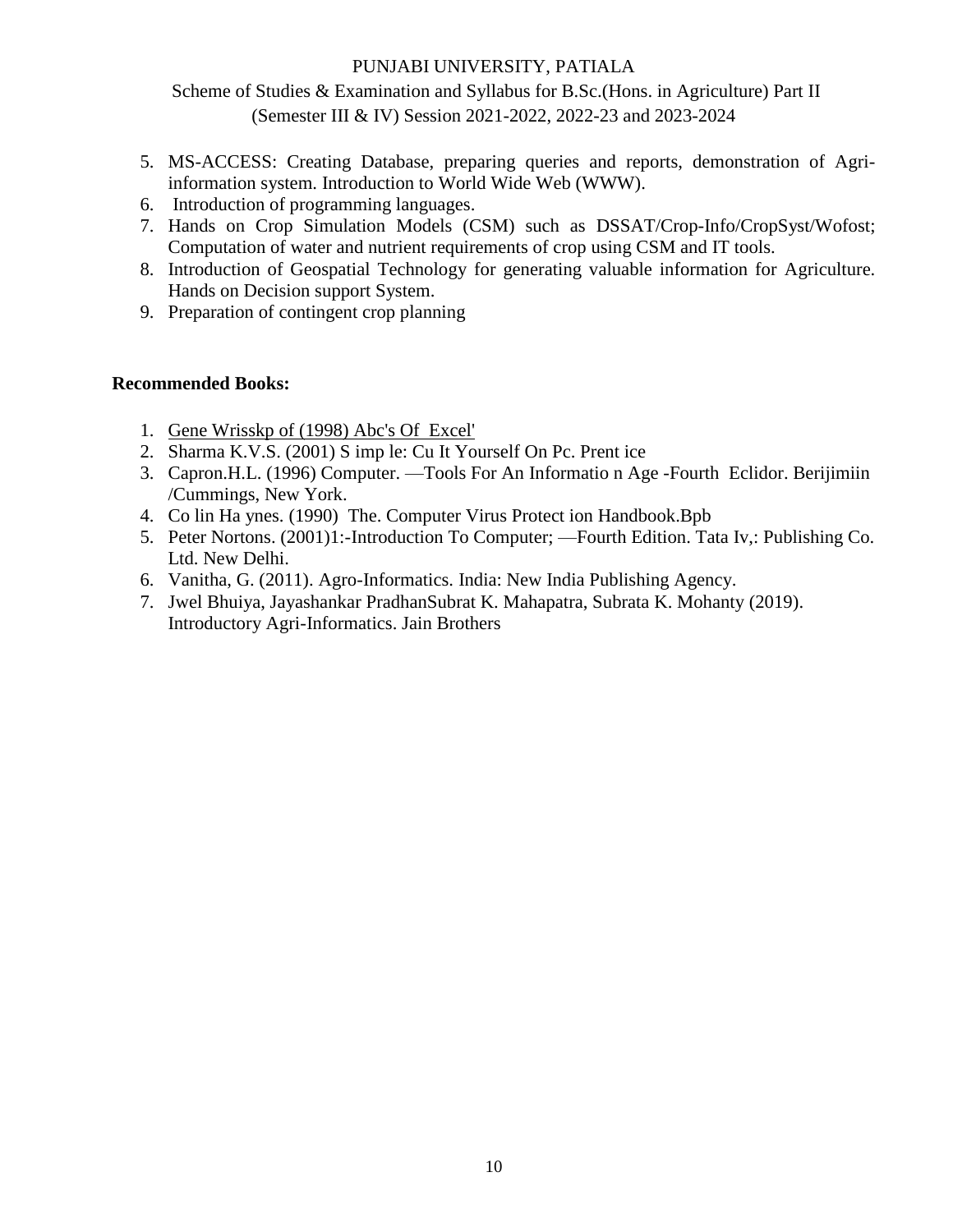Scheme of Studies & Examination and Syllabus for B.Sc.(Hons. in Agriculture) Part II (Semester III & IV) Session 2021-2022, 2022-23 and 2023-2024

#### **AGRI-ENG-201 : FARM MACHINERY AND POWER**

**Max Marks: 100 Internal Assessment: 14 marks Theory: 36 marks** Practical: 50 marks

### **THEORY**

**Teaching: 1** hrs per week Pass Marks:  $40\%$  Duration of the Paper: 3 Hour

### **INSTRUCTIONS FOR PAPER SETTER**

The question paper will consist of three sections A, B and C. Section A and B will have four questions from the respective sections of the syllabus and will carry 6 marks each. Section C will consist of 6 short-answer type questions of 2 marks each which will cover the entire syllabus uniformly and will carry 12 marks in all.

### **INSTRUCTIONS FOR CANDIDATES**

The Candidates are required to attempt two questions from each section A and B and the entire section C.

#### **SECTION-A**

- 1. Status of Farm Power in India, Sources of Farm Power, I.C. engines, working principles of I.C engines, comparison of two stroke and four stroke cycle engines.
- 2. Study of different components and terminology of I.C. engine and solved problems.
- 3. Familiarization with different systems of I.C. engines: Air cleaning, cooling, lubrication ,fuel supply and hydraulic control system of a tractor,
- 4. Familiarization with Power transmission system: clutch, gear box, differential and final drive of a tractor.

#### **SECTION-B**

- 5. Tractor types, cost analysis of tractor power and attached implement.
- 6. Familiarization with primary and secondary tillage implement, Implement for hill agriculture, implement for intercultural operations.
- 7. Familiarization with sowing and planting equipment, calibration of a seed drill and solved examples,
- 8. Familiarization with Plant Protection equipment and familiarization with harvesting and threshing equipment.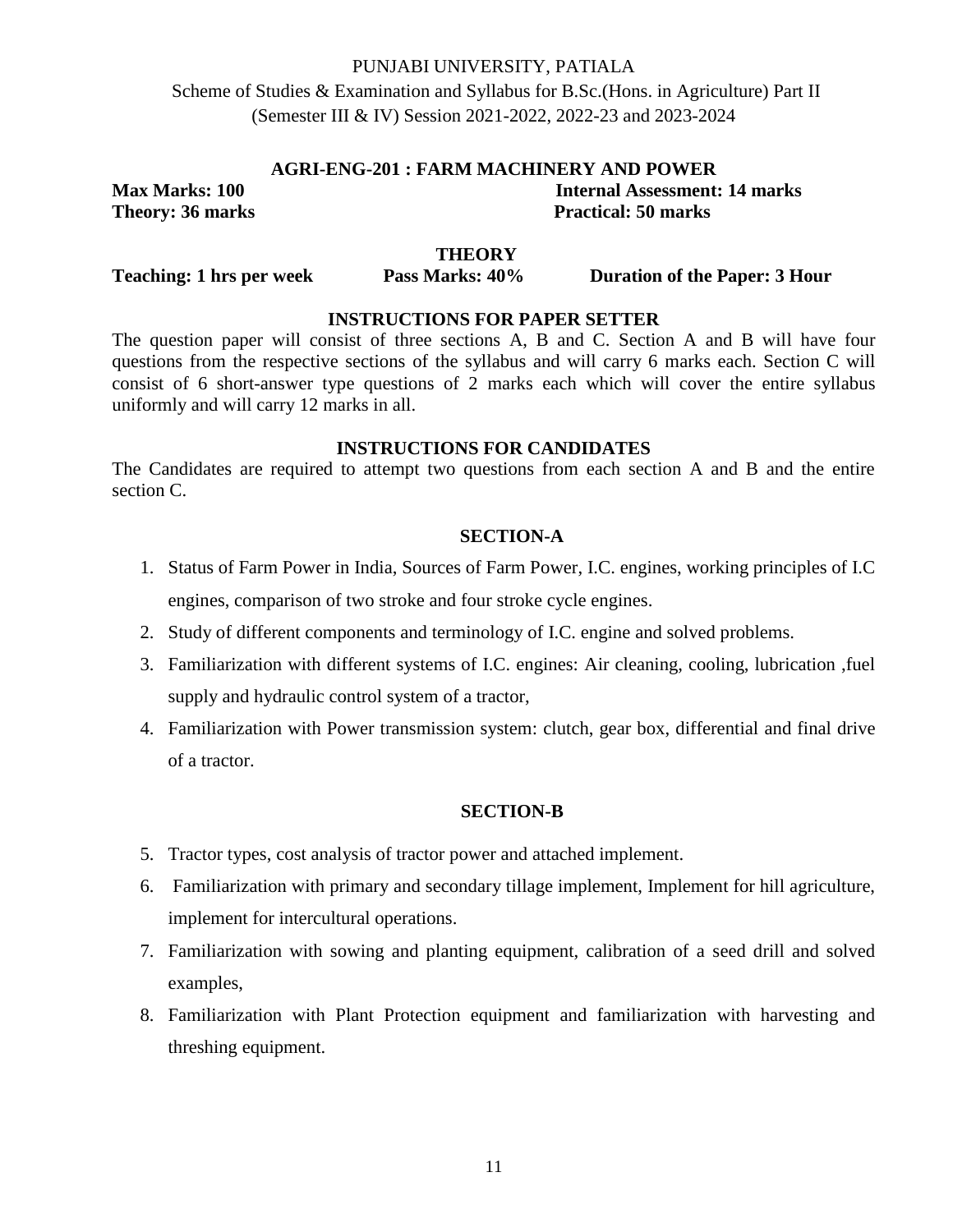# Scheme of Studies & Examination and Syllabus for B.Sc.(Hons. in Agriculture) Part II (Semester III & IV) Session 2021-2022, 2022-23 and 2023-2024

### **PRACTICAL**

# **Max. Marks: 50 Pass Marks: 40% Time allowed: 3 Hours Teaching: 2 hrs per week**

- 1. Study of different components of I.C. engine.
- 2. To study air cleaning and cooling system of engine.
- 3. Familiarizations with clutch, transmission, differential and final drive of a tractor.
- 4. Familiarization with lubrication and fuel supply system of engine.
- 5. Familiarization with brake, steering, hydraulic control system of engine.
- 6. Learning of tractor driving, Familiarization with operation of power tiller, Implements for hill agriculture.
- 7. Familiarization with different types of primary tillage implements: mould plough, disc plough, chisel plough and subsoiler plough.
- 8. Familiarization with different types of secondary tillage implements: disc harrow, patela
- 9. Familiarization with seed cum fertilizer drills their seed metering mechanism and calibration,
- 10. Familiarization with planters and transplanter.
- 11. Familiarization with different types of sprayers and dusters.
- 12. Familiarization with different intercultivation equipment.
- 13. Familiarization with harvesting and threshing machinery.

- 1. Michal AM and Ojha TP, Vol-II, Principle of Agriculture Engineering, Jain Brothers, New Delhi.
- 2. Sahay J, Elements of Agriculture Engineering, Standards Publishers; 2009,
- 3. Donnel Hunt, Farm Power and Machinery Management,
- 4. Surender singh, Farm Machinery Principles and applications, ICAR publication, 2007,
- 5. Smith KP, Farm Machinery and Equipments; Tata Mc Graw hill Publishing Co. New Delhi,
- 6. D N & S Mukesh Sharma, Farm Power and Machinery Management Vol. 1,
- 7. Farm Power and Machinery Management" by Donnell Hunt and David Wilson,
- 8. Fred R Jones and W H Alfred, Farm Power and Tractors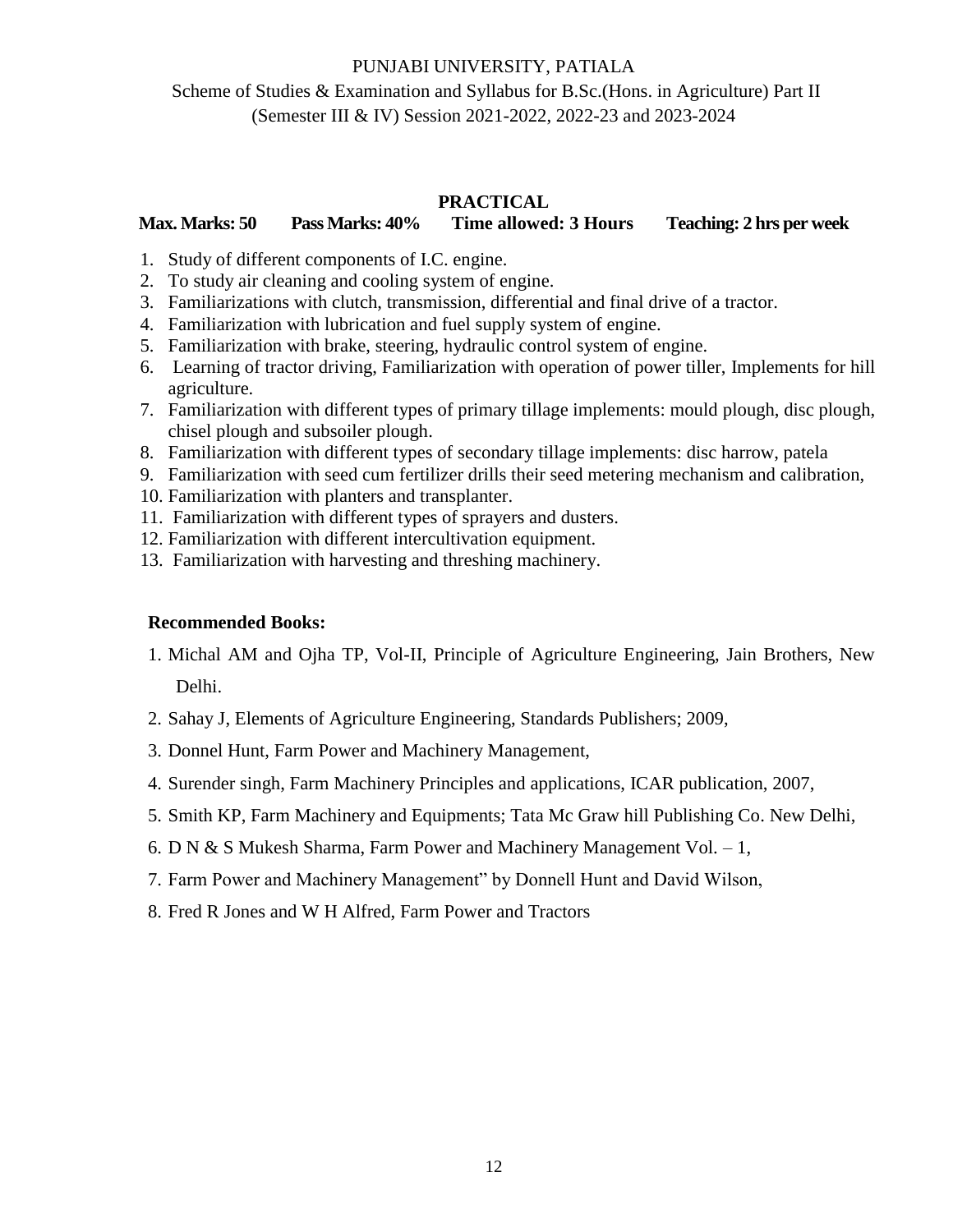Scheme of Studies & Examination and Syllabus for B.Sc.(Hons. in Agriculture) Part II (Semester III & IV) Session 2021-2022, 2022-23 and 2023-2024

**Sem-III HORT-201: Production Technology for Vegetable and Spices Max Marks: 100** Internal Assessment: 14 marks<br> **Theory: 36 marks**<br> **Practical: 50 marks Theory: 36 marks** 

#### **THEORY**

**Teaching: 1 hrs per week Pass Marks: 40% Duration of the Paper: 3 Hour**

# **INSTRUCTIONS FOR PAPER SETTER**

The question paper will consist of three sections A, B and C. Section A and B will have four questions from the respective sections of the syllabus and will carry 6 marks each. Section C will consist of 6 short-answer type questions of 2 marks each which will cover the entire syllabus uniformly and will carry 12 marks in all.

#### **INSTRUCTIONS FOR CANDIDATES**

The Candidates are required to attempt two questions from each section A and B and the entire section C.

## **SECTION A**

- 1. Importance of vegetables & spices in human nutrition and national economy, kitchen gardening.
- 2. Discuss about origin, area, climate, soil, improved varieties and cultivation practices such as time of sowing, transplanting techniques, planting distance, fertilizer requirements, irrigation, weed management, harvesting and yield, physiological disorders of (Tomato, Brinjal, Chilli, Capsicum)
- 3. Discuss about origin, area, climate, soil, improved varieties and cultivation practices such as time of sowing, transplanting techniques, planting distance, fertilizer requirements, irrigation, weed management, harvesting and yield, physiological disorders of Cucumber, Melons, Gourds, Pumpkin.
- 4. Discuss about origin, area, climate, soil, improved varieties and cultivation practices such as time of sowing, transplanting techniques, planting distance, fertilizer requirements, irrigation, weed management, harvesting and yield, physiological disorders of French bean, Peas.

### **SECTION B**

- 5. Discuss about origin, area, climate, soil, improved varieties and cultivation practices such as time of sowing, transplanting techniques, planting distance, fertilizer requirements, irrigation, weed management, harvesting and yield, physiological disorders of Cole crops such as Cabbage, Cauliflower, Knol-khol
- 6. Discuss about origin, area, climate, soil, improved varieties and cultivation practices such as time of sowing, transplanting techniques, planting distance, fertilizer requirements, irrigation, weed management, harvesting and yield, physiological disorders of Bulb crops such as Onion, Garlic
- 7. Discuss about origin, area, climate, soil, improved varieties and cultivation practices such as time of sowing, transplanting techniques, planting distance, fertilizer requirements, irrigation, weed management, harvesting and yield, physiological disorders of Root crops such as Carrot, Raddish, Beetroot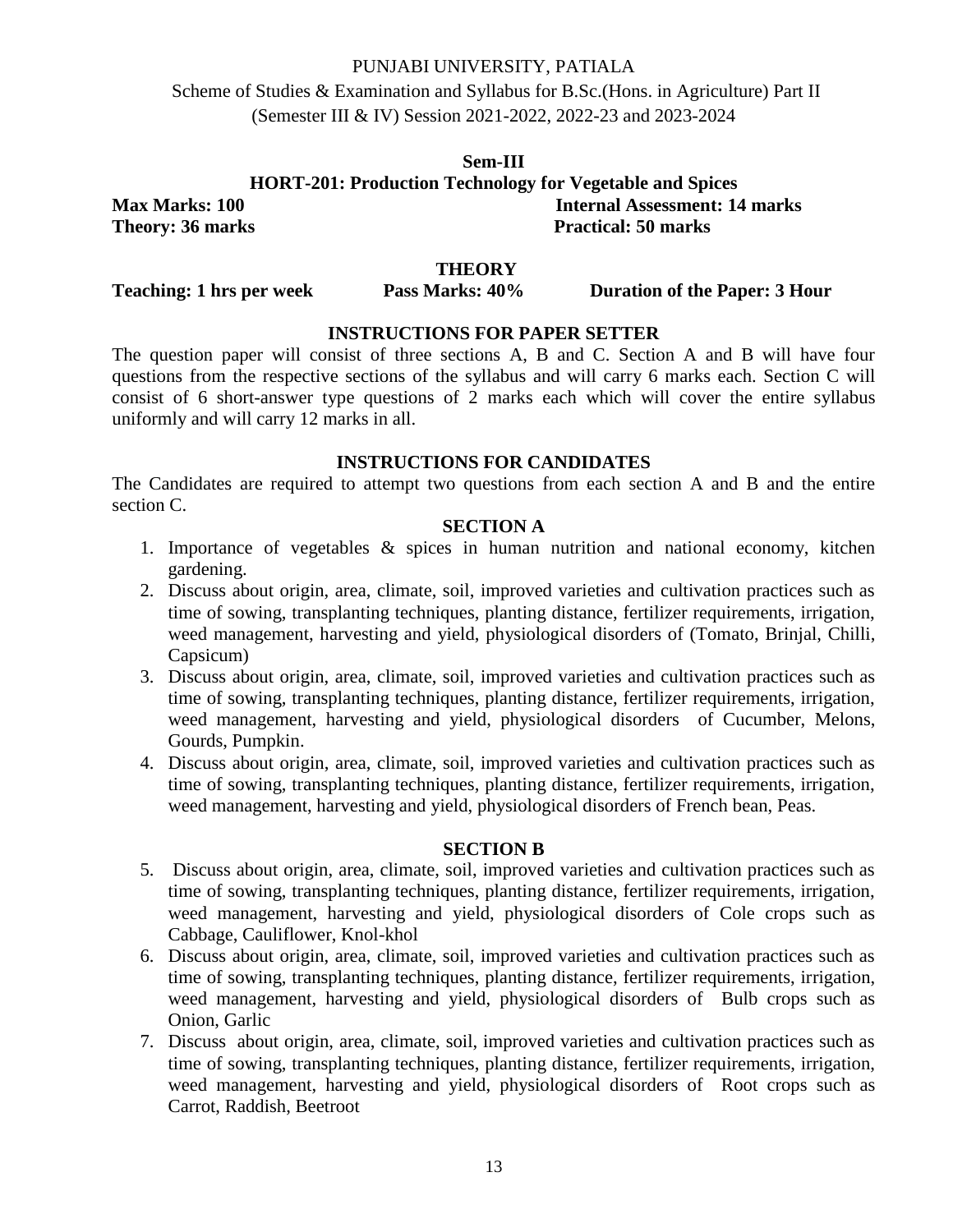Scheme of Studies & Examination and Syllabus for B.Sc.(Hons. in Agriculture) Part II (Semester III & IV) Session 2021-2022, 2022-23 and 2023-2024

8. Discuss about origin, area, climate, soil, improved varieties and cultivation practices such as time of sowing, transplanting techniques, planting distance, fertilizer requirements, irrigation, weed management, harvesting and yield, physiological disorders of Tuber crops such as Potatoand leafy vegetables such as Amaranth, Palak (Perennial vegetables).

# **PRACTICAL**

**Max. Marks: 50 Pass Marks: 40% Time allowed: 3 Hours Teaching: 2 hrs per week**

- 1. Identification of vegetables crops . and their seeds.
- 2. Identification of spices.
- 3. Identification of seeds of vegetable crops.
- 4. Nursery raising.
- 5. Direct seed sowing and transplanting.
- 6. Study of morphological characters of different vegetables.
- 7. Study of morphological characters of different spices.
- 8. Fertilizers applications.
- 9. Harvesting & preparation for market.
- 10. Economics of vegetables and spices cultivation.

- 1. Thamburaj, S.(2014).Text book of vegetable, tuber crops and spices. ICAR, New Delhi.
- 2. Choudhary, B.R. (2009) AText book on production technology of vegetables. Kalyani Publishers, Ludhiana;
- 3. Bose T.K. (2002). Vegetable Crops. Nayaprakash. Kolkata ;
- 4. Hazra, P. (2011) Modern Technology in Vegetable Production. New India Publishing Agency. New Delhi;.
- 5. Dhaliwal, M.S. (2008)Handbook of Vegetable Crops. Kalyani Publishers. Ludhiana.
- 6. Singh, U. (2008) Indian Vegetables. Anmol Publications. Pvt. Ltd .New Delhi
- 7. Yawalkar, K S. (2004)Vegetable crops in India. Agri-Horticultural Pub. House. Nagpur
- 8. Rana, M.K. (2008) Olericulture in India. Kalyani Publishers, Ludhiana.
- 9. Hazra, P. (2006)Vegetable science. Kalyani Publishers, Ludhiana.
- 10. Chadha, K.L.(1993). Advances in Horticulture. Malhotra Publishing house, New Delhi;
- 11. Premnath, SundariVelayudhan and Singh, D.P., Vegetables for the tropical region. ICAR.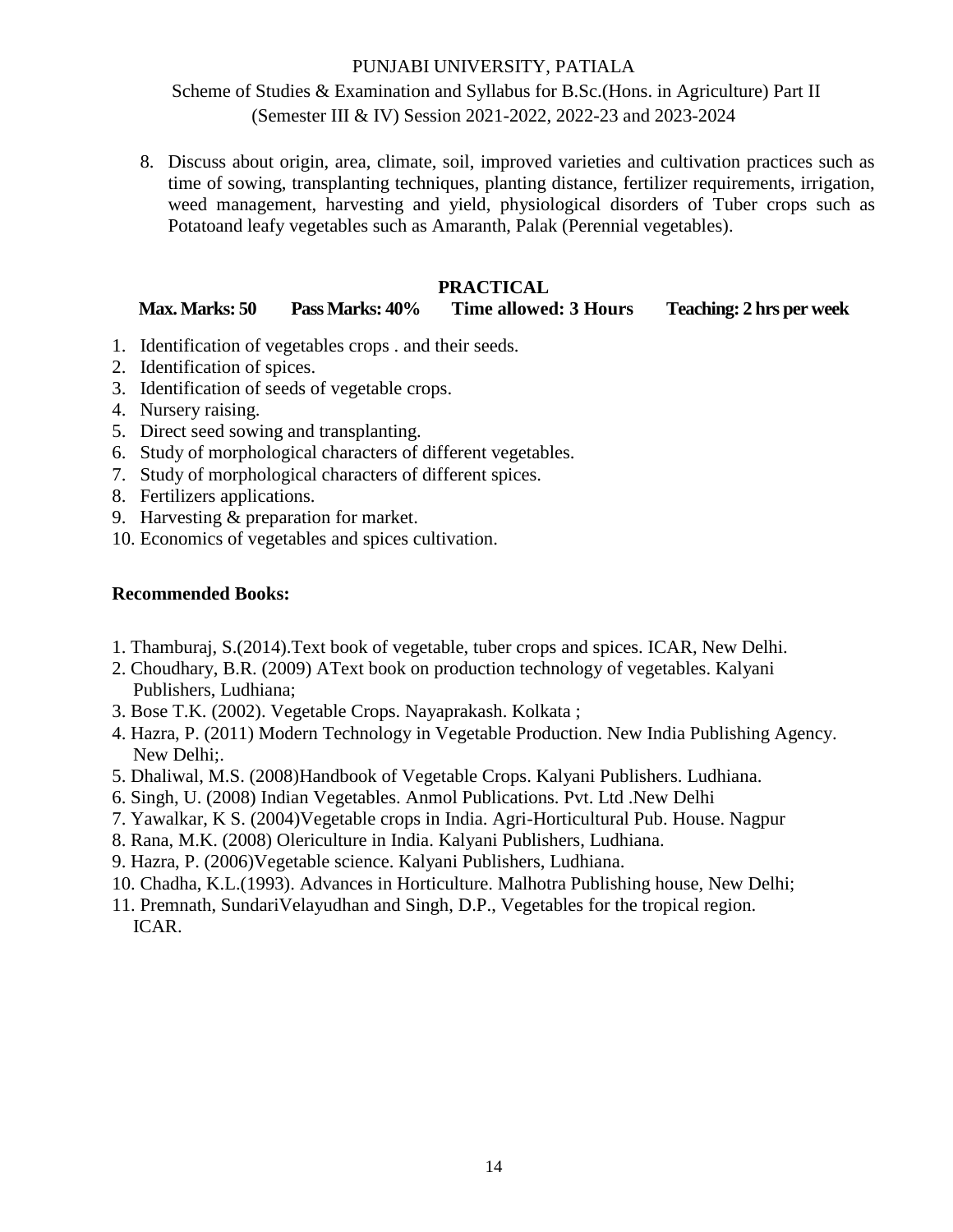Scheme of Studies & Examination and Syllabus for B.Sc.(Hons. in Agriculture) Part II (Semester III & IV) Session 2021-2022, 2022-23 and 2023-2024

| <b>EVS-201: Environmental Studies and Disaster Management</b> |                               |  |
|---------------------------------------------------------------|-------------------------------|--|
| <b>Max Marks: 150</b>                                         | Internal Assessment: 26 marks |  |
| <b>Theory: 74 marks</b>                                       | <b>Practical: 50 marks</b>    |  |

#### **THEORY**

**Teaching: 2 hrs per week Pass Marks: 40% Duration of the Paper: 3 Hour**

### **INSTRUCTIONS FOR PAPER SETTER**

The question paper will consist of three sections A, B and C. Section A and B will have four questions from the respective sections of the syllabus and will carry 11 marks each. Section C will consist of 15 short-answer type questions of 2 marks each which will cover the entire syllabus uniformly and will carry 30 marks in all.

### **INSTRUCTIONS FOR CANDIDATES**

The Candidates are required to attempt two questions from each from section A and B and the entire section C.

#### **Section A**

- 1. Multidisciplinary nature of environmental studies- Definition, scope and importance. Natural resources- Renewable and non-renewable resources and their associated problems. Forest resources- Use and over-exploitation, deforestation, timber extraction, mining, dams and their effects on forest and tribal people. Water resources- Use and over-utilization of surface and ground water, floods, drought, conflicts over water, dams-benefits and problems.
- 2. Mineral resources- Use and exploitation, environmental effects of extracting and using mineral resources. Food resources- World food problems, changes caused by agriculture and overgrazing, effects of modern agriculture, fertilizer-pesticide problems, water logging, salinity. Energy resources- Growing energy needs, renewable and non-renewable energy sources, use of alternate energy sources. Land resources- Land as a resource, land degradation, man induced landslides, soil erosion and desertification. Role of an individual in conservation of natural resources, equitable use of resources for sustainable lifestyles.
- 3. Ecosystems- Concept, structure and function of an ecosystem. Producers, consumers and decomposers, energy flow in the ecosystem, ecological succession. Food chains, food webs and ecological pyramids. Introduction, types, characteristic features, structure and function of forest, grassland, desert and aquatic ecosystems.
- 4. Biodiversity and its conservation- Introduction, definition, genetic, species, ecosystem diversity and biogeographical classification of India. Value of biodiversity- Consumptive use, productive use, social, ethical, aesthetic and option values. Biodiversity at global, national and local levels, India as a mega-diversity nation. Hot-spots of biodiversity. Threats to biodiversity- Habitat loss, poaching of wildlife, man-wildlife conflicts, endangered and endemic species of India. In-situ and Ex-situ conservation of biodiversity.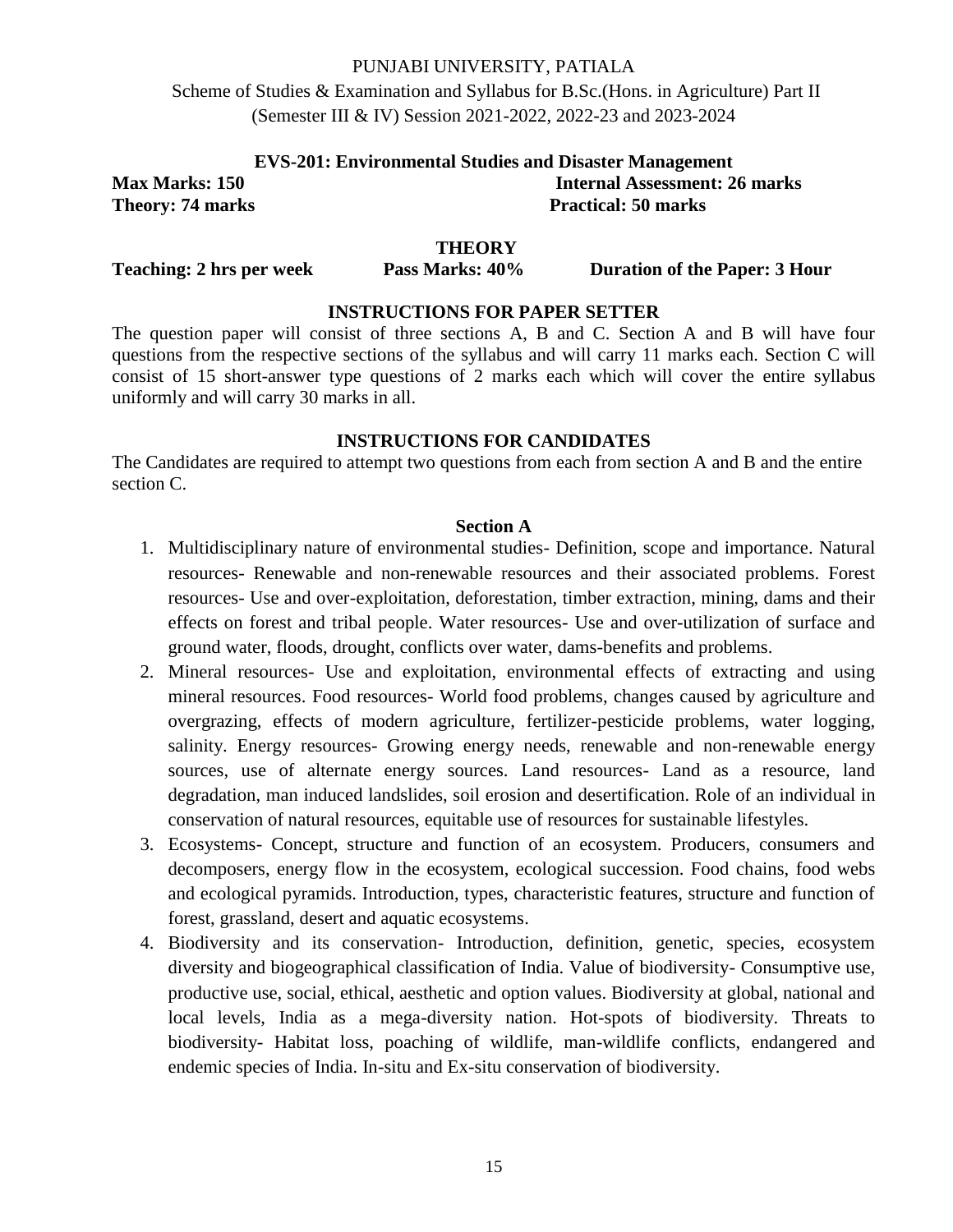# Scheme of Studies & Examination and Syllabus for B.Sc.(Hons. in Agriculture) Part II (Semester III & IV) Session 2021-2022, 2022-23 and 2023-2024

# **Section B**

- 5. Environmental pollution- Definition, cause, effects and control measures of air, water, soil, marine, noise and thermal pollution and nuclear hazards. Solid waste management- Causes, effects and control measures of urban and industrial wastes. Role of an individual in prevention of pollution. Social issues and the environment- Unsustainable to sustainable development, urban problems related to energy. Water conservation, rain water harvesting, watershed management.
- 6. Environmental ethics- Issues and possible solutions, climate change, global warming, acid rain, ozone layer depletion, nuclear accidents and holocaust. Environment protection acts- Air (Prevention and control of pollution) act, water (Prevention and control of pollution) act, wildlife protection act, forest conservation act, Issues involved in enforcement of environmental legislation, public awareness.
- 7. Human population and the environment- Population growth, variation among nations, population explosion. Role of Information Technology in environment and human health. Natural disasters- Meaning and nature, types (floods, drought, cyclone, earthquakes, landslides, avalanches, volcanic eruptions, heat and cold waves, global warming, sea level rise, ozone depletion) and effects. Man-made disasters- Nuclear, chemical, and biological disasters, building fire, coal fire, forest fire, oil fire, road accidents, rail accidents, air accidents, sea accidents.
- 8. Disaster management- International strategy for disaster reduction at national and global levels; National disaster management framework- Financial arrangements, role of NGOs, community–based organizations and media, central, state, district and local administration, armed forces in disaster response, police and other organizations. Feeding the people struck by the disaster, managing house and dress need during disaster.

#### **PRACTICAL**

# **Max. Marks: 50 Pass Marks: 40% Time allowed: 3 Hours Teaching: 2 hrs per week**

- 1. Visit to a local area to document environmental assetriver/forest/grassland/hill/mountain.
- 2. Visit to a local polluted site-Urban/rural/industrial/agricultural.
- 3. Study of common plants,
- 4. Study of insects
- 5. Study of birds
- 6. Study of simple ecosystems i.e., pond, river, hill slopes, etc
- 7. Case studies on Disaster Management
- 8. Study of Sewage Treatment Plant (STP)
- 9. Study of biodegradable and non biodegradable resources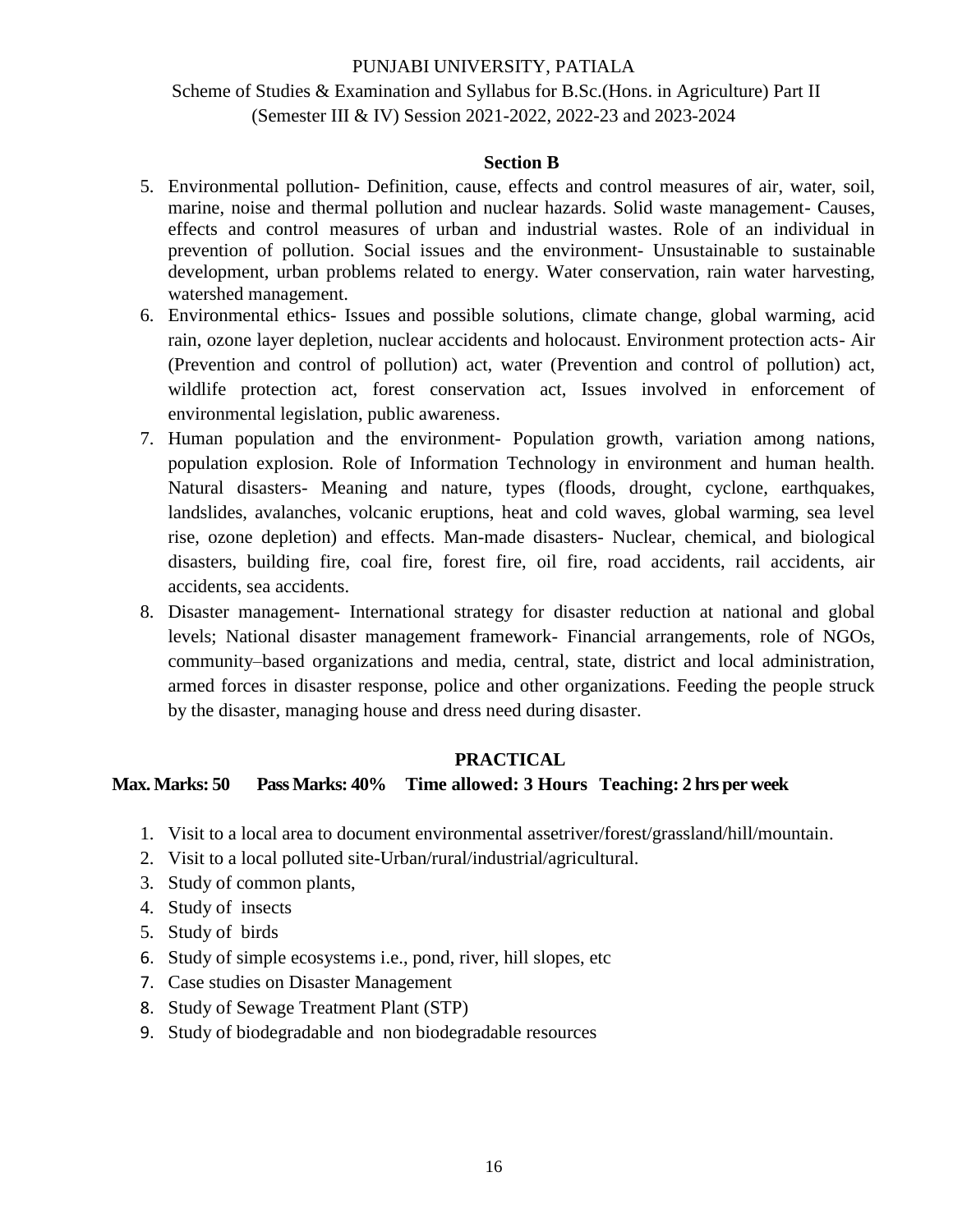# PUNJABI UNIVERSITY, PATIALA Scheme of Studies & Examination and Syllabus for B.Sc.(Hons. in Agriculture) Part II (Semester III & IV) Session 2021-2022, 2022-23 and 2023-2024

- 1. Bharucha, E. (2005). Text book of environmental studies. University Grants Commission,University Press, New Delhi.
- 2. Kapur, A. (2005). Disasters in India: Studies of grim reality. Rawat publication, Jaipur.
- 3. Chauhan, B.C. (2008). Environmental studies. University Science Press, New Delhi.
- 4. De, A.K. (2010). Environmental chemistry. Willey Eastern ltd. New Delhi.
- 5. Singh, S. and Singh, J. (2013). Disaster Management. Pravilika Publication Allahabad.
- 6. Sharma, P.D. (2017). Ecology and Environment. Rastogi publishers, New Delhi.
- 7. Kaushik, C.P. and Kaushik A. (2011). Perspectives in environmental studies.New age International (P) Limited, Publishers, New Delhi.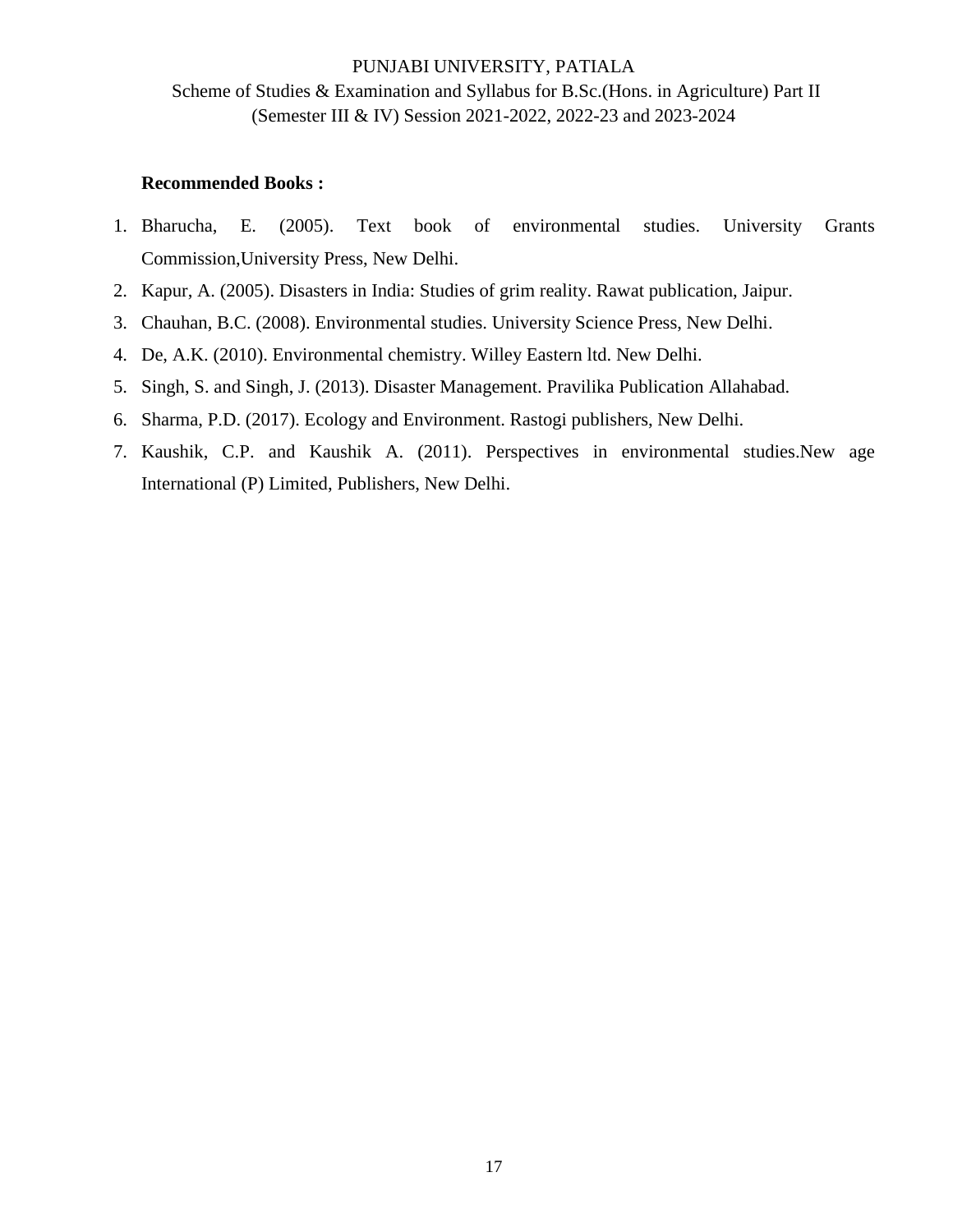Scheme of Studies & Examination and Syllabus for B.Sc.(Hons. in Agriculture) Part II (Semester III & IV) Session 2021-2022, 2022-23 and 2023-2024

# **Sem-III STAT-201: Statistical Methods Max Marks: 100 Internal Assessment: 14 marks**

**Theory: 36 marks** Practical: 50 marks

### **THEORY**

**Teaching: 1 hrs per week Pass Marks: 40% Duration of the Paper: 3 Hour**

# **INSTRUCTIONS FOR PAPER SETTER**

The question paper will consist of three sections A, B and C. Section A and B will have four questions from the respective sections of the syllabus and will carry 6 marks each. Section C will consist of 6 short-answer type questions of 2 marks each which will cover the entire syllabus uniformly and will carry 12 marks in all.

### **INSTRUCTIONS FOR CANDIDATES**

The Candidates are required to attempt two questions from each section A and B and the entire section C.

### **Section-A**

- 1. Introduction to Statistics and its Applications in Agriculture, Graphical Representation of Data.
- 2. Measures of Central Tendency & Dispersion.
- 3. Definition of Probability, Addition and Multiplication Theorem (without proof). Simple Problems Based on Probability. Binomial &Poisson Distributions.
- 4. Definition of Correlation, Scatter Diagram. Karl Pearson's Coefficient of Correlation.

#### **Section-B**

- 5. Linear Regression Equations. Introduction to Test of Significance, One sample & two sample test t for Means.
- 6. Chi-Square Test of Independence of Attributes in  $2 \times 2$  Contingency Table.
- 7. Introduction to Analysis of Variance, Analysis of One Way Classification.
- 8. Introduction to Sampling Methods, Sampling versus Complete Enumeration, Simple Random Sampling with and without replacement, Use of Random Number Tables for selection of Simple Random Sample.

#### **PRACTICAL**

# **Max. Marks: 50 Pass Marks: 40% Time allowed: 3 Hours Teaching: 2 hrs per week**

- 1. Graphical Representation of Data.
- 2. Measures of Central Tendency (Ungrouped data) with Calculation of Quartiles, Deciles& Percentiles.
- 3. Measures of Central Tendency (Grouped data) with Calculation of Quartiles, Deciles& Percentiles. Measures of Dispersion (Ungrouped Data).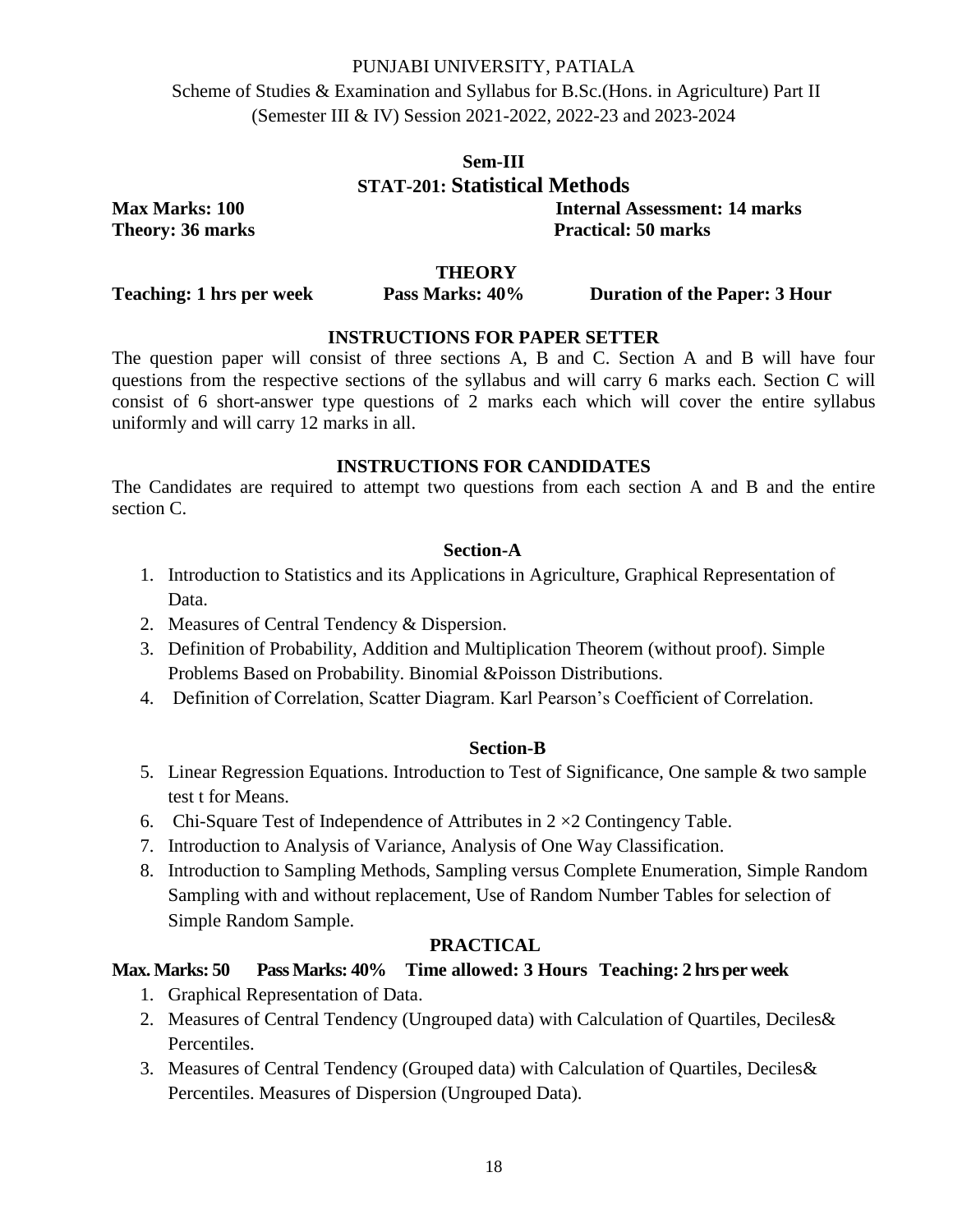Scheme of Studies & Examination and Syllabus for B.Sc.(Hons. in Agriculture) Part II (Semester III & IV) Session 2021-2022, 2022-23 and 2023-2024

- 4. Measures of Dispersion (Grouped Data). Moments, Measures of Skewness& Kurtosis (Ungrouped Data). Moments, Measures of Skewness& Kurtosis (Grouped Data).
- 5. Correlation & Regression Analysis.
- 6. Application of One Sample t-test. Application of Two Sample Fisher's t test. Chi-Square test of Goodness of Fit. Chi-Square test of Independence of Attributes for  $2 \times 2$  contingency table.
- 7. Analysis of Variance One Way Classification.
- 8. Analysis of Variance Two Way Classification.
- 9. Selection of random sample using Simple Random Sampling.

- 1. Gupta, S. P. (1976). Statistical Methods .... India: Sultan Chand & Sons.
- 2. Araṅkacāmi, I., Rangaswamy, R. (1995). A Text Book of Agricultural Statistics. India: New Age International Publishers.
- 3. Statistics for Economics. (n.d.). (n.p.): New Saraswati House India Pvt Ltd.
- 4. Gupta, S. C., Kapoor, V. K. (2007). Fundamentals of Applied Statistics. India: Sultan Chand & Sons.
- 5. Abraham, B., Ledolter, J. (2009). Statistical Methods for Forecasting. Germany: Wiley.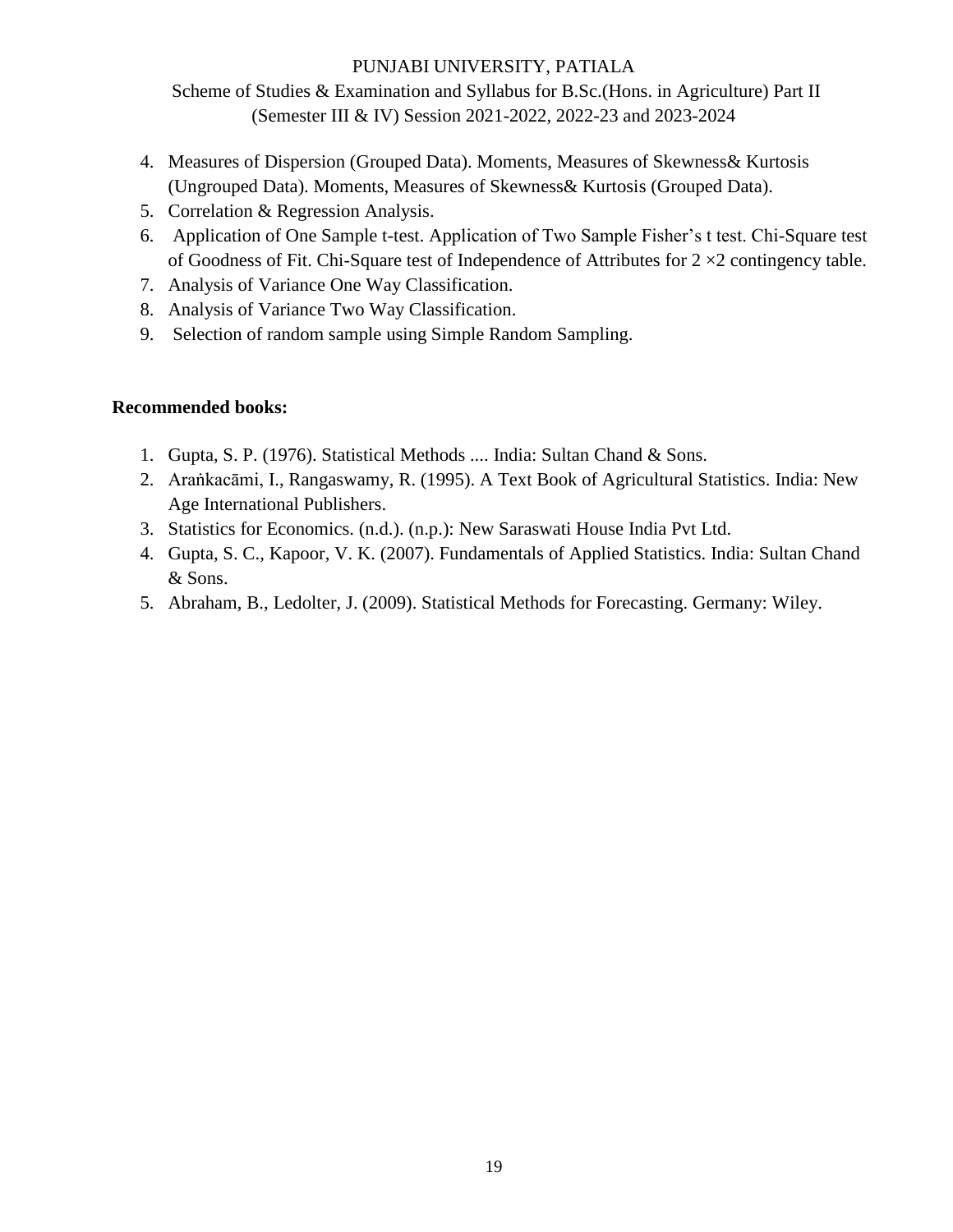Scheme of Studies & Examination and Syllabus for B.Sc.(Hons. in Agriculture) Part II (Semester III & IV) Session 2021-2022, 2022-23 and 2023-2024

# **Sem-III LPM-201 : Livestock & Poultry Management Max Marks: 200 Internal Assessment: 40 marks**

**Theory: 110 marks** Practical: 50 marks

#### **THEORY**

**Teaching: 3 hrs per week Pass Marks: 40% Duration of the Paper: 3 Hour**

# **INSTRUCTIONS FOR PAPER SETTER**

The question paper will consist of three sections A, B and C. Section A and B will have four questions from the respective sections of the syllabus and will carry 16 marks each. Section C will consist of 23 short-answer type questions of 2 marks each which will cover the entire syllabus uniformly and will carry 46 marks in all.

### **INSTRUCTIONS FOR CANDIDATES**

The Candidates are required to attempt two questions from each section A and B and the entire section C.

# **SECTION A**

- 1. Role of livestock in the national economy. Reproduction in farm animals and poultry.
- 2. Housing principles, space requirements for different species of livestock and poultry.
- 3. Management of calves, growing heifers and milch animals.
- 4. Management of sheep, goat and swine. Incubation, hatching and brooding. Management of growers and layers.

### **SECTION B**

- 5. Important Indian and exotic breeds of cattle, buffalo, sheep, goat, swine and poultry. Improvement of farm animals and poultry.
- 6. Digestion in livestock and poultry. Classification of feedstuffs. Proximate principles of feed. Nutrients and their functions.
- 7. Feed ingredients for ration for livestock and poultry. Feed supplements and feed additives. Feeding of livestock and poultry.
- 8. Introduction of livestock and poultry diseases. Prevention (including vaccination schedule) and control of important diseases of livestock and poultry.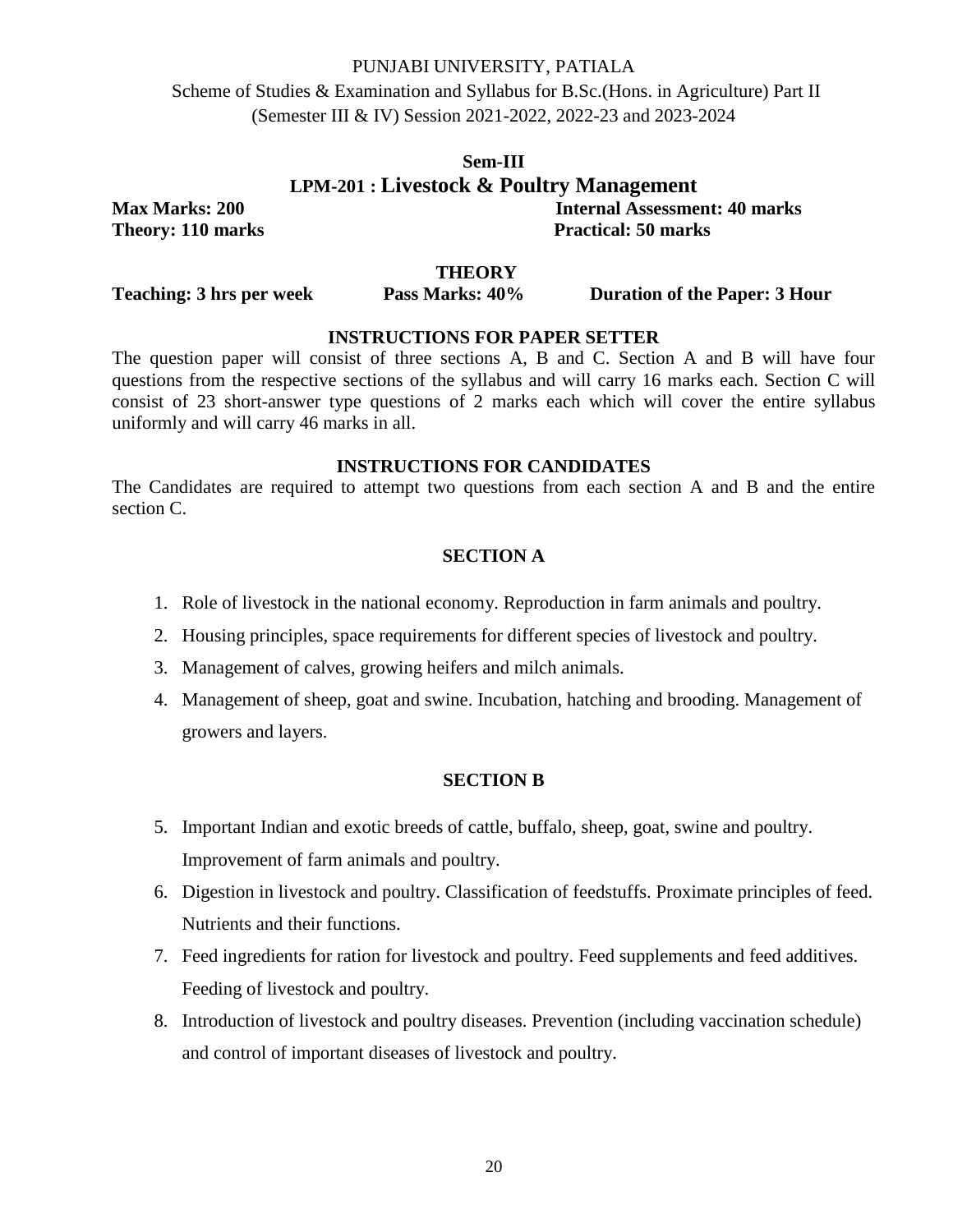Scheme of Studies & Examination and Syllabus for B.Sc.(Hons. in Agriculture) Part II (Semester III & IV) Session 2021-2022, 2022-23 and 2023-2024

# **PRACTICAL**

# **Max. Marks: 50 Pass Marks: 40% Time allowed: 3 Hours Teaching: 2 hrs per week**

- 1. External body parts of cattle, buffalo, sheep, goat, swine and poultry.
- 2. Handling and restraining of livestock.
- 3. Identification methods of farm animals and poultry.
- 4. Visit to IDF and IPF to studybreeds of livestock and poultry and daily routine farm operations and farm records.
- 5. Judging ofcattle, buffalo and poultry.
- 6. Culling of livestock and poultry.
- 7. Planning and layout of housing fordifferent types of livestock.
- 8. Computation of rations for livestock. Formulation of concentrate mixtures.
- 9. Clean milk production, milking methods.
- 10. Hatchery operations, incubation and hatching equipments.
- 11. Management of chicks, growers and layers. Debeaking, dusting and vaccination.
- 12. Economics of cattle, buffalo, sheep, goat, swine and poultry production.

- 1. Bundy, C. E., & Diggins, R. V. (1961). Livestock and poultry production. *Livestock and poultry production.*, (2nd ed).
- 2. Singh, H Handbook of Animal Husbandary, ICAR, New Delhi
- 3. Singh H and E.N. Moore (1982). Livestock and Poultry Production , Prentice Hall of India
- 4. Etgen, W. M., & Reaves, P. M. (1978). *Dairy cattle feeding and management* (No. Ed. 6). John Wiley & Sons..
- 5. Miller, W. J. (2012). *Dairy cattle feeding and nutrition*. Elsevier.
- 6. Banerjee, G. C. (2018). *A textbook of animal husbandry*. Oxford and IBH publishing.
- 7. Prasad, J. (2008). *Poultry production and management*. Kalyani.
- 8. Singh, R. A. (2018). Poultry Production. India: Kalyani Publishers.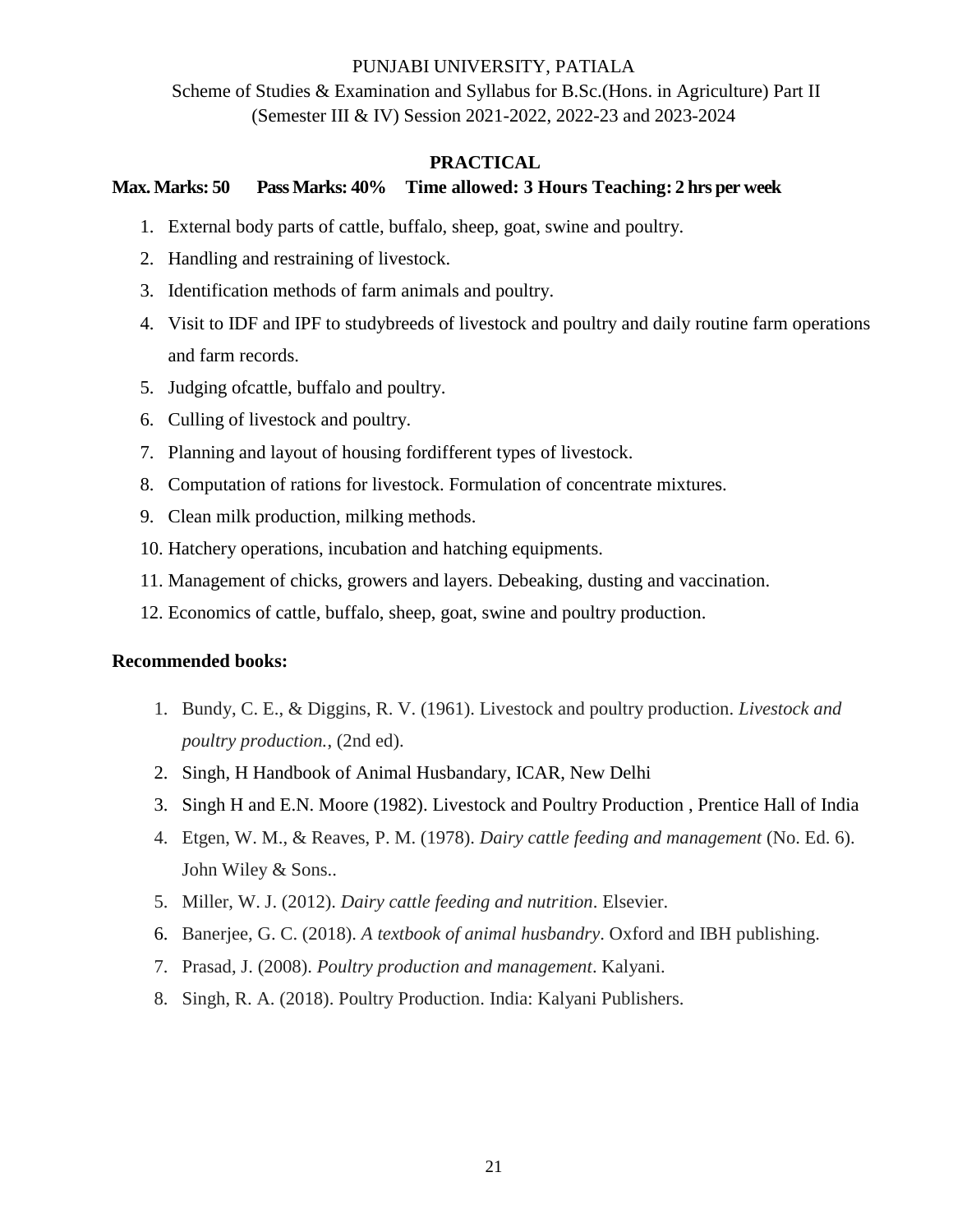# PUNJABI UNIVERSITY, PATIALA Scheme of Studies & Examination and Syllabus for B.Sc.(Hons. in Agriculture) Part II (Semester III & IV) Session 2021-2022, 2022-23 and 2023-2024

| <b>COURSE</b>   | <b>SUBJECT</b>                                            | <b>THEORY</b>                           |                         | <b>PRACTICA</b>   | <b>TOTAL</b> |
|-----------------|-----------------------------------------------------------|-----------------------------------------|-------------------------|-------------------|--------------|
| <b>CODE</b>     |                                                           | <b>EXTERNA</b>                          | <b>INTERNA</b>          | L                 |              |
|                 |                                                           | L                                       | L                       |                   |              |
| AGRON-202       | Crop Production                                           | 36                                      | 14 <sup>a</sup>         | 50                | 100          |
|                 | Technology - II (Rabi                                     |                                         |                         |                   |              |
|                 | Crops)                                                    |                                         | 14 <sup>a</sup>         |                   |              |
| $HORT-202$      | Production Technology for<br><b>Ornamental Crops, MAP</b> | 36                                      |                         | 50                | 100          |
|                 | and Landscaping                                           |                                         |                         |                   |              |
| AGRI-ENG-       | Renewable Energy and                                      | 36                                      | 14 <sup>a</sup>         | 50                | 100          |
| 202             | Green Technology                                          |                                         |                         |                   |              |
|                 |                                                           |                                         |                         |                   |              |
| <b>SOIL-201</b> | Problematic Soils and their                               | 74                                      | 26 <sup>c</sup>         | $\qquad \qquad -$ | 100          |
|                 | Management                                                |                                         |                         |                   |              |
| <b>HORT-203</b> | Production Technology for                                 | 36                                      | 14 <sup>a</sup>         | 50                | 100          |
|                 | <b>Fruit and Plantation Crops</b>                         |                                         |                         |                   |              |
| <b>GPB-202</b>  | Principles of Seed                                        | $\overline{36}$                         | 14 <sup>a</sup>         | 100               | 150          |
|                 | Technology                                                |                                         |                         |                   |              |
| AGRON-203       | Farming System &                                          | 36                                      | 14 <sup>a</sup>         |                   | 50           |
|                 | Sustainable Agriculture                                   |                                         |                         |                   |              |
| <b>ECO-202</b>  | <b>Agricultural Marketing</b>                             | $\overline{74}$                         | $\overline{26^{\circ}}$ | 50                | 150          |
|                 | Trade & Prices                                            |                                         |                         |                   |              |
| <b>AGROMET-</b> | Introductory Agro-                                        | $\overline{36}$                         | 14 <sup>a</sup>         | $\overline{50}$   | 100          |
| 201             | meteorology & Climate<br>Change                           |                                         |                         |                   |              |
|                 |                                                           | <b>Elective Course (Choose any one)</b> |                         |                   |              |
|                 |                                                           |                                         |                         |                   |              |
| <b>HORT-204</b> | Hi-Tech Horticulture                                      | 74                                      | 26 <sup>c</sup>         | 50                | 150          |
| <b>ENT-201</b>  | Biopesticides &                                           | 74                                      | 26 <sup>c</sup>         | 50                | 150          |
|                 | <b>Biofertilziers</b>                                     |                                         |                         |                   |              |
| FOOD-TEC-       | Food Safety and Standards                                 | 74                                      | 26 <sup>c</sup>         | 50                | 150          |
| 201             |                                                           |                                         |                         |                   |              |
|                 | <b>Total</b>                                              | 474                                     | 176                     | 450               | 1100         |
|                 |                                                           |                                         |                         |                   |              |

# **B.Sc. (Hons. in Agriculture) Semester-IV**

**The breakup of marks for the internal assessment for theory (According to RUSA guidelines) will be as under:**

**Average of two mid-semester tests/Internal Examinations : <sup>a</sup>6/ <sup>b</sup>10/ <sup>c</sup>10/ <sup>d</sup> Written Assignments/Project Work : <sup>a</sup>6/ <sup>b</sup>10/ <sup>c</sup>10/ <sup>d</sup> Attendance : a2/ b5/ c6/ d8**

 $:$ <sup>a</sup>6/<sup>b</sup>10/<sup>c</sup>10/<sup>d</sup>/16  $:$ <sup>a</sup>6/<sup>b</sup>10/<sup>c</sup>10/<sup>d</sup>/16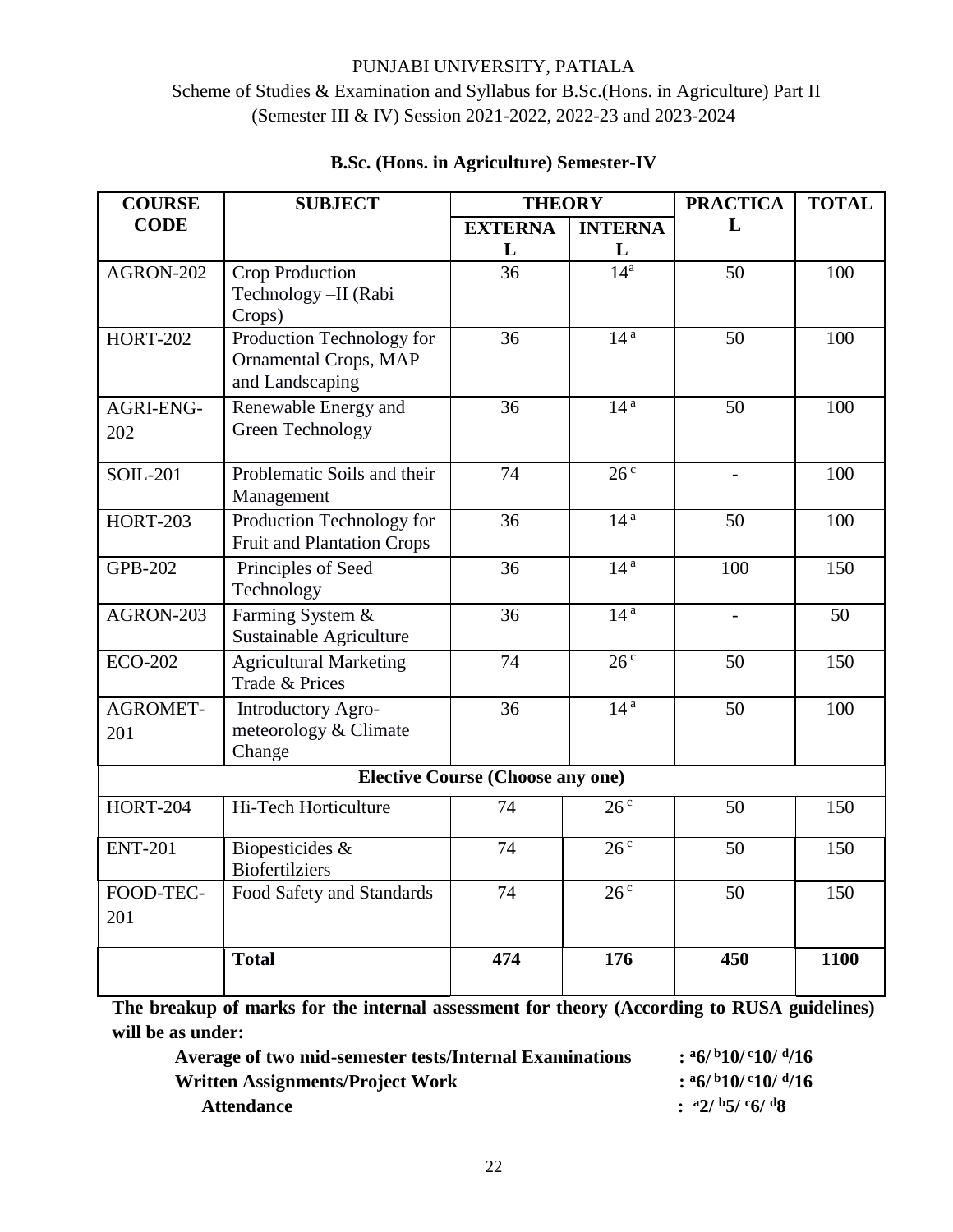Scheme of Studies & Examination and Syllabus for B.Sc.(Hons. in Agriculture) Part II (Semester III & IV) Session 2021-2022, 2022-23 and 2023-2024

**Sem-IV AGRON-202 : Crop Production Technology-II (Rabi crops) Max Marks: 100 Internal Assessment: 14 marks Theory: 36 marks Practical: 50 marks** 

#### **THEORY**

**Teaching: 1 hrs per week Pass Marks: 40% Duration of the Paper: 3 Hour** 

# **INSTRUCTIONS FOR PAPER SETTER**

The question paper will consist of three sections A, B and C. Section A and B will have four questions from the respective sections of the syllabus and will carry 6 marks each. Section C will consist of 6 short-answer type questions of 2 marks each which will cover the entire syllabus uniformly and will carry 12 marks in all.

#### **INSTRUCTIONS FOR CANDIDATES**

The Candidates are required to attempt two questions from each section A and B and the entire section C.

# **Section-A**

- 1. Origin, geographical distribution, economic importance, soil and climatic requirements, varieties, cultural practices and yield of crops, cereals –wheat and barley
- 2. Origin, geographical distribution, economic importance, soil and climatic requirements, varieties, cultural practices and yield of crops pulses-chickpea, lentil, peas
- 3. Origin, geographical distribution, economic importance, soil and climatic requirements, varieties, cultural practices and yield of crops, oilseeds-rapeseed, mustard and sunflower
- 4. Origin, geographical distribution, economic importance, soil and climatic requirements, varieties, cultural practices and yield of crops, potato.

#### **Section-B**

- 5. Origin, geographical distribution, economic importance, soil and climatic requirements, varieties, cultural practices and yield of crops, sugar crops-sugarcane, sugarbeet
- 6. Origin, geographical distribution, economic importance, soil and climatic requirements, varieties, cultural practices and yield of crops medicinal and aromatic crops-mentha, lemon grass and citronella.
- 7. Origin, geographical distribution, economic importance, soil and climatic requirements, varieties, cultural practices and yield of crops Forage crops-berseem, lucerne and oat.
- 8. Origin, geographical distribution, economic importance, soil and climatic requirements, varieties, cultural practices and yield of crops, tobacco.

# **PRACTICAL**

# **Max. Marks: 50 Pass Marks: 40% Time allowed: 3 Hours Teaching: 2 hrs per week**

- 1. Sowing methods of wheat and sugarcane
- 2. Identification of weeds in *rabi* season crops,
- 3. Study of morphological characteristics of *rabi* crops,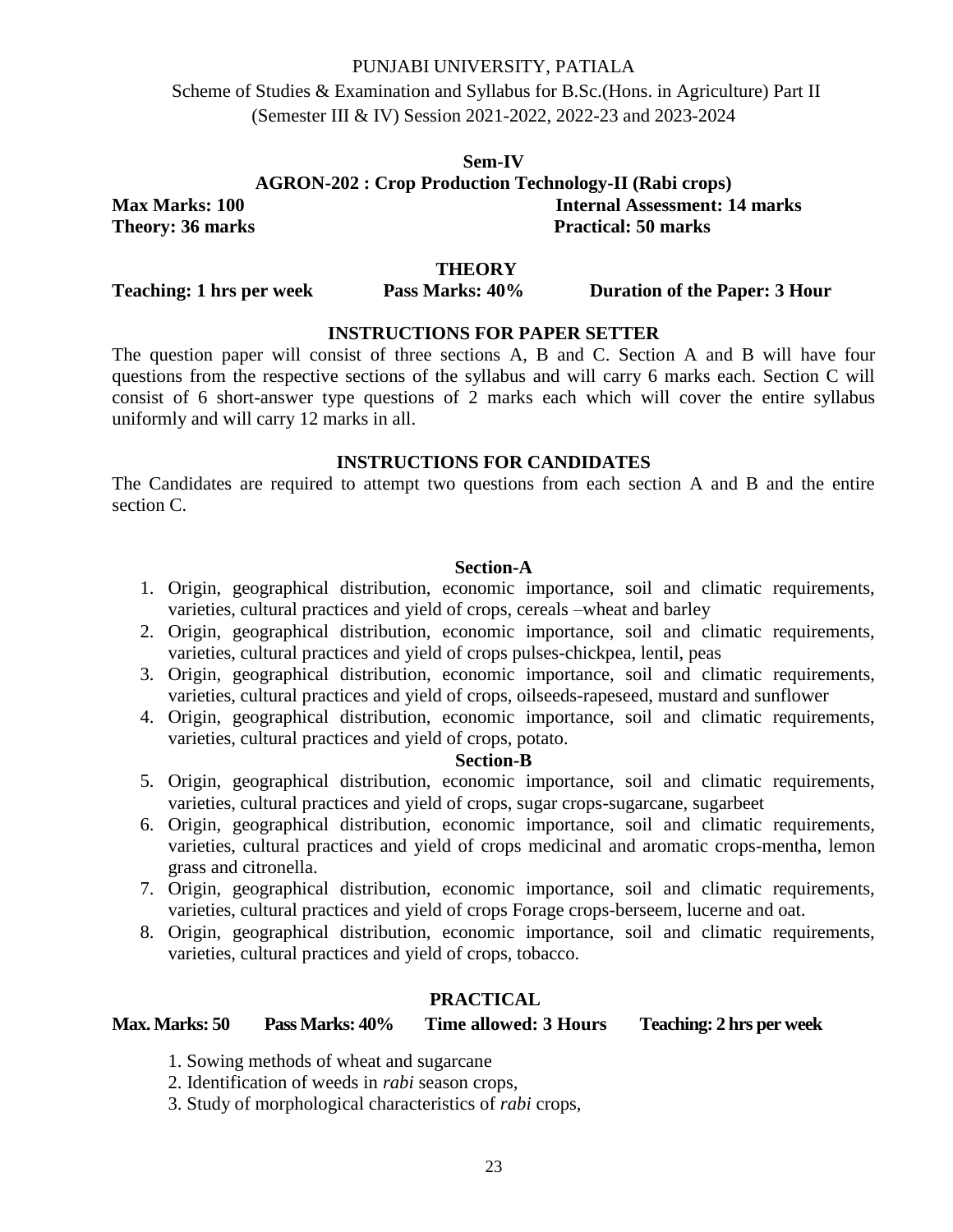Scheme of Studies & Examination and Syllabus for B.Sc.(Hons. in Agriculture) Part II (Semester III & IV) Session 2021-2022, 2022-23 and 2023-2024

- 4. Study of yield contributing characters of *rabi* season crops,
- 5. Yield and juice quality analysis of sugarcane,
- 6. Study of important agronomic experiments of *rabi* crops at experimental farms.
- 7. Study of *rabi* forage experiments,
- 8. Study of oil extraction of medicinal crops,
- 9. Visit to research stations of related crops.

### **Recommended Books**

- 1. Prasad R. (2002). Textbook of field crops production. Textbook of field crops production.
- 2. Reddy T. Yellamanda and Reddy, G.H. Sankara. (2016). Principles of Agronomy (2nd ed), Kalyani Publishers, Ludhiana.
- 3. Gupta OP. (2005) Weed Management: Principles and Practices (2nd ed) Agrobios(India) Jodhpur.
- 4. Singh C., Singh P. and Singh R. (2003). Modern Techniques of Raising Field Crops, Oxford& IBH Publishing Co., New Delhi.
- 5. Singh SS. (1998). Crop Management: Under irrigated and rainfed conditions.
- 6. Singh SS. (1993). Principles and Practices of Agronomy, Kalyani Publishers, New Delhi.
- 7. Reddy TY. and Reddi, GHS. (1993). Principles of Agronomy, Kalyani Publishers, NewDelhi..
- 8. Maiti,S., Hedge, MR. and Chhattopadhyay SB. (1988). Handbook of Annual OilseedCrops. Oxford & IBH Publishing Co., New Delhi.
- 9. Jaiswami LH. and Baldeo B. (1990). Advances in Pulse Production Technology, ICAR, New Delhi.
- 10. Rathore PS. (2000). Techniques and Management of Field Crop Production. Agrobios (India), Jodhpur.
- 11. Rathor, PS. and Sharma SK. (2003). Scientific Pulse Production. Yash Publishing House, Bikaner.
- 12. Reddy SR. Agronomy of Field Crops. Kalyani Publishers, New Delhi.
- 13. Prasad R. Field crops Vol.I & II. ICAR, New Delhi.
- 14. Ray S, (2007). editor. Handbook of agriculture in India. New Delhi: Oxford UniversityPress;
- 15. Pearson : Handbook of Agriculture ICAR, New Delhi.
- 16. Fugh BM : Production of field Crops in India, Kitabistan, Allabhabad
- 17. Harlison CM : Field Crops, Mc Graw Hill Book Co., New Delhi.
- 18. P.A.U Bulletin: Package of Practices for Kharif Crops.

#### **Sem-IV**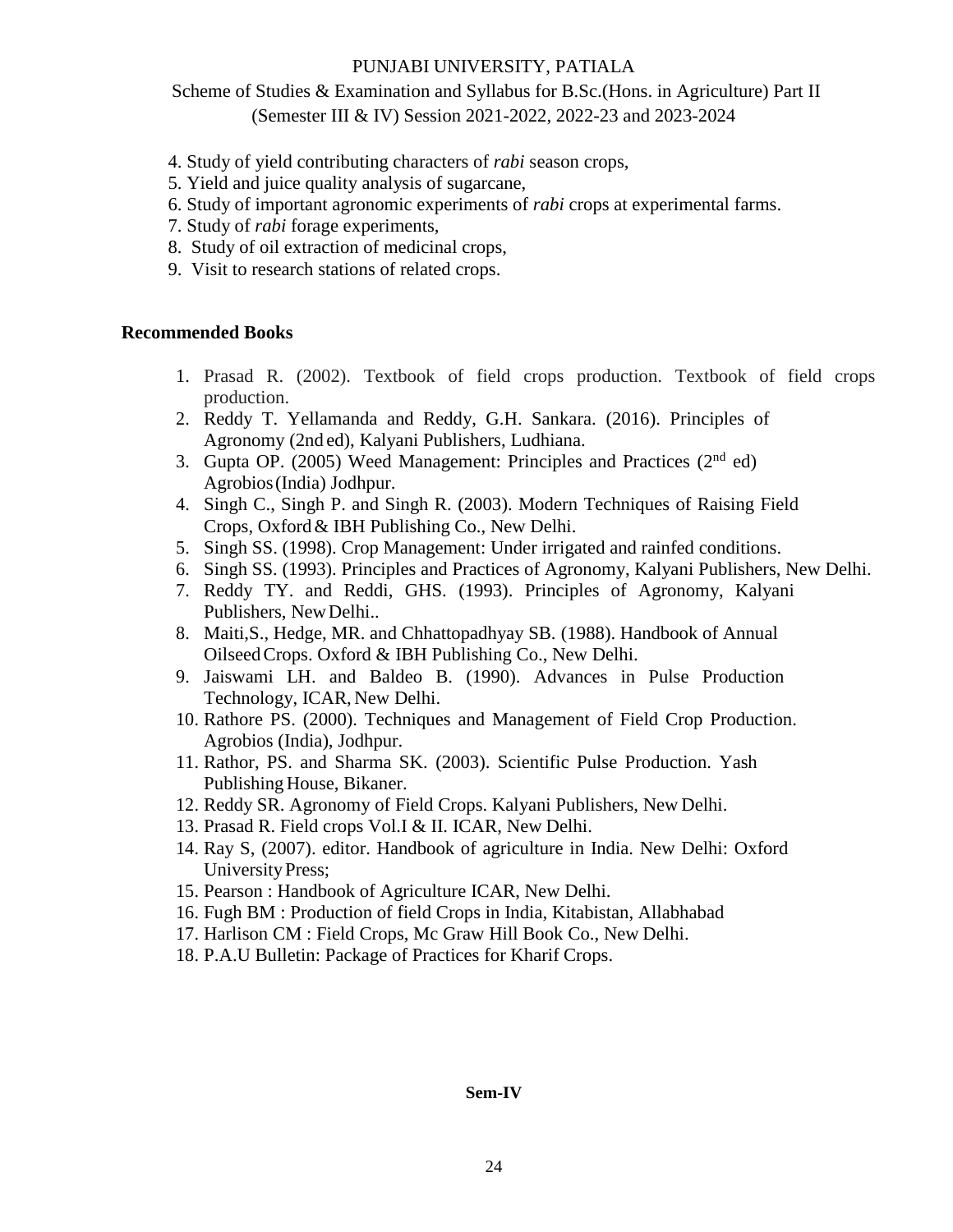Scheme of Studies & Examination and Syllabus for B.Sc.(Hons. in Agriculture) Part II (Semester III & IV) Session 2021-2022, 2022-23 and 2023-2024

# **HORT-202: Production Technology for Ornamental Crops, MAPs and Landscaping**

**Max Marks: 100 Internal Assessment: 14 marks Theory: 36 marks Practical: 50 marks** 

# **THEORY**

**Teaching: 1 hrs per week Pass Marks: 40% Duration of the Paper: 3 Hour** 

# **INSTRUCTIONS FOR PAPER SETTER**

The question paper will consist of three sections A, B and C. Section A and B will have four questions from the respective sections of the syllabus and will carry 6 marks each. Section C will consist of 6 short-answer type questions of 2 marks each which will cover the entire syllabus uniformly and will carry 12 marks in all.

#### **INSTRUCTIONS FOR CANDIDATES**

The Candidates are required to attempt two questions from each section A and B and the entire section C.

#### **Section A**

- 1. Importance and scope of ornamental crops, medicinal and aromatic plants and landscaping.
- 2. Principles of landscaping. Landscape uses of trees, shrubs and climbers.
- 3. Production technology of important cut flowers like Rose, Gerbera, Carnation, Lilium and Orchids under protected conditions
- 4. Production technology of important cut flowers like Gladiolus, Tuberose, Chrysanthemum under open conditions.

### **Section B**

- 5. Package of practices for loose flowers like Marigold and Jasmine under open conditions.
- 6. Production technology of important medicinal plants like Ashwagandha, Asparagus, Aloe, Costus, Cinnamomum, Periwinkle, Isabgol
- 7. Production technology of important aromatic plants like Mint, Lemongrass, Citronella, Palmarosa, Ocimum, Rose, Geranium, Vetiver.
- 8. Processing and value addition in ornamental crops and MAPs produce.

# PRACTICAL

# **Max. Marks: 50 Pass Marks: 40% Time allowed: 3 Hours Teaching: 2 hrs per week**

- 1. Identification of Ornamental plants.
- 2. Identification of Medicinal and Aromatic Plants.
- 3. Nursery bed preparation and seed sowing.
- 4. Training and pruning of Ornamental plants.
- 5. Planning and layout of garden.
- 6. Bed preparation and planting of MAP.
- 7. Protected structures care and maintenance.
- 8. Intercultural operations in flowers and MAP.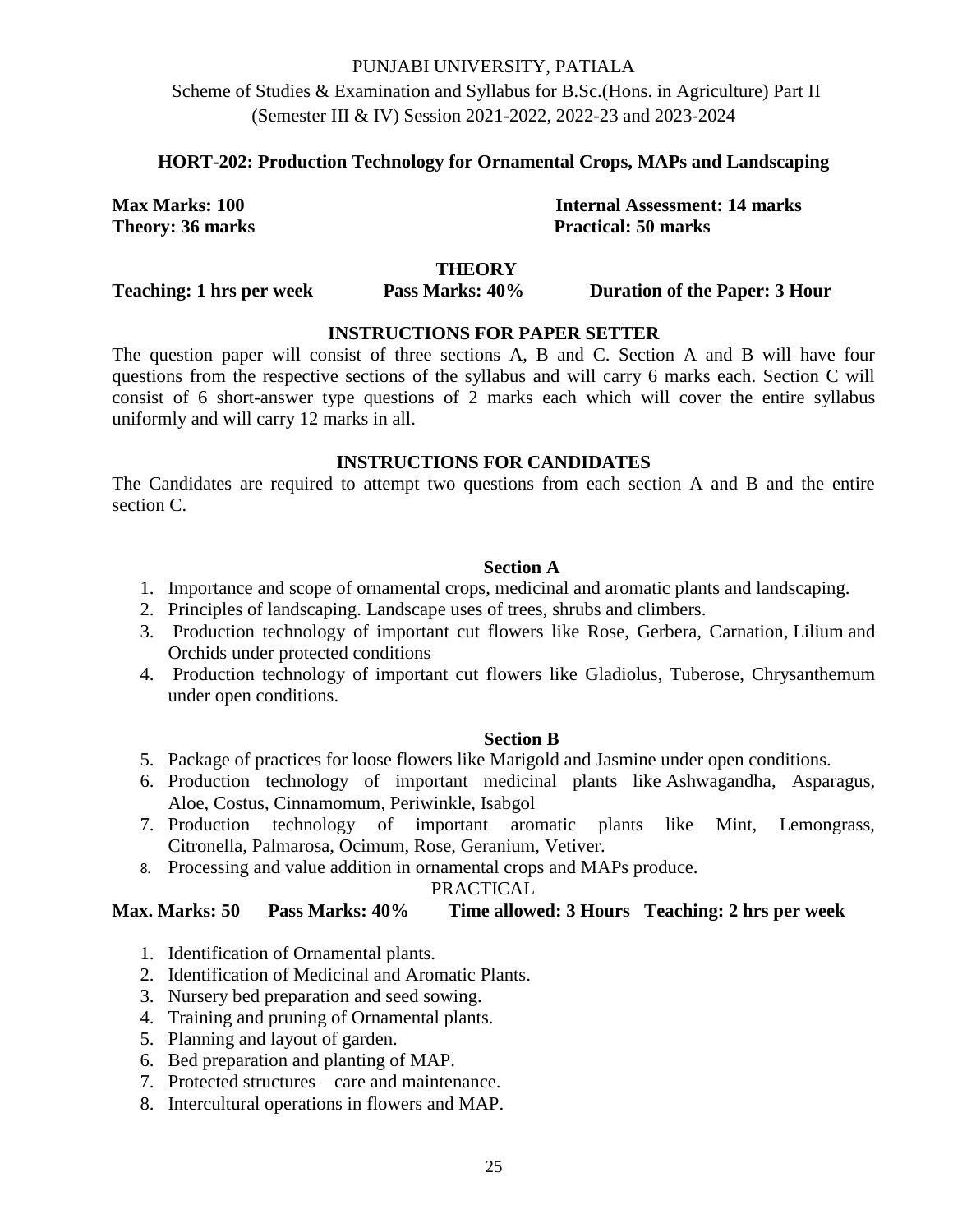Scheme of Studies & Examination and Syllabus for B.Sc.(Hons. in Agriculture) Part II (Semester III & IV) Session 2021-2022, 2022-23 and 2023-2024

- 9. Harvesting and post-harvest handling of cut and loose flowers.
- 10. Processing of MAP.
- 11. Visit to commercial flower/MAP unit.

- 1. Arora, J. S. (2020). Introductory Ornamental Horticulture. India: Kalyani Publishers. Desh Raj. (2008). Floriculture AtGlance.India: Kalyani Publishers.
- 2. Bose, T. K. (2002). Commercial Flowers (vol.2) (sec.Rev.Edn.). India: NayaProkash.
- 3. Pal, B. P. (1966). The Rose in India. India: Indian Council of Agricultural Research.
- 4. Handbook Of Horticulture. (2001). India: Indian Council Of Agricultural Research,N Delhi. ICAR
- 5. Pruthi, J. S. (2011). Spices and Condiments. India: National Book Trust.
- 6. Srivastava, H. C. (2014). Medicinal and Aromatic Plants. India: Directorate of Knowledge Management in Agriculture, Indian Council of Agricultural Research.
- 7. Chadha , K. L. and B. Choudhary. (1986).Ornamental Horticulture in
- 8. India. India: Indian Council of Agricultural Research.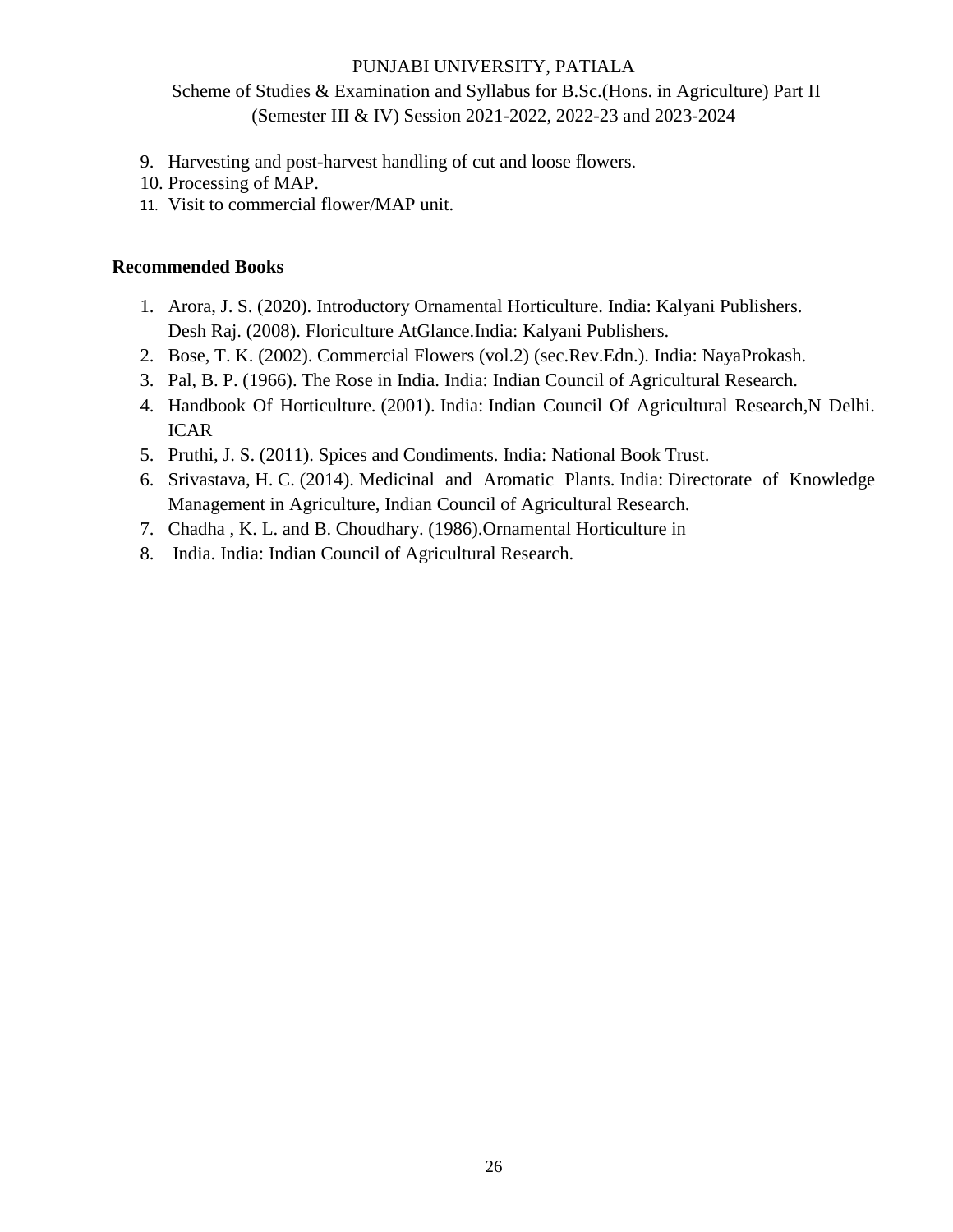Scheme of Studies & Examination and Syllabus for B.Sc.(Hons. in Agriculture) Part II (Semester III & IV) Session 2021-2022, 2022-23 and 2023-2024

#### **Sem-IV**

**AGRI-ENG-202: Renewable Energy and Green Technology Max Marks: 100 Internal Assessment: 14 marks Theory: 36 marks Practical: 50 marks** 

#### **THEORY**

**Teaching: 1 hrs per week Pass Marks: 40% Duration of the Paper: 3 Hour** 

## **INSTRUCTIONS FOR PAPER SETTER**

The question paper will consist of three sections A, B and C. Section A and B will have four questions from the respective sections of the syllabus and will carry 6 marks each. Section C will consist of 6 short-answer type questions of 2 marks each which will cover the entire syllabus uniformly and will carry 12 marks in all.

### **INSTRUCTIONS FOR CANDIDATES**

The Candidates are required to attempt two questions from each section A and B and the entire section C.

### **Section A**

- 1. Classification of energy sources, contribution of these of sources in agricultural sector.
- 2. Familiarization with biomass utilization for bio fuel production and their application.
- 3. Familiarization with types of biogas plants and gasifiers.
- 4. Familiarization with biogas, bio-alcohol, biodiesel and bio-oil production and their utilization as bio energy resource.

#### **Section B**

- 5. Introduction of solar energy, collection and their application.
- 6. Familiarization with solar energy gadgets: solar cooker, solar water heater.
- 7. Applications of solar energy: solar drying, solar pond, solar distillation, solar photovoltaic system and their application.
- 8. Introduction of wind energy and their application.

### **PRACTICAL**

| <b>Max. Marks: 50</b> | Pass Marks: 40% | Time allowed: 3 Hours | <b>Teaching: 2 hrs per week</b> |
|-----------------------|-----------------|-----------------------|---------------------------------|
|-----------------------|-----------------|-----------------------|---------------------------------|

- 1. Familiarization with renewable energy gadgets.
- 2. To study biogas plants.
- 3. To study gasifier.
- 4. To study the production process of biodiesel.
- 5. To study briquetting machine.
- 6. To study the production process of bio-fuels.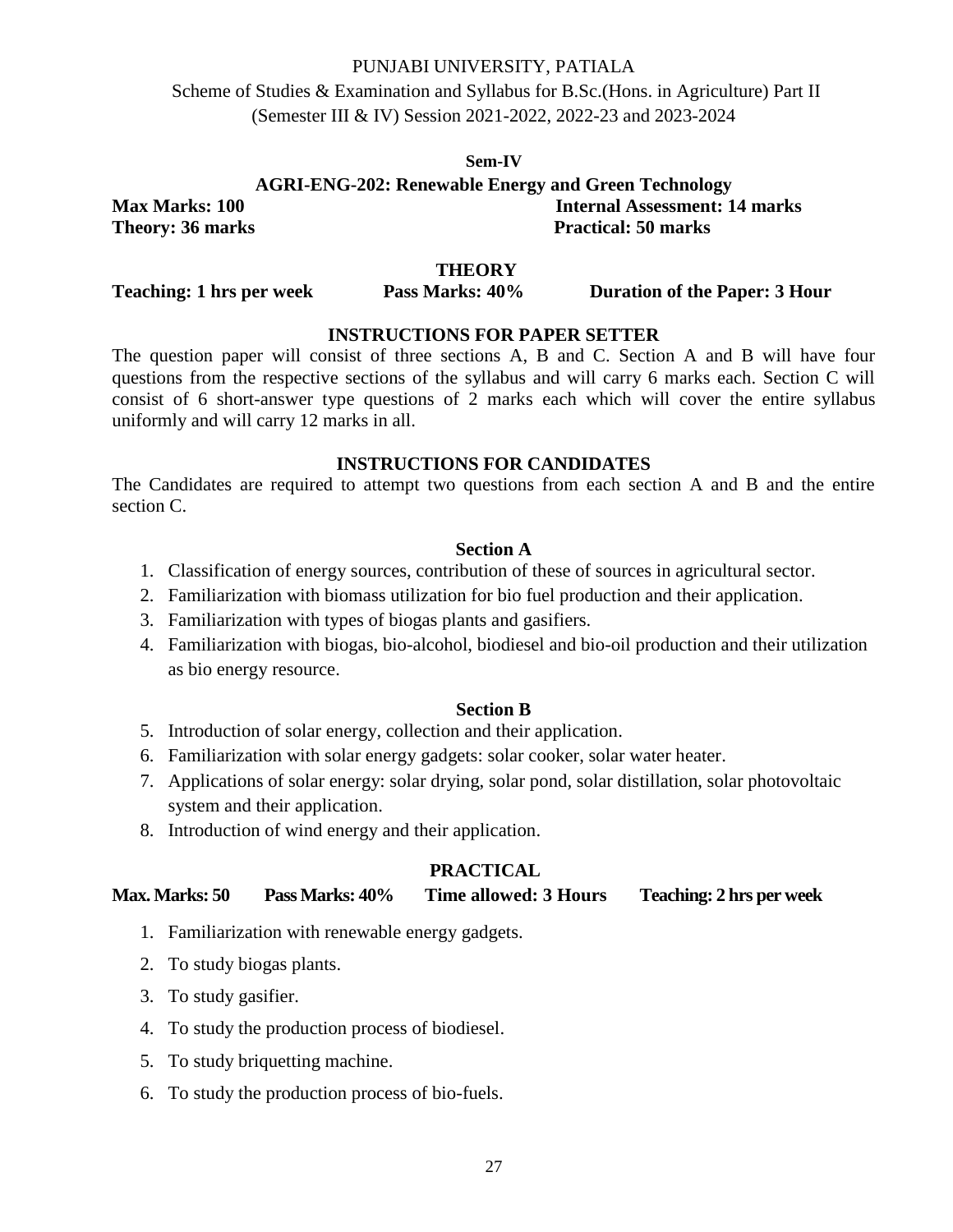Scheme of Studies & Examination and Syllabus for B.Sc.(Hons. in Agriculture) Part II (Semester III & IV) Session 2021-2022, 2022-23 and 2023-2024

- 7. Familiarization with different solar energy gadgets.
- 8. To study solar photovoltaic system: solar light, solar pumping, solar fencing.
- 9. To study solar cooker.
- 10. To study solar drying system, solar distillation and solar pond.

- 1. Sharma, P.D. (2017). Ecology and Environment. Rastogi publishers, New Delhi.
- 2. Kaushik, C.P. and Kaushik A. (2011). Perspectives in environmental studies.New age International (P) Limited, Publishers, New Delhi.
- 3. Twidell, J and Weir T (2015) Renewable Energy Resources, Routledge publisers..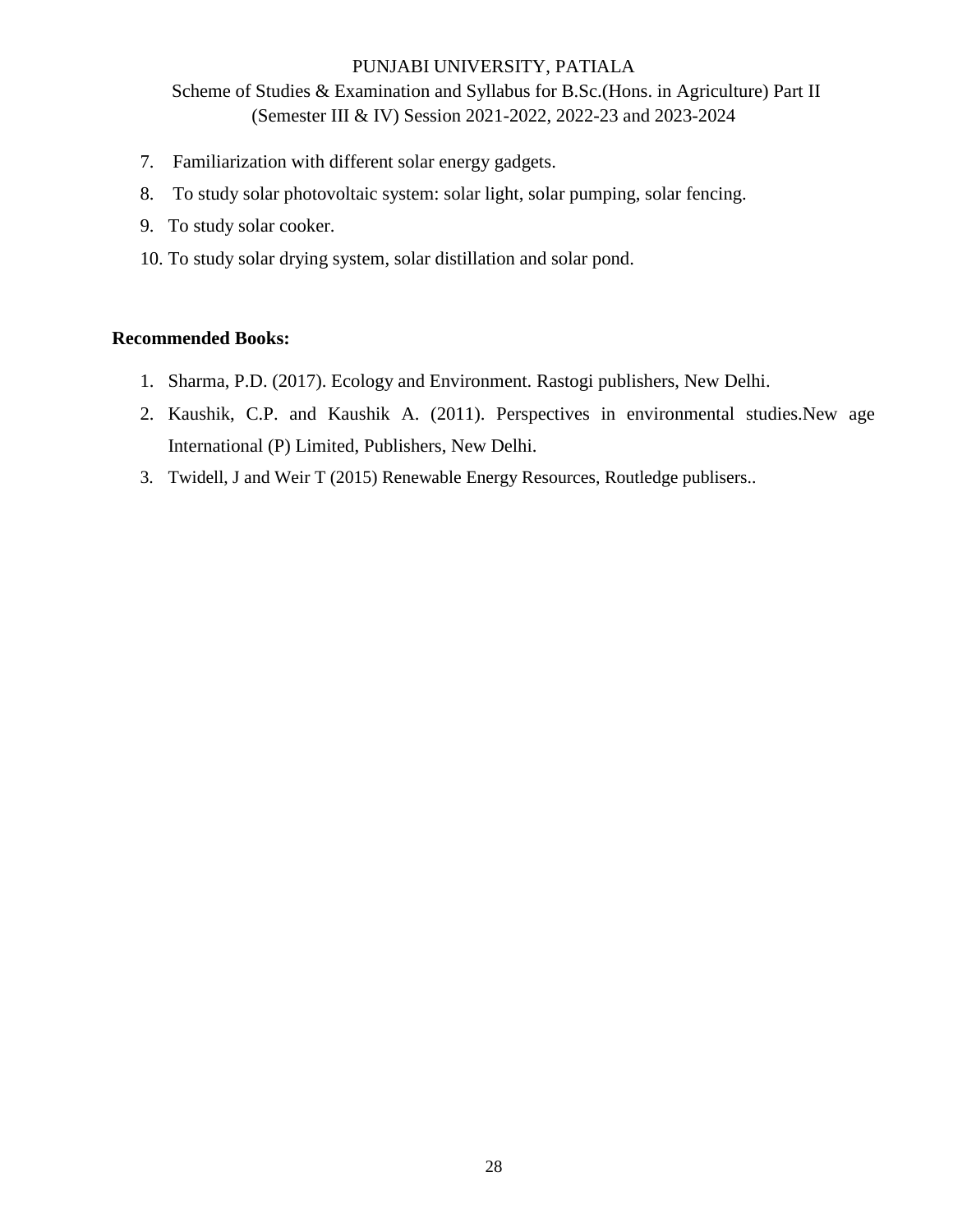Scheme of Studies & Examination and Syllabus for B.Sc.(Hons. in Agriculture) Part II (Semester III & IV) Session 2021-2022, 2022-23 and 2023-2024

**Sem-IV**

# **SOIL-201: Problematic Soils and their Management**

**Theory: 74 marks** 

**Max Marks: 100 Internal Assessment: 26 marks**

**THEORY**

**Teaching: 2 hrs per week Pass Marks: 40% Duration of the Paper: 3 Hour** 

# **INSTRUCTIONS FOR PAPER SETTER**

The question paper will consist of three sections A, B and C. Section A and B will have four questions from the respective sections of the syllabus and will carry 11 marks each. Section C will consist of 15 short-answer type questions of 2 marks each which will cover the entire syllabus uniformly and will carry 30 marks in all.

### **INSTRUCTIONS FOR CANDIDATES**

The Candidates are required to attempt two questions from each from section A and B and the entire section C.

### **THEORY**

**Teaching: 2 hrs per week Pass Marks: 40% Duration of the Paper: 3 Hour**

#### **Section A**

- 1. Soil quality and health, their importance, assessment and management.
- 2. Distribution of Waste land and problem soils in India. Their categorization based on properties.
- 3. Reclamation and management of Saline and sodic soils, Acid soils, Acid Sulphate soils, Eroded and Compacted soils, Flooded soils,
- 4. Polluted soils. Irrigation water quality and standards, utilization of saline water in agriculture.

#### **Section B**

- 5. Remote sensing and GIS in diagnosis and management of problem soils.
- 6. Multipurpose tree species, bio remediation through MPTs of soils,
- 7. land capability and classification, land suitability classification.
- 8. Problematic soils under different Agro-ecosystems.

- 1. Brady, N. C., Weil, R. R. (2014). The Nature and Properties of Soils. United Kingdom: Pearson.
- 2. Nelson, W. L., Tisdale, S. L. (1970). Soil Fertility and Fertilizers. India: Macmillan.
- 3. Soil Conditions and Plant Growth. (2012). Germany: Wiley.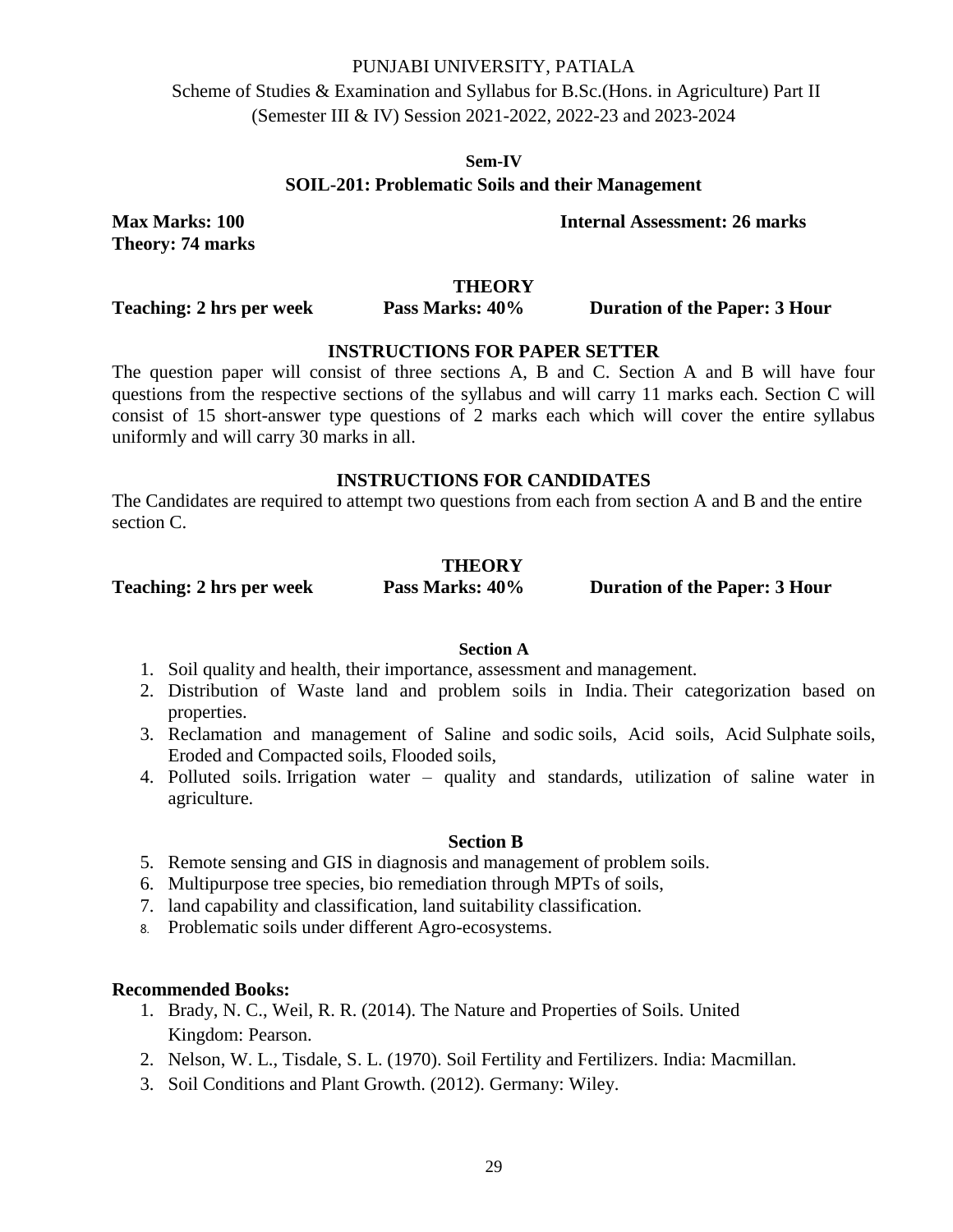Scheme of Studies & Examination and Syllabus for B.Sc.(Hons. in Agriculture) Part II (Semester III & IV) Session 2021-2022, 2022-23 and 2023-2024

- 4. Conklin, A. R. (2005). Introduction to Soil Chemistry: Analysis and Instrumentation. Germany: Wiley.
- 5. Subba, R. (2017). Soil Microbiology. India: CBS Publishers & Distributors.
- 6. Tate, R. L. (2020). Soil Microbiology. United Kingdom: Wiley.
- 7. Diagnosis and Improvement of Saline and Alkali Soils. (1954). United States: U.S. Government Printing Office.
- 8. Soil Fertility: Theory and Practice. (1976). India: Indian Council of Agricultural Research.
- 9. Sehgal, J. (2018). Textbook of Pedology: Concepts and Applications. India: Kalyani Publishers.
- 10. Das, D. K. (2008). Introductory Soil Science. India: Kalyani Publishers.
- 11. Biswas, T. D., Mukherjee, S. (2001). Textbook of Soil Sciences. India: McGraw-Hill Education.
- 12. Handbook of Soil Sciences (Two Volume Set). (2018). United Kingdom: CRC Press.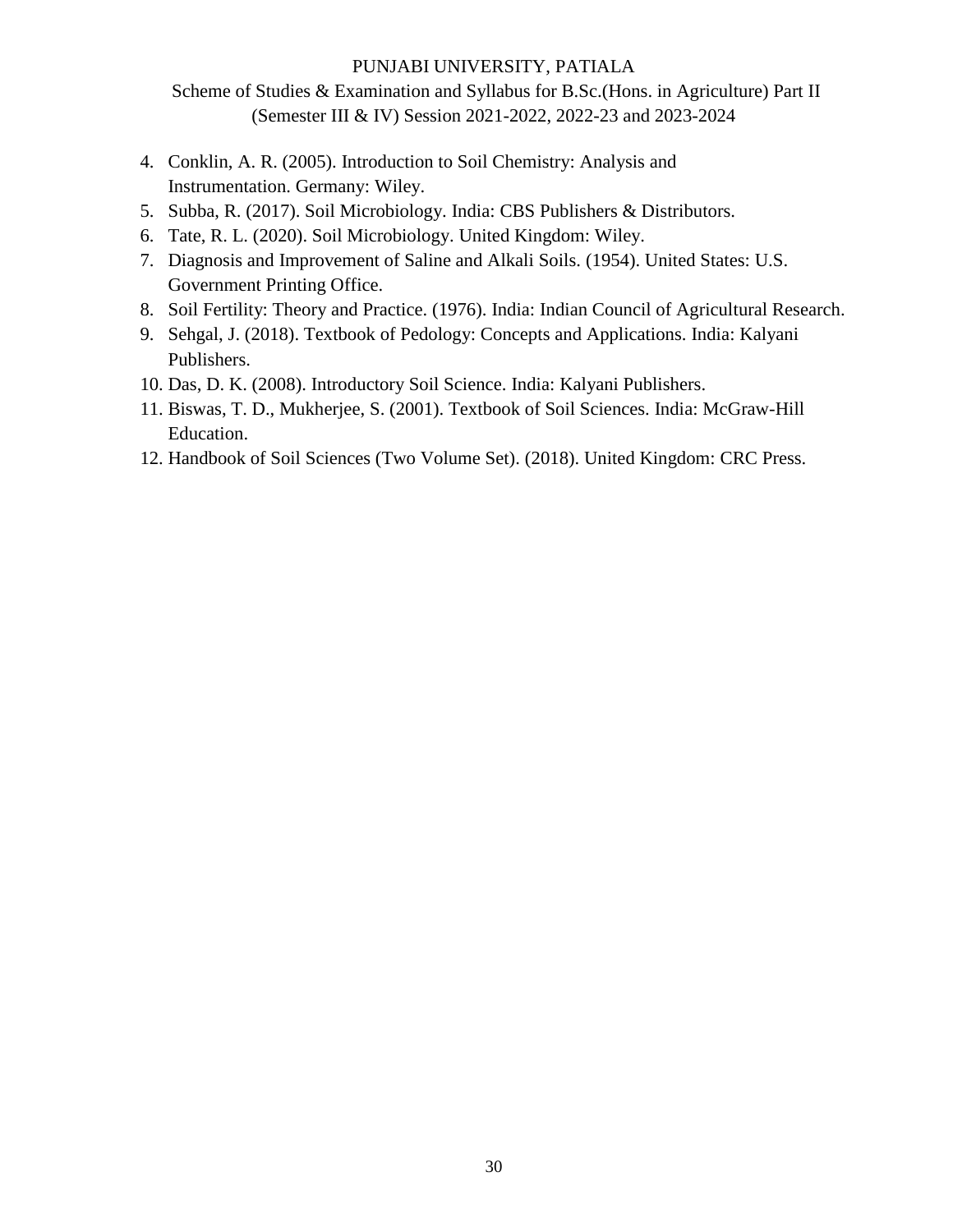Scheme of Studies & Examination and Syllabus for B.Sc.(Hons. in Agriculture) Part II (Semester III & IV) Session 2021-2022, 2022-23 and 2023-2024

#### **Sem-IV**

### **HORT-203 : Production Technology for Fruit and Plantation Crops**

**Max Marks: 100 Internal Assessment: 14 marks Theory: 36 marks Practical: 50 marks** 

#### **THEORY**

**Teaching: 1 hrs per week Pass Marks: 40% Duration of the Paper: 3 Hour** 

### **INSTRUCTIONS FOR PAPER SETTER**

The question paper will consist of three sections A, B and C. Section A and B will have four questions from the respective sections of the syllabus and will carry 6 marks each. Section C will consist of 6 short-answer type questions of 2 marks each which will cover the entire syllabus uniformly and will carry 12 marks in all.

#### **INSTRUCTIONS FOR CANDIDATES**

The Candidates are required to attempt two questions from each section A and B and the entire section C.

#### **Section- A**

- 1. Importance and scope of fruit and plantation crop industry in India; Importance of rootstocks.
- 2. Production technologies for the cultivation of major crops -mango, banana, citrus, banana.
- 3. Production technologies for the cultivation of major crops- grape, guava, litchi, papaya Sapota.
- 4. Production technologies for the cultivation of major crops- apple, pear, peach, walnut, almond

#### **Section- B**

- 5. Production technologies for the cultivation of minor crops -date, ber, pineapple
- 6. Production technologies for the cultivation of minor crops- pomegranate, jackfruit, strawberry
- 7. Production technologies for the cultivation of plantation crops- coconut, arecanut, cashew
- 8. Production technologies for the cultivation of plantation crops- tea, coffee & rubber.

#### **PRACTICAL**

**Max. Marks: 50 Pass Marks: 40% Time allowed: 3 Hours Teaching: 2 hrs per week**

- 1. Seed propagation
- 2. Scarification and stratification of seeds.
- 3. Propagation methods for fruit and plantation crops.
- 4. Description and identification of fruit.
- 5. Preparation of plant bio regulators and their uses.
- 6. Important pests and diseases of fruit crops.
- 7. Important physiological disorders of fruit crops.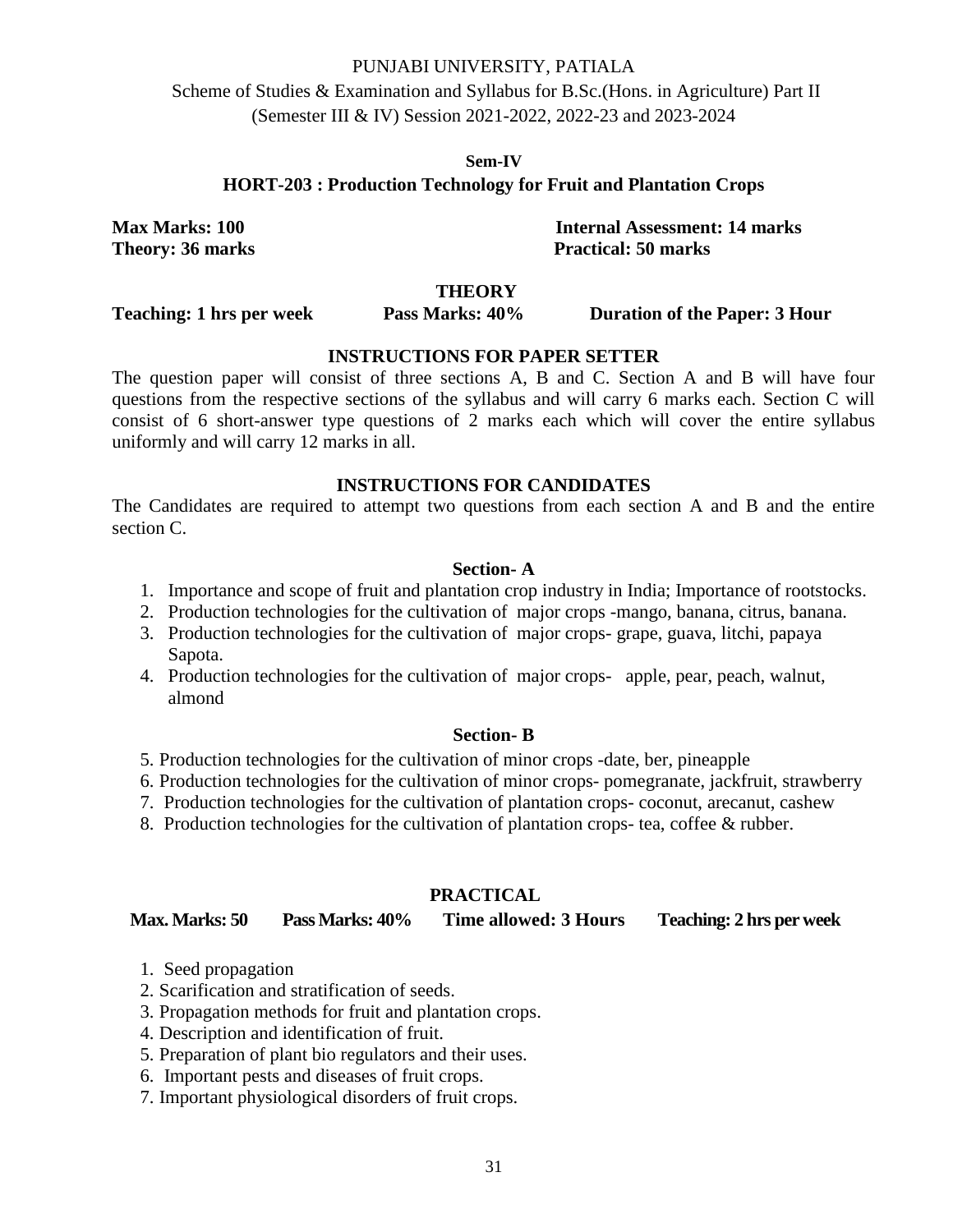Scheme of Studies & Examination and Syllabus for B.Sc.(Hons. in Agriculture) Part II (Semester III & IV) Session 2021-2022, 2022-23 and 2023-2024

- 8. Important pests and diseases of plantation crops.
- 9. Important physiological disorders of plantation crops
- 10. Visit to commercial orchards.

- 1. Bal, J. S. (2008). Fruit Growing. India: Kalyani Publishers.
- 2. Basic Horticulture. (2008). India: Kalyani Publishers.
- 3. Peter, K. V. (2009). Basics Of Horticulture. India: New India Publishing Agency.
- 4. Package and practices for fruit crops published by PAU Ludhiana
- 5. Hu, C. (2019). Fruit Crops: Diagnosis and Management of Nutrient Constraints. Netherlands: Elsevier Science.
- 6. Radha, T., Mathew, L. (2007). Fruit Crops. India: New India Publishing Agency.
- 7. Looney, N. E., Morley-Bunker, M., Thiele, G., Jackson, D. (2011). Temperate and Subtropical Fruit Production. United Kingdom: CABI.
- 8. Chadha, T. R. (2001). Textbook of Temperate Fruits. India: Directorate of Information and Publications of Agriculture, Indian Council of Agricultural Research.
- 9. Chattopadhyay, T. K. (2001). A Textbook Of Pomology- Vol. IV, Temperate Fruits. Kalyani Publishers.
- 10. Chattopadhyay, T. K. (2001). Textbook of Pomology: Tropical Fruits. VII. India: Kalyani Publishers.
- 11. Chattopadhyay, T. K. (2001). A Textbook Of Pomology- Vol. III Subtropical Fruits. India: Kalyani Publishers.
- 12. Chadha, K.L. (2001). Handbook of Horticulture. . India: Directorate of Information and Publications of Agriculture, Indian Council of Agricultural Research.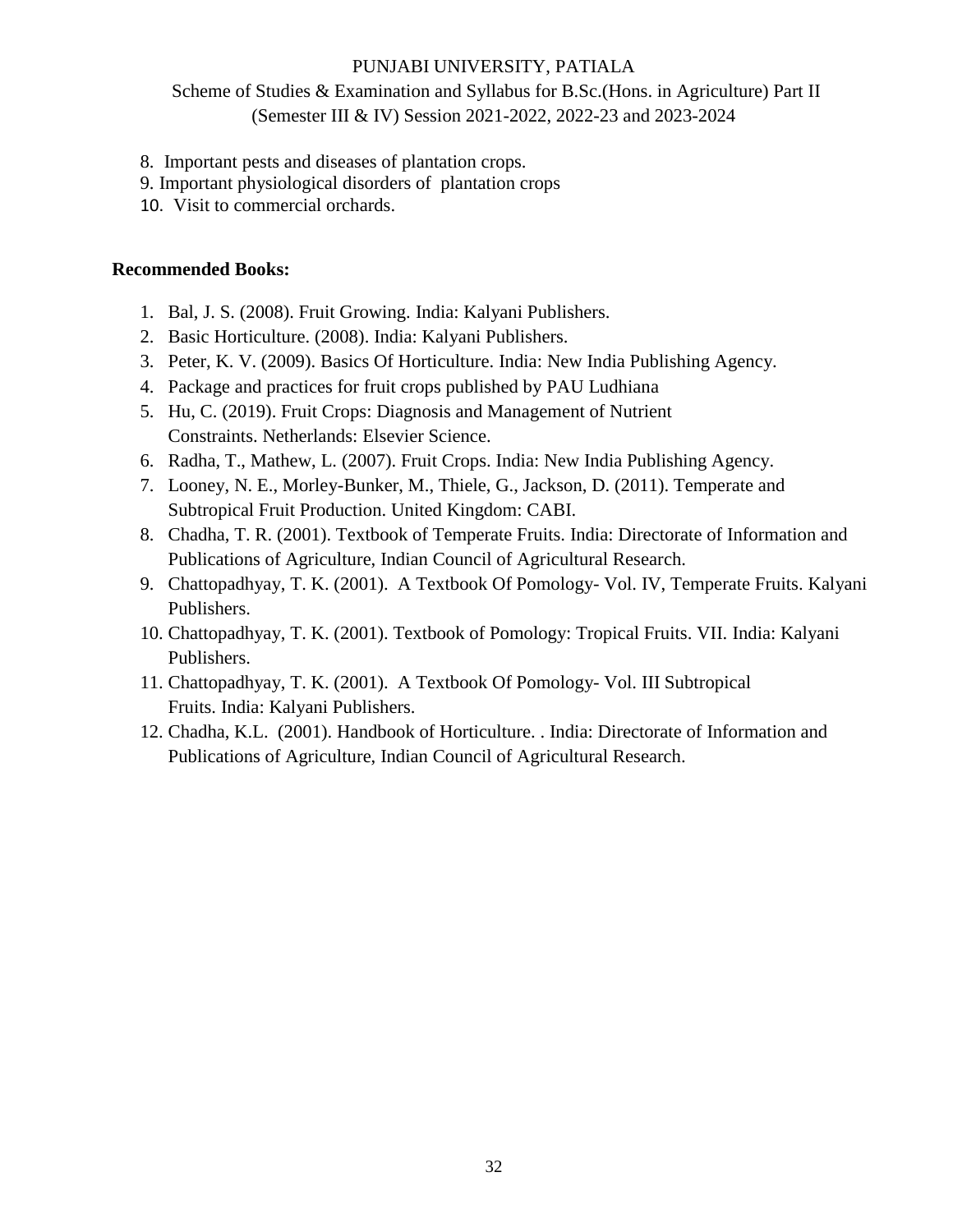Scheme of Studies & Examination and Syllabus for B.Sc.(Hons. in Agriculture) Part II (Semester III & IV) Session 2021-2022, 2022-23 and 2023-2024

# **Sem-IV GPB-202 : Principles of Seed Technology Max Marks: 150 Internal Assessment: 14 marks Theory: 36 marks** Practical: 100 marks

**THEORY**

**Teaching: 1 hrs per week Pass Marks: 40% Duration of the Paper: 3 Hour** 

# **INSTRUCTIONS FOR PAPER SETTER**

The question paper will consist of three sections A, B and C. Section A and B will have four questions from the respective sections of the syllabus and will carry 6 marks each. Section C will consist of 6 short-answer type questions of 2 marks each which will cover the entire syllabus uniformly and will carry 12 marks in all.

### **INSTRUCTIONS FOR CANDIDATES**

The Candidates are required to attempt two questions from each section A and B and the entire section C.

### **Section A**

- 1. Seed and seed technology: introduction, definition and importance.
- 2. Deterioration causes of crop varieties and their control; Maintenance of genetic purity during seed production,
- 3. Seed quality; Definition, Characters of good quality seed, different classes of seed. Foundation and certified seed production of important **cereals, pulses, oilseeds, fodder and vegetables**.
- 4. Seed certification, phases of certification, procedure for seed certification, field inspection, Seed Act and Seed Act enforcement. Duty and powers of seed inspector, offences and penalties. Seeds Control Order 1983,

#### **Section B**

- **5.** Varietal Identification through Grow Out Test and Electrophoresis, Molecular and Biochemical test.
- **6.** Detection of genetically modified crops, Transgene contamination in non-GM crops, GM crops and organic seed production.
- 7. Seed drying, processing and their steps, Seed testing for quality assessment, Seed treatment, its importance, method of application and seed packing; Seed storage; general principles, stages and factors affecting seed longevity during storage. Measures for pest and disease control during storage.
- 8. Seed marketing: structure and organization, sales generation activities, promotional media. Factors affecting seed marketing, Role of WTO and OECD in seed marketing. Private and public sectors and their production and marketing strategies.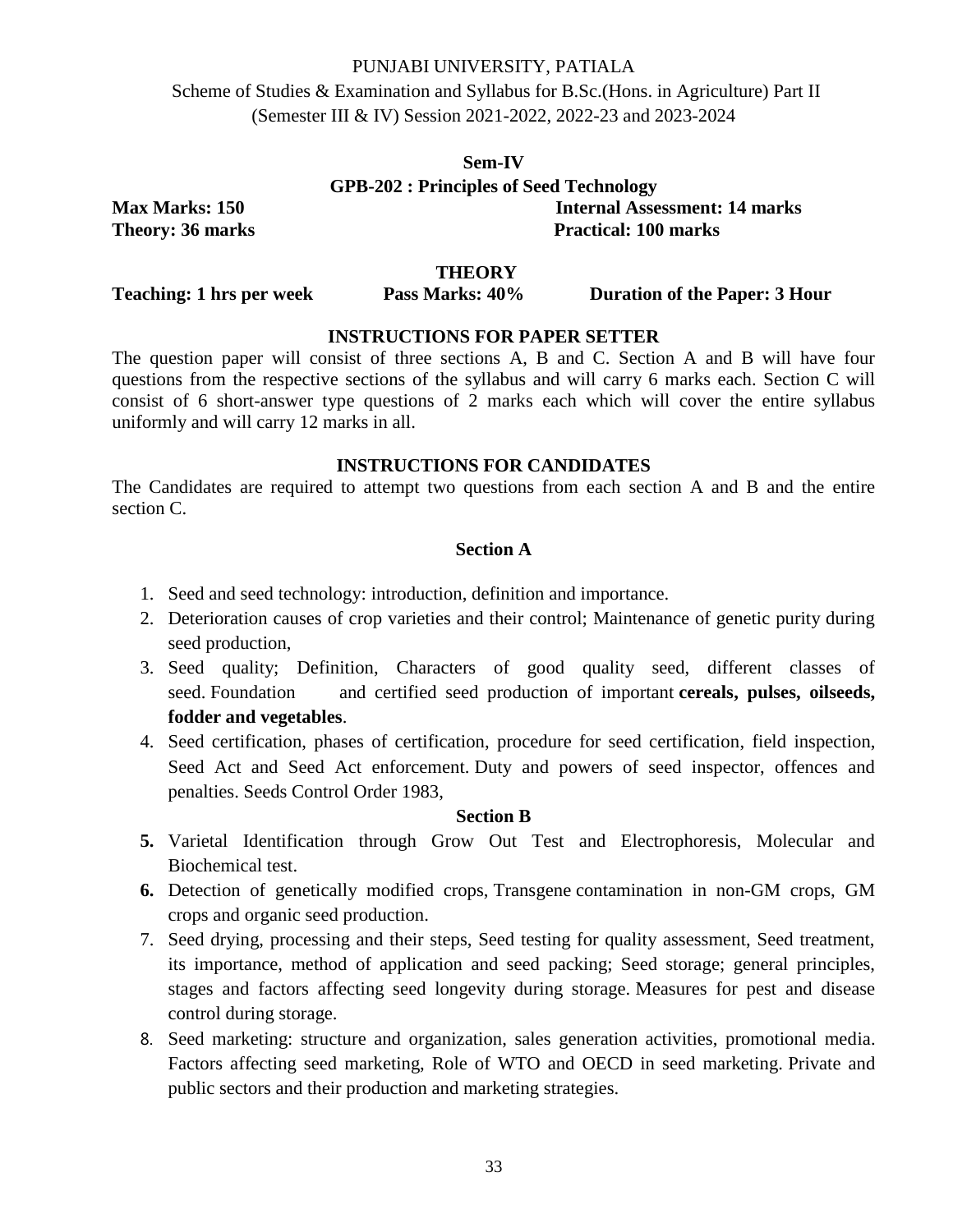Scheme of Studies & Examination and Syllabus for B.Sc.(Hons. in Agriculture) Part II (Semester III & IV) Session 2021-2022, 2022-23 and 2023-2024

# **PRACTICAL**

# **Max. Marks: 100 Pass Marks: 40% Time allowed: 3 Hours Teaching: 3 hrs per week**

- 1. Seed production in major cereals: Wheat, Rice, Maize, Sorghum, Bajra and Ragi.
- 2. Seed production in major pulses: Urd, Mung, Pigeonpea, Lentil, Gram, Field bean, pea.
- 3. Seed production in major oilseeds: Soybean, Sunflower, Rapeseed, Groundnut and Mustard.
- 4. Seed production in important vegetable crops.
- 5. Seed sampling and testing: Physical purity, germination, viability, etc.
- 6. Seed and seedling vigour test.
- 7. Genetic purity test: Grow out test and electrophoresis.
- 8. Seed certification: Procedure, Field inspection, Preparation of field inspection report.
- 9. Visit to seed production farms, seed testing laboratories and seed processing plant.

- 1. Deesai BB, Katecha PM & Salunkhe DK. (1997). Seed Handbook: Biology, Production,Processing and Storage;
- 2. Marcel Dekker. Kelly A. (1988).Seed Production of Agricultural Crops;
- 3. Longman. McDonald MB Jr. & Copeland LO. (1988). Seed Production: Principles and Practices;
- 4. Chapman & Hall. Thompson JR. (1979) An Introduction to Seed Technology. Leonard Hill.
- 5. Kulkarni GN. (2002). Principles of seed technology. Kalyani Publishers;
- 6. Agrawal RL. (1998). Fundamentals of plant breeding and hybrid seed production. Science
- 7. Publishers, Inc.;
- 8. Basra AS. (2007) Handbook of seed science and technology. Scientific Publishers;.
- 9. Copeland LO, McDonald MF. (2012) Principles of seed science and technology. Springer Science& Business Media;.
- 10. Chopra VL. (2001). Breeding field crops. Oxford & IBH Publishing Co. Pvt. Ltd., New Delhi.
- **11.** Breeding Field Crops. New Delhi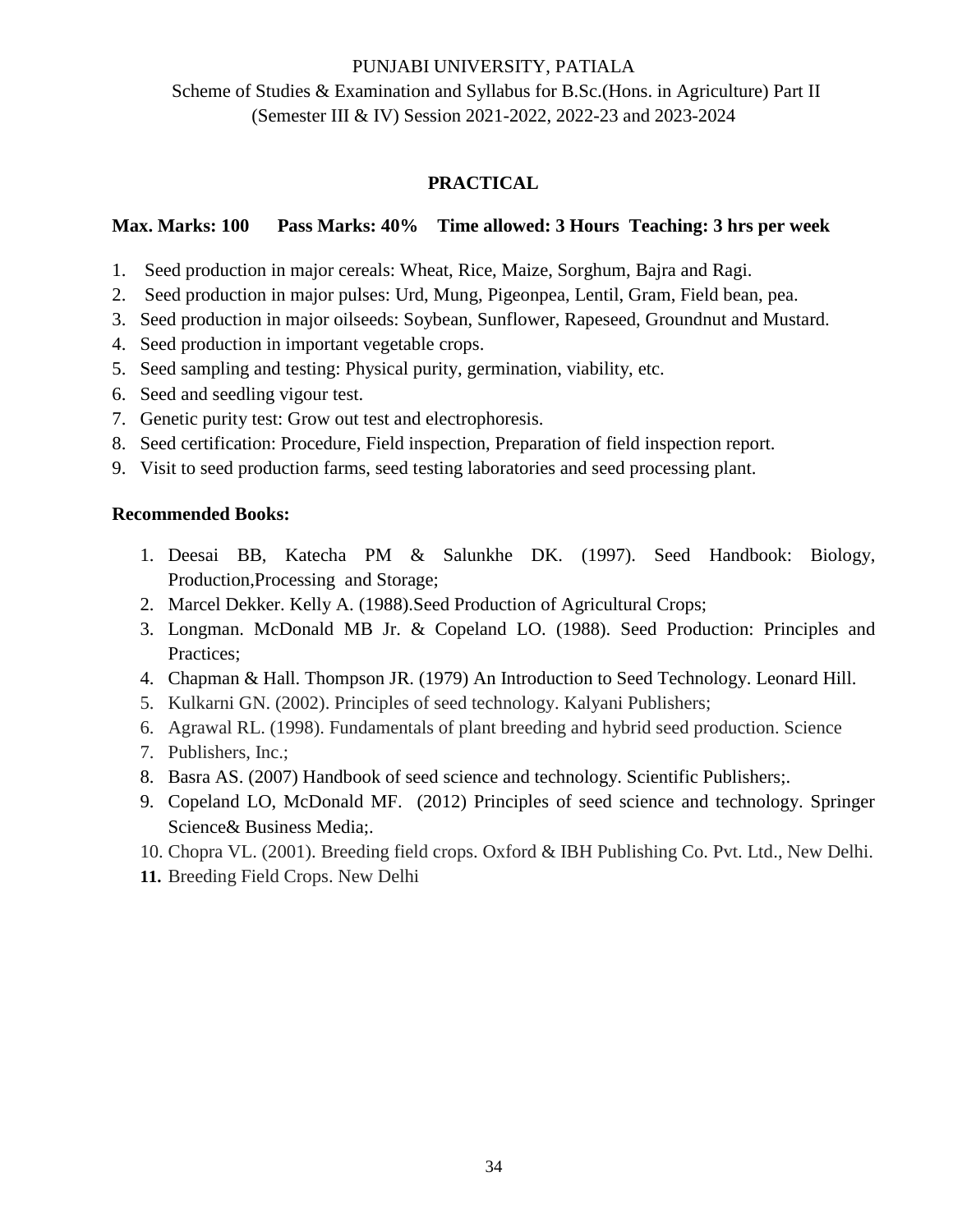Scheme of Studies & Examination and Syllabus for B.Sc.(Hons. in Agriculture) Part II (Semester III & IV) Session 2021-2022, 2022-23 and 2023-2024

### **Sem-IV**

**AGRON-203 : Farming System and Sustainable Agriculture**

**Max Marks: 50 Internal Assessment: 14 marks Theory: 36 marks** 

# **THEORY**

**Teaching: 1 hrs per week Pass Marks: 40% Duration of the Paper: 3 Hour** 

# **INSTRUCTIONS FOR PAPER SETTER**

The question paper will consist of three sections A, B and C. Section A and B will have four questions from the respective sections of the syllabus and will carry 6 marks each. Section C will consist of 6 short-answer type questions of 2 marks each which will cover the entire syllabus uniformly and will carry 12 marks in all.

# **INSTRUCTIONS FOR CANDIDATES**

The Candidates are required to attempt two questions from each section A and B and the entire section C.

# **Section A**

- 1. Farming System-scope, importance and concept. Types and systems of farming systemand factors affecting types of farming, Farming system components and their maintenance
- 2. Cropping system and pattern, multiple cropping system, Efficient cropping system and their evaluation, Allied enterprises and their importance
- 3. Tools for determining production and efficiencies in cropping and farming system; Sustainable agriculture-problems and its impact on agriculture
- 4. Indicators of sustainability, adaptation and mitigation, conservation agriculture strategies in agriculture, HEIA, LEIA and LEISA and its techniques for sustainability

#### **Section B**

- 1. Integrated farming system-historical background, objectives and characteristics
- 2. components of IFS and its advantages, Site specific development of IFS model for different agro-climatic zones
- 3. resource use efficiency and optimization techniques, Resource cycling and flow of energy in different farming system, farming system and environment
- 4. Visit of IFS model in different agro-climatic zones of nearby states University/ institutes and farmers field

- 1. Reddy, S.R. (2016). Farming System and Sustainable Agriculture. Kalyani Publishers
- 2. Nanwal, R.K. (2019). Farming System and Sustainable Agriculture. New India Publishing Agency
- 3. Walia, S. S.&Walia, U. S. (2020). Farming System and Sustainable Agriculture. Scientific Publishers.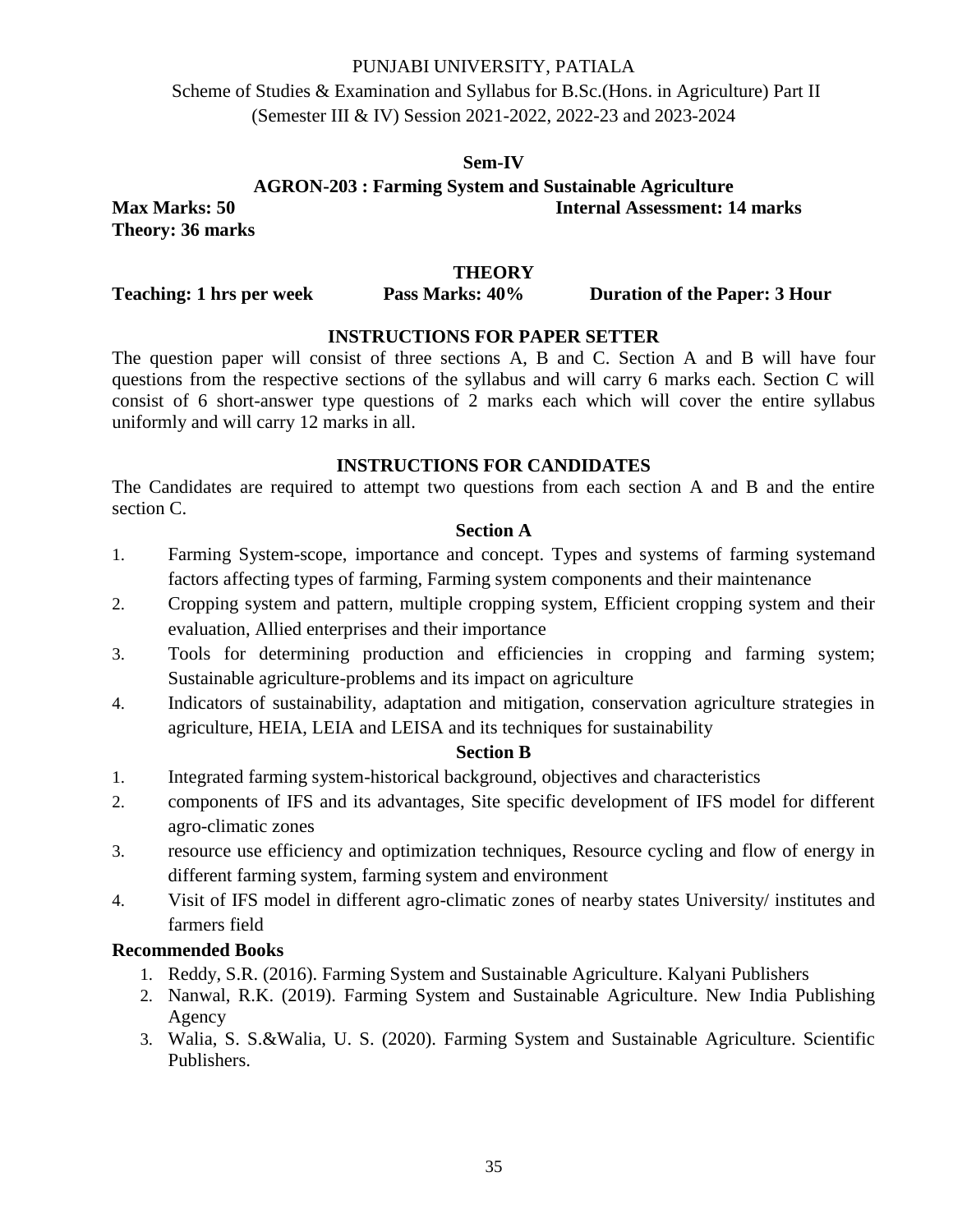Scheme of Studies & Examination and Syllabus for B.Sc.(Hons. in Agriculture) Part II (Semester III & IV) Session 2021-2022, 2022-23 and 2023-2024

# **Sem-IV ECO-202 : Agricultural Marketing, Trade and Prices**

**Max Marks: 150 Internal Assessment: 26 marks Theory: 74marks** Practical: 50 marks

#### **THEORY**

**Teaching: 2hrs per week Pass Marks: 40% Duration of the Paper: 3 Hour**

# **INSTRUCTIONS FOR PAPER SETTER**

The question paper will consist of three sections A, B and C. Section A and B will have four questions from the respective sections of the syllabus and will carry 11 marks each. Section C will consist of 15 short-answer type questions of 2 marks each which will cover the entire syllabus uniformly and will carry 30 marks in all.

# **INSTRUCTIONS FOR CANDIDATES**

The Candidates are required to attempt two questions from each from section A and B and the entire section C.

#### **Section-A**

- **1.** Agricultural Marketing: Concepts and definitions of market, marketing, agricultural marketing, market structure, marketing mix and market segmentation, classification and characteristics of agricultural markets**.**
- 2. Demand, supply and producer's surplus of Agri-commodities: nature and determinants of demand and supply of farm products.
- 3. Producer's Surplus meaning and its types, marketable and marketed surplus, factors affecting marketable surplus of Agri-commodities; product life cycle (PLC) and competitive strategies: Meaning and stages in PLC; characteristics of PLC; strategies in different stages of PLC; pricing and promotion strategies.
- 4. Pricing Considerations and Approaches cost based and competition based pricing; market promotion – advertising, personal selling, sales promotion and publicity – their meaning and merits & demerits.

### **Section-B**

- 5. Marketing Process and Functions: Marketing process-concentration, dispersion and equalization; exchange functions – buying and selling; physical functions – storage, transport and processing; facilitating functions – packaging, branding, grading, quality control and labeling (Agmark).
- 6. Public Sector Institutions- CWC, SWC, FCI, CACP & DMI their objectives and functions; cooperative marketing in India;
- 7. Risk in Marketing: Types of risk in marketing; speculation & hedging; an overview of futures trading; Agricultural prices and policy: Meaning and functions of price; administered prices; need for agricultural price policy;
- 8. Trade: Concept of International Trade and its need, theories of absolute and comparative advantage. Present status and prospects of international trade in agri-commodities; GATT and WTO; Agreement on Agriculture (AoA) and its implications on Indian agriculture; IPR.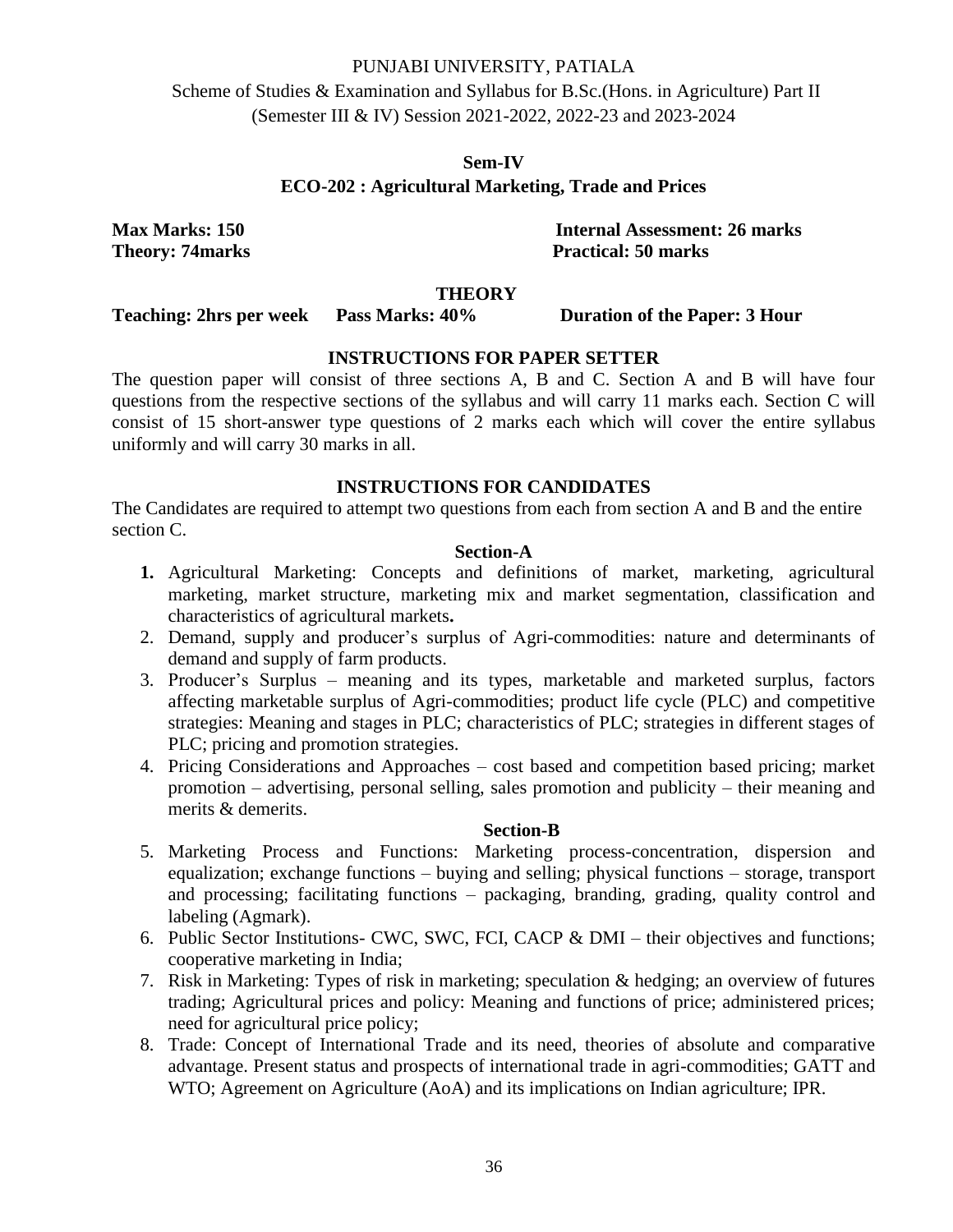Scheme of Studies & Examination and Syllabus for B.Sc.(Hons. in Agriculture) Part II (Semester III & IV) Session 2021-2022, 2022-23 and 2023-2024

# **PRACTICAL**

# **Max. Marks: 50 Pass Marks: 40% Time allowed: 3 Hours Teaching: 2 hrs per week**

- 1. Plotting and study of demand and supply curves and calculation of elasticities**.**
- 2. Study of relationship between market arrivals and prices of some selected commodities.
- 3. Computation of marketable and marketed surplus of important commodities.
- 4. Study of price behaviour overtime for some selected commodities.
- 5. Construction of index numbers.
- 6. Visit to a local market to study various marketing functions performed by different agencies, identification of marketing channels for selected commodity, collection of data regarding marketing costs, margins and price spread and presentation of report in the class.
- 7. Visit to market institutions NAFED, SWC, CWC, cooperative marketing society, etc. to study their organization and functioning.
- 8. Application of principles of comparative advantage of international trade.

- 1. Acharya, S.S., Agricultural Production Marketing and Price Policy in India, Mittal Publications, New Delhi, 1988.
- 2. Marketing and Pricing of Milk and Dairy Products in the United State" by Kenneth W Bailey.
- 3. Agricultural Prices in a Changing Economy: an Empirical Study of Indian Agriculture" by MunishAlagh.
- 4. Towards Free Trade in Agriculture" by Kirit S Parikh and Günther Fischer.
- 5. Marketing Strategies and Performance of Agricultural Marketing Firms" by OmotayoAdegbuyi
- 6. Moore, J.R., S.S.Johl and A.M.Khusro, Indian Foodgrain Marketing, Prentice-Hall of India Private Limited, New Delhi, 1973, p.35.
- 7. Kohls, R.L. and J.N.Uhl., Marketing of Agricultural Products, Macmillan Publishing Co., Inc., New York, 1980, p.595.
- 8. Randhawa, B.S., A.S.Kahlon and J.S.Sahota, "Costs & Margins in Marketing of Live poultry in Gurdaspur District of Punjab", Agricultural Marketing, Vol.X, No.1, April, 1967, p.11.
- 9. Acharya, S.S., Agricultural Production Marketing and Price Policy in India, Mittal Publications, New Delhi, 1988.
- 10. Pawar, P.P., K.R.Waykar, B.K.Mali and S.S.Bhosale, Need of Shetkari Bazar for Marketing of Fruits and Vegetables in Maharashtra, Ind. Journal of Agri. Marketing, 15(3), Sept.-Dec., 2002, pp.53-54.
- 11. Atibudhi, H.N. and Binodini Sethi, Krushak Bazar: An Ideal Bazar: A Case Study in Orissa. Indian J. of Agri. Marketing, 15(3), Sept.-Dec. 2001, pp.35-40.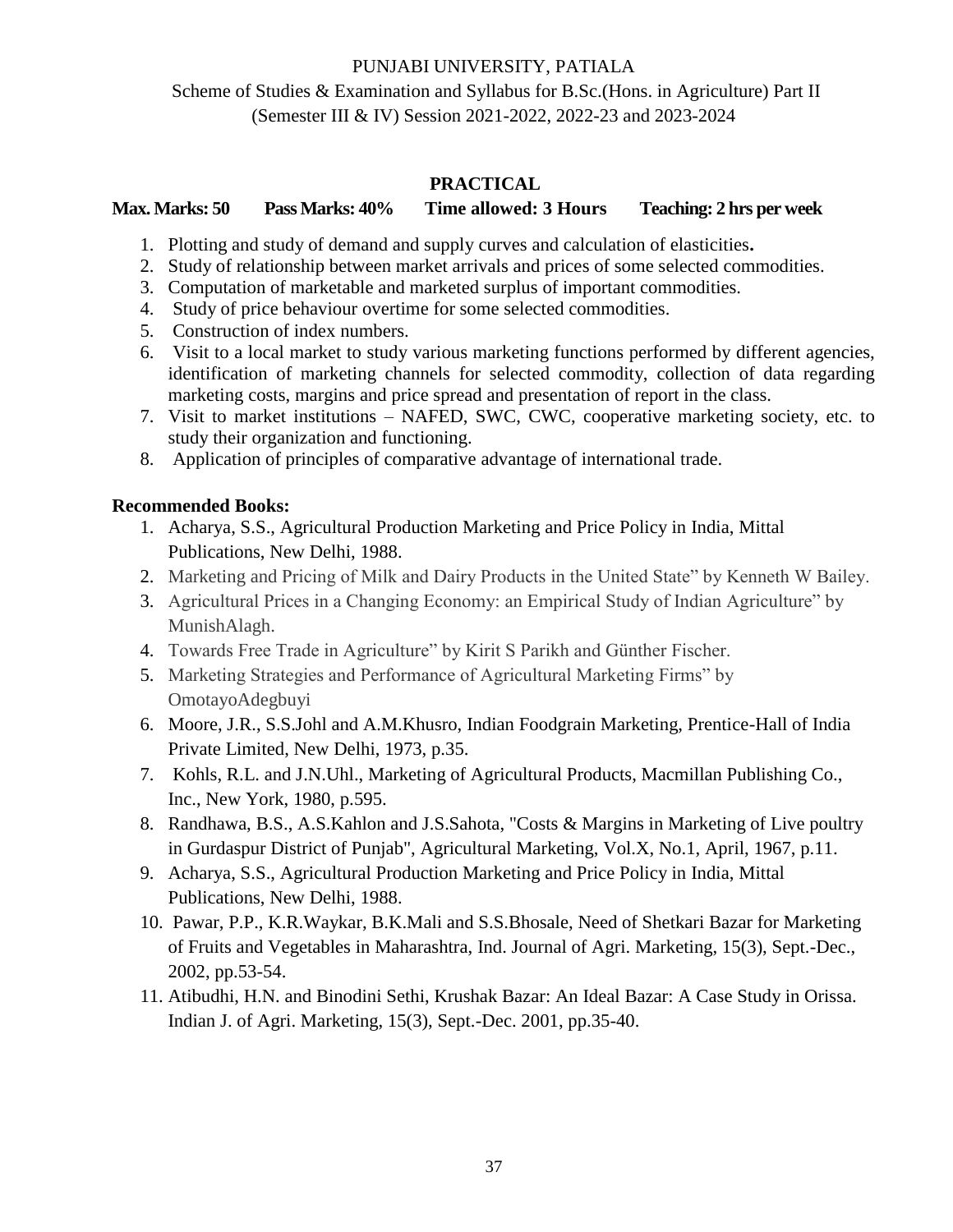Scheme of Studies & Examination and Syllabus for B.Sc.(Hons. in Agriculture) Part II (Semester III & IV) Session 2021-2022, 2022-23 and 2023-2024

#### **Sem-IV**

**AGROMET-201: Introductory Agrometeorology & Climate Change Max Marks: 100 Internal Assessment: 14 marks Theory: 36 marks Practical: 50 marks** 

**THEORY**

**Teaching: 1 hrs per week Pass Marks: 40% Duration of the Paper: 3 Hour** 

# **INSTRUCTIONS FOR PAPER SETTER**

The question paper will consist of three sections A, B and C. Section A and B will have four questions from the respective sections of the syllabus and will carry 6 marks each. Section C will consist of 6 short-answer type questions of 2 marks each which will cover the entire syllabus uniformly and will carry 12 marks in all.

### **INSTRUCTIONS FOR CANDIDATES**

The Candidates are required to attempt two questions from each section A and B and the entire section C.

# **Section-A**

- 1. Meaning and scope of agricultural meteorology; Earth atmosphere- its composition, extent and structure
- 2. Atmospheric weather variables; Atmospheric pressure, its variation with height; Wind, types of wind, daily and seasonal variation of wind speed, cyclone, anticyclone, land breeze and sea breeze
- 3. Nature and properties of solar radiation, solar constant, depletion of solar radiation, short wave, longwave and thermal radiation, net radiation, albedo; Atmospheric temperature, temperature inversion, lapse rate, daily and seasonal variations of temperature, vertical profile of temperature, Energy balance of earth
- 4. Atmospheric humidity, concept of saturation, vapor pressure, process of condensation, formation of dew, fog, mist, frost, cloud

#### **Section-B**

- 5. Precipitation, process of precipitation, types of precipitation such as rain, snow, sleet, and hail, cloud formation and classification; Artificial rainmaking. Monsoon- mechanism and importance in Indian agriculture
- 6. Weather hazards drought, floods, frost, tropical cyclones and extreme weather conditions such as heat-wave and cold-wave
- 7. Agriculture and weather relations; Modifications of crop microclimate, climatic normals for crop and livestock production
- 8. Weather forecasting- types of weather forecast and their uses. Climate change, climatic variability, global warming, causes of climate change and its impact on regional and national Agriculture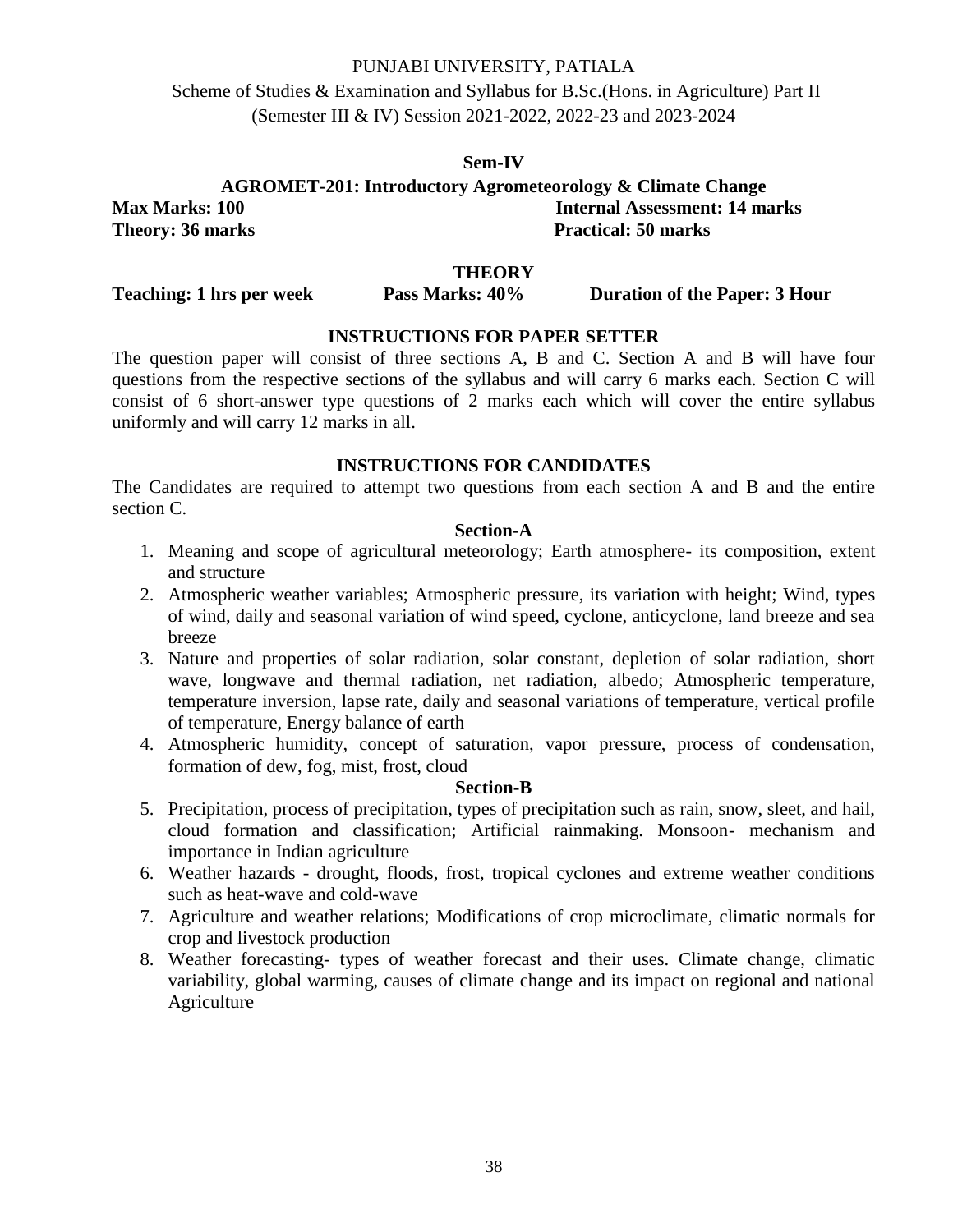Scheme of Studies & Examination and Syllabus for B.Sc.(Hons. in Agriculture) Part II (Semester III & IV) Session 2021-2022, 2022-23 and 2023-2024

# **PRACTICAL**

**Max. Marks: 50 Pass Marks: 40% Time allowed: 3 Hours Teaching: 2 hrs per week**

- 1. Visit of Agro meteorological Observatory, site selection of observatory, exposure of instruments and weather data recording.
- 2. Measurement of total, shortwave and long wave radiation, and its estimation using Planck's intensity law.
- 3. Measurement of albedo and sunshine duration, computation of Radiation Intensity using BSS.
- 4. Measurement of maximum and minimum air temperatures, its tabulation, trend and variation analysis.
- 5. Measurement of soil temperature and computation of soil heat flux.
- 6. Determination of vapor pressure and relative humidity.
- 7. Determination of dew point temperature.
- 8. Measurement of atmospheric pressure and analysis of atmospheric conditions.
- 9. Measurement of wind speed and wind direction, preparation of wind rose.
- 10. Measurement, tabulation and analysis of rain.
- 11. Measurement of open pan evaporation and evapotranspiration. Computation of PET and AET.

# **Recommend books:**

- 1. Agricultural Meteorology- G. S. L. H. V. Prasada Rao
- 2. Agrometeorology -H. S. Mavi
- 3. Agrometeorology and Remote Sensing: Principles and Practices- D.D. Sahu
- 4. Fundamentals of Agrometeorology (2014) G.S. Mahi & P.K. Kingra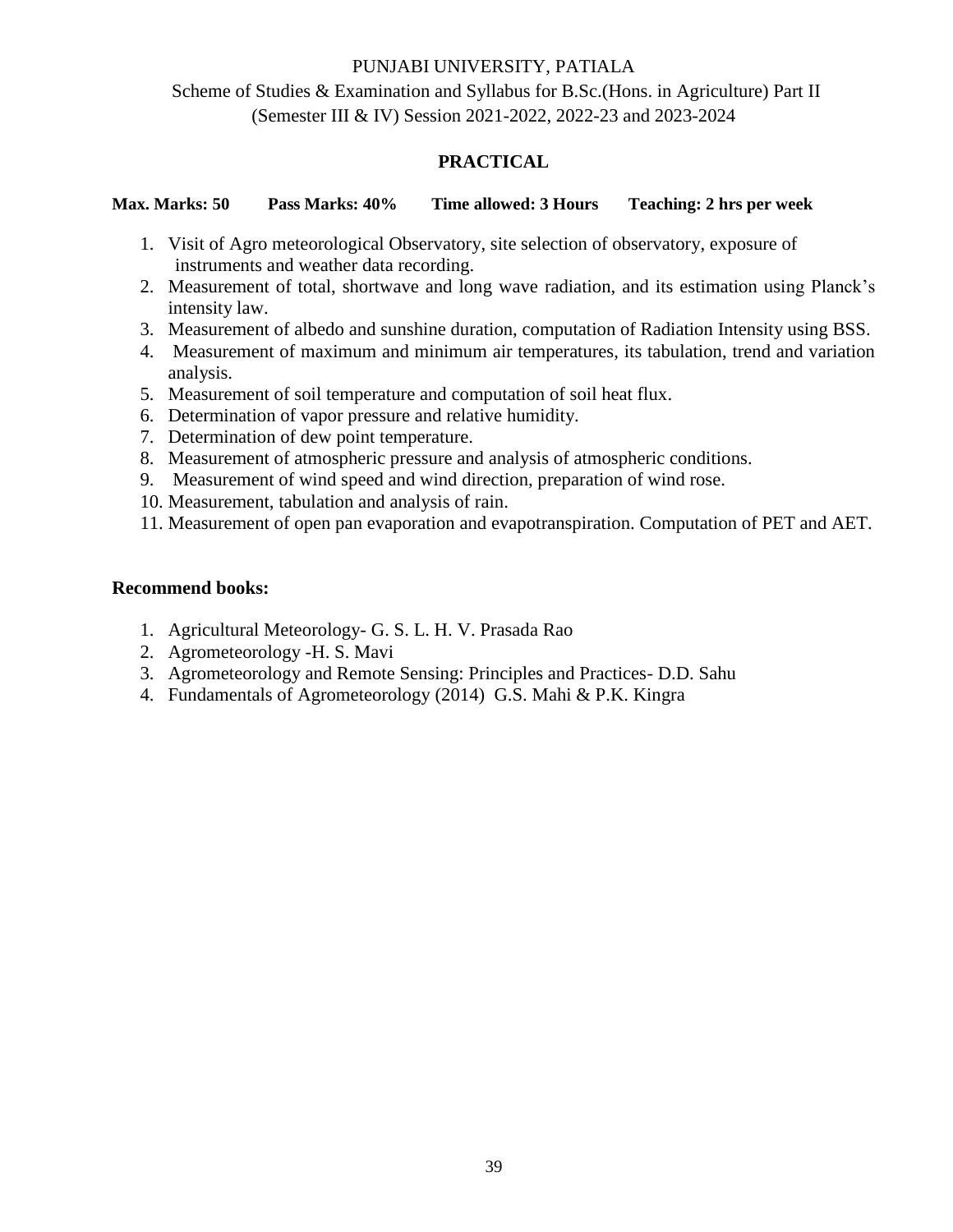Scheme of Studies & Examination and Syllabus for B.Sc.(Hons. in Agriculture) Part II (Semester III & IV) Session 2021-2022, 2022-23 and 2023-2024

# **Sem-IV HORT-204 : Hi-tech. Horticulture**

**Max Marks: 150 Internal Assessment: 26 marks Theory: 74 marks** Practical: 50 marks

# **THEORY**

**Teaching: 2 hrs per week Pass Marks: 40% Duration of the Paper: 3 Hour** 

# **INSTRUCTIONS FOR PAPER SETTER**

The question paper will consist of three sections A, B and C. Section A and B will have four questions from the respective sections of the syllabus and will carry 11 marks each. Section C will consist of 15 short-answer type questions of 2 marks each which will cover the entire syllabus uniformly and will carry 30 marks in all.

# **INSTRUCTIONS FOR CANDIDATES**

The Candidates are required to attempt two questions from each from section A and B and the entire section C.

# **SECTION A**

- 1. Introduction and importance; Nursery management and mechanization;
- 2. Micro propagation of horticultural crops; Modern field preparation and planting methods.
- 3. Protected cultivation: advantages, controlled conditions, method and techniques.
- 4. Micro irrigation systems and its components; EC, pH based fertilizer .

# **SECTION B**

- 5. Canopy management, high density planting.
- 6. Components of precision farming: Remote sensing, Geographical Information System (GIS).
- 7. Differential Geo positioning system (DGPS) and Variable Rate applicator (VRA).
- 8. Application of precision farming in horticultural crops (fruits, vegetables and ornamental crops); mechanized harvesting of produce.

# **PRACTICAL**

# **Max. Marks: 50 Pass Marks: 40% Time allowed: 3 Hours Teaching: 2 hrs per week**

- 1. Types of polyhouses and shade net houses,
- 2. Intercultural operations used in protected cultivation.
- 3. Tools and equipments identification. and application.of Micro propagation.
- 4. Nursery-protrays, micro-irrigation,
- 5. EC, pH basedfertilizer scheduling, canopy management,
- 6. visit to hi-tech orchard/nursery.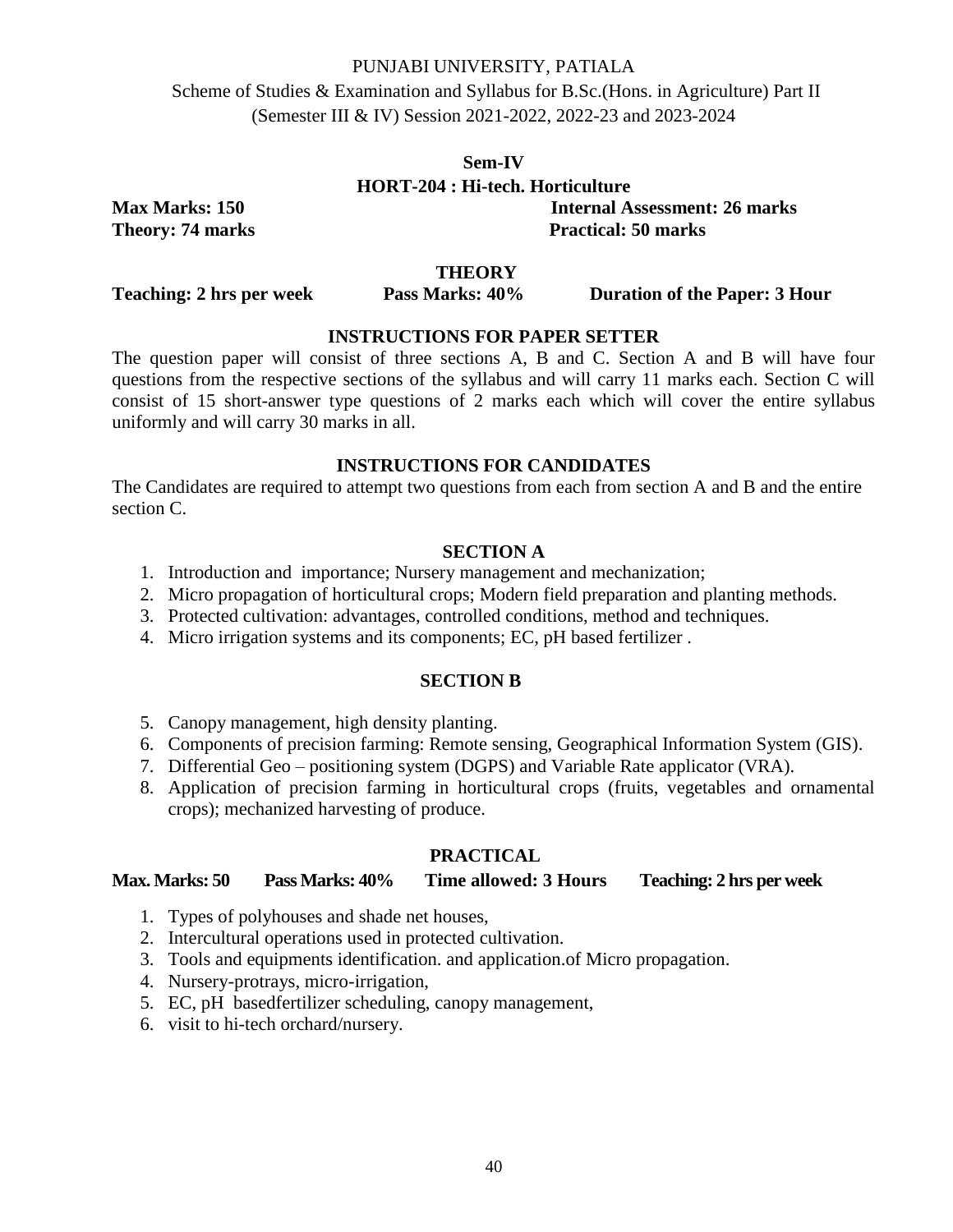Scheme of Studies & Examination and Syllabus for B.Sc.(Hons. in Agriculture) Part II (Semester III & IV) Session 2021-2022, 2022-23 and 2023-2024

# **Recommend books:**

- 1. Peter, K. V. (2013). Protected Cultivation of Horticultural Crops. India: NIPA.
- 2. Tyagi, S . (2019) Hi-Tech Horticulture: Volume 6: Advance Techniques. New India Publishing Agency.
- 3. Singh, D. K. (2004). Hi-tech Horticulture. India: Agrotech Publishing Academy.
- 4. Singh, B. (2015). Advances in Protected Cultivation. New India Publishing Agency.
- 5. Stanghellini, C., Van't Ooster, B., Heuvelink, E. (2019). Greenhouse Horticulture: Technology for Optimal Crop Production. Netherlands: Wageningen Academic Publishers.
- 6. SRINIVASAN A. (2006). Handbook of Precision Agriculture: Principles and Applications. United States: CRC Press.
- 7. Singh J. (2013). Precision Farming in Horticulture. New India Publishing Agency.
- 8. Ram, T. &. L. S. K. &. S. (2014). Precision Farming A New Approach. India: Daya Publishing House.
- 9. Precision Agriculture for Sustainability and Environmental Protection. (2013). United Kingdom: Taylor & Francis.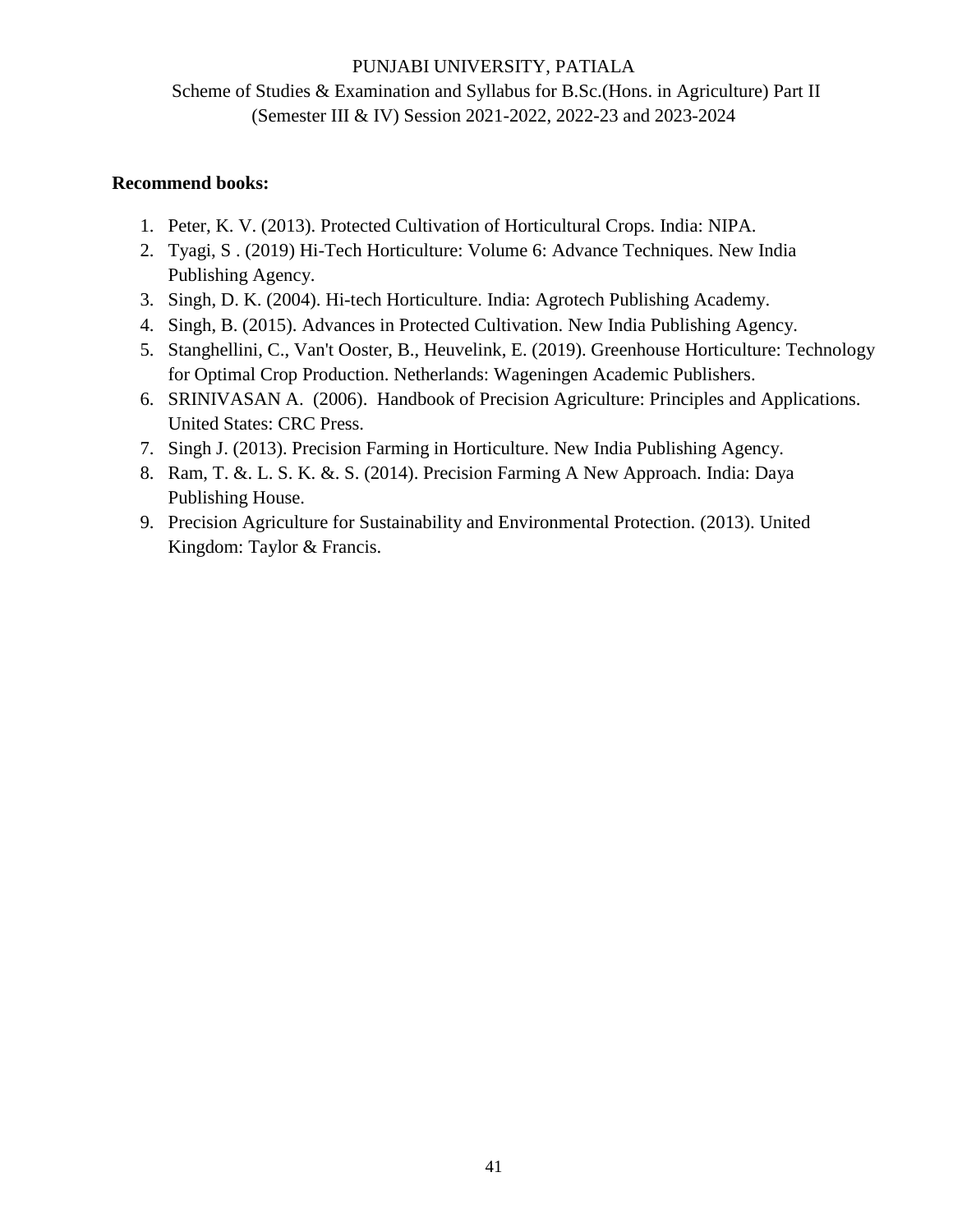Scheme of Studies & Examination and Syllabus for B.Sc.(Hons. in Agriculture) Part II (Semester III & IV) Session 2021-2022, 2022-23 and 2023-2024

# **Sem-IV ENT-201: Bio-pesticides & Bio-fertilizers Max Marks: 150 Internal Assessment: 26 marks**

**Theory: 74 marks** Practical: 50 marks

# **THEORY**

**Teaching: 2 hrs per week Pass Marks: 40% Duration of the Paper: 3 Hour** 

# **INSTRUCTIONS FOR PAPER SETTER**

The question paper will consist of three sections A, B and C. Section A and B will have four questions from the respective sections of the syllabus and will carry 11 marks each. Section C will consist of 15 short-answer type questions of 2 marks each which will cover the entire syllabus uniformly and will carry 30 marks in all.

# **INSTRUCTIONS FOR CANDIDATES**

The Candidates are required to attempt two questions from each from section A and B and the entire section C.

# **Section A**

- 1. History and concept of biopesticides. Importance, scope and potential of biopesticide. Definitions, concepts and classification of biopesticides viz. pathogen, botanical pesticides, and biorationales.
- 2. Botanicals and their uses. Mass production technology of biopesticides. Virulence, pathogenicity and symptoms of entomopathogenic pathogens and nematodes. Methods of application of biopesticides.
- 3. Methods of quality control and Techniques of biopesticides. Impediments and limitation in production and use of biopesticide.
- 4. Biofertilizers Introduction, status and scope. Structure and characteristic features of bacterial biofertilizers,*Azospirillum, Azotobacter,Bacillus,Pseudomonas, Rhizobium* and *Fran kia*; Cynobacterial biofertilizers,*Anabaena*, *Nostoc*, Hapalosiphon and fungal biofertilizers-AM mycorrhiza and ectomycorhiza.

### **Section B**

- 5. Nitrogen fixation -Free living and symbiotic nitrogen fixation. Mechanism of phosphate solubilization and phosphate mobilization, K solubilization.
- 6. Production technology: Strain selection, sterilization, growth and fermentation, mass production of carrier based and liquid biofertiizers.
- 7. FCO specifications and quality control of biofertilizers. Application technology for seeds, seedlings, tubers, sets etc.
- 8. Biofertilizers -Storage, shelf life, quality control and marketing. Factors influencing the efficacy of biofertilizers.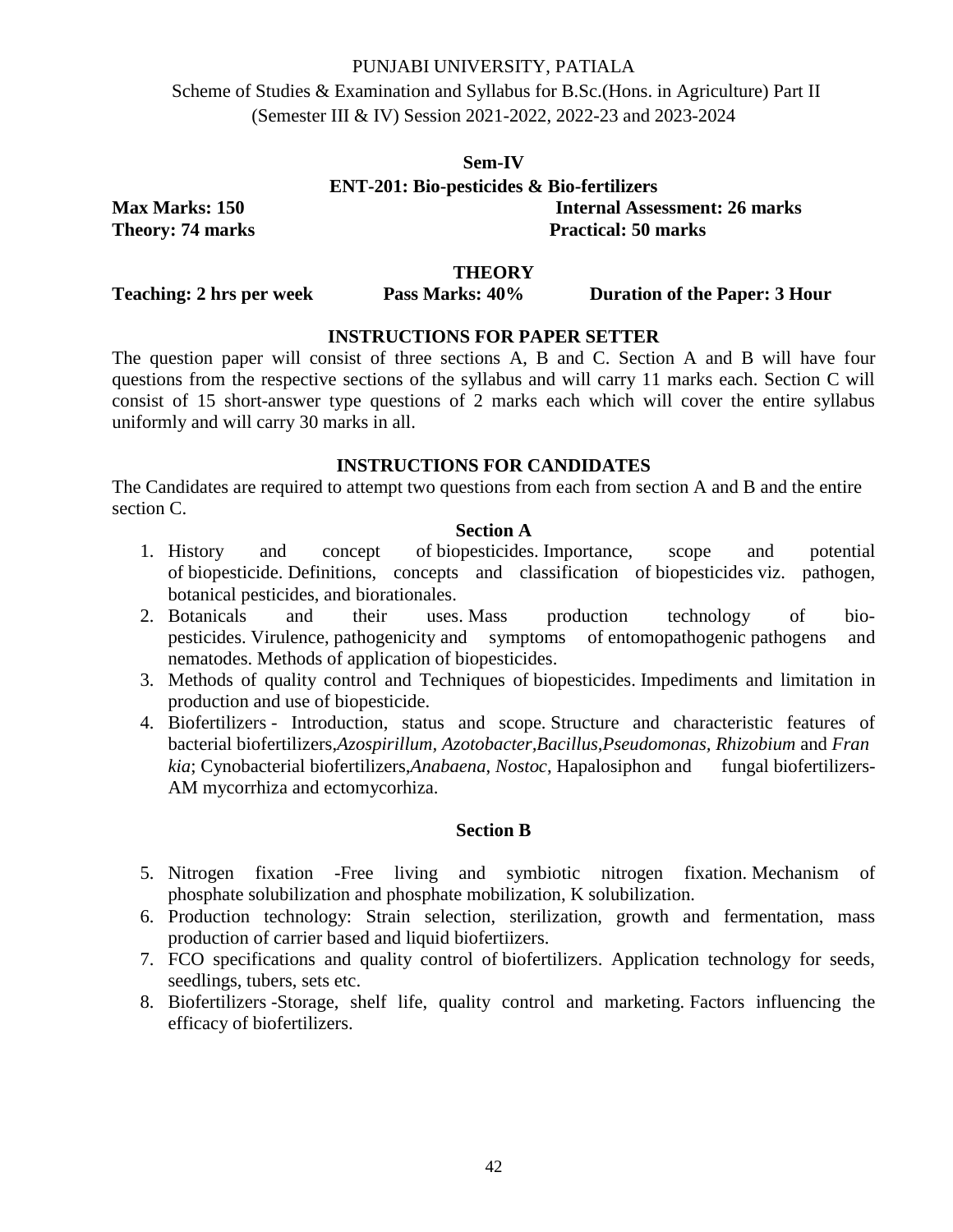# Scheme of Studies & Examination and Syllabus for B.Sc.(Hons. in Agriculture) Part II (Semester III & IV) Session 2021-2022, 2022-23 and 2023-2024

# **PRACTICAL**

**Max. Marks: 50 Pass Marks: 40% Time allowed: 3 Hours Teaching: 2 hrs per week**

- 1. Isolation and purification of important biopesticides: *Trichoderma Pseudomonas, Bacillus, Metarhyzium* etc. and its production.
- 2. Identification of important botanicals.
- 3. Visit to biopesticide laboratory in nearby area.
- 4. Field visit to explore naturally infected cadavers.
- 5. Identification of entomopathogenic entities in field condition.
- 6. Quality control of biopesticides. I
- 7. solation and purification of *Azospirillum , Azotobacter, Rhizobium*, P-solubilizers and cyanobacteria.
- 8. Mass multiplication and inoculums production of biofertilizers.
- 9. Isolation of AM fungi -Wet sieving method and sucrose gradient method.
- 10. Mass production of AM inoculants.

# **Recommend books:**

- 1. Deshmukh, A. M. (1998). Biofertilizers and Biopesticides. India: Technoscience Publications.
- 2. Kaushik B.D. Kumar D. & Shamim Md. (2019). Biofertilizers and Biopesticides in Sustainable Agriculture. United States: Apple Academic Press.
- 3. Rai, M. K. (2006). Handbook of Microbial Biofertilizers. United Kingdom: Taylor & Francis.
- 4. Verma, A *et al.*. (2019). Biofertilizers for Sustainable Agriculture and Environment. Germany: Springer International Publishing.
- 5. Brady, N. C., Weil, R. R. (2014). The Nature and Properties of Soils. United Kingdom: Pearson.
- 6. Nelson, W. L., Tisdale, S. L. (1970). Soil Fertility and Fertilizers. India: Macmillan.
- 7. Soil Conditions and Plant Growth. (2012). Germany: Wiley.
- 8. Conklin, A. R. (2005). Introduction to Soil Chemistry: Analysis and Instrumentation. Germany: Wiley.
- 9. Subba, R. (2017). Soil Microbiology. India: CBS Publishers & Distributors.
- 10. Tate, R. L. (2020). Soil Microbiology. United Kingdom: Wiley.
- 11. Diagnosis and Improvement of Saline and Alkali Soils. (1954). United States: U.S. Government Printing Office.
- 12. Soil Fertility: Theory and Practice. (1976). India: Indian Council of Agricultural Research.
- 13. Sehgal, J. (2018). Textbook of Pedology: Concepts and Applications. India: Kalyani Publishers.
- 14. Das, D. K. (2008). Introductory Soil Science. India: Kalyani Publishers.
- 15. Biswas, T. D., Mukherjee, S. (2001). Textbook of Soil Sciences. India: McGraw-Hill Education.
- 16. Handbook of Soil Sciences (Two Volume Set). (2018). United Kingdom: CRC Press.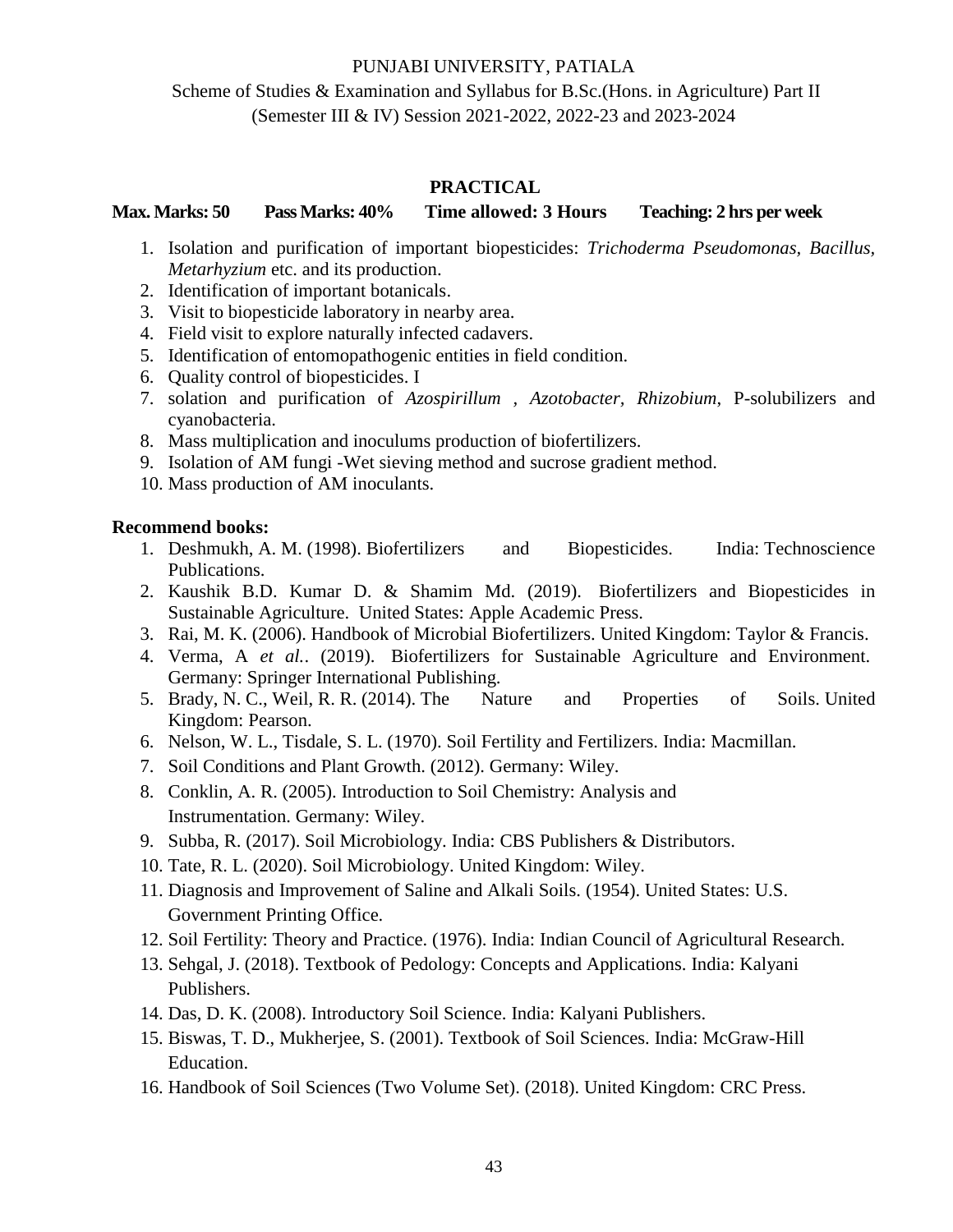Scheme of Studies & Examination and Syllabus for B.Sc.(Hons. in Agriculture) Part II (Semester III & IV) Session 2021-2022, 2022-23 and 2023-2024

# **SEM-IV FOOD-TEC-201: Food Safety and Standards Max Marks: 150 Internal Assessment: 26 marks Theory: 74 marks** Practical: 50 marks

**THEORY**

# **Teaching: 2hrs per week Pass Marks: 40% Duration of the Paper: 3 Hour**

# **INSTRUCTIONS FOR PAPER SETTER**

The question paper will consist of three sections A, B and C. Section A and B will have four questions from the respective sections of the syllabus and will carry 11 marks each. Section C will consist of 15 short-answer type questions of 2 marks each which will cover the entire syllabus uniformly and will carry 30 marks in all.

### **INSTRUCTIONS FOR CANDIDATES**

The Candidates are required to attempt two questions from each from section A and B and the entire section C.

#### **Section-A**

- 1. Food Safety Definition, Importance, Scope and Factors affecting Food Safety.
- 2. Hazards and Risks, Types of hazards Biological, Chemical, Physical hazards. Management of hazards - Need. Control of parameters. Temperature control. Food storage.
- 3. Product design. Hygiene and Sanitation in Food Service Establishments- Introduction. Sources of contamination and their control. Waste Disposal. Pest and Rodent Control. Personnel Hygiene. Food Safety Measures.
- 4. Food Safety Management Tools- Basic concepts. PRPs, GHPs, GMPs, SSOPs etc. HACCP. ISO series.

#### **Section-B**

- 5. TQM concept and need for quality, components of TQM, Kaizen. Risk Analysis.Accreditation and Auditing, Water Analysis, Surface Sanitation and Personal Hygiene.
- 6. Food laws and Standards- Indian Food Regulatory Regime, FSSA. Global Scenario CAC. Other laws and standards related to food.
- 7. Recent concerns- New and Emerging Pathogens. Packaging, Product labeling and Nutritional labeling.
- 8. Genetically modified foods\ transgenics. Organic foods. Newer approaches to food safety. Recent Outbreaks. Indian and International Standards for food products.